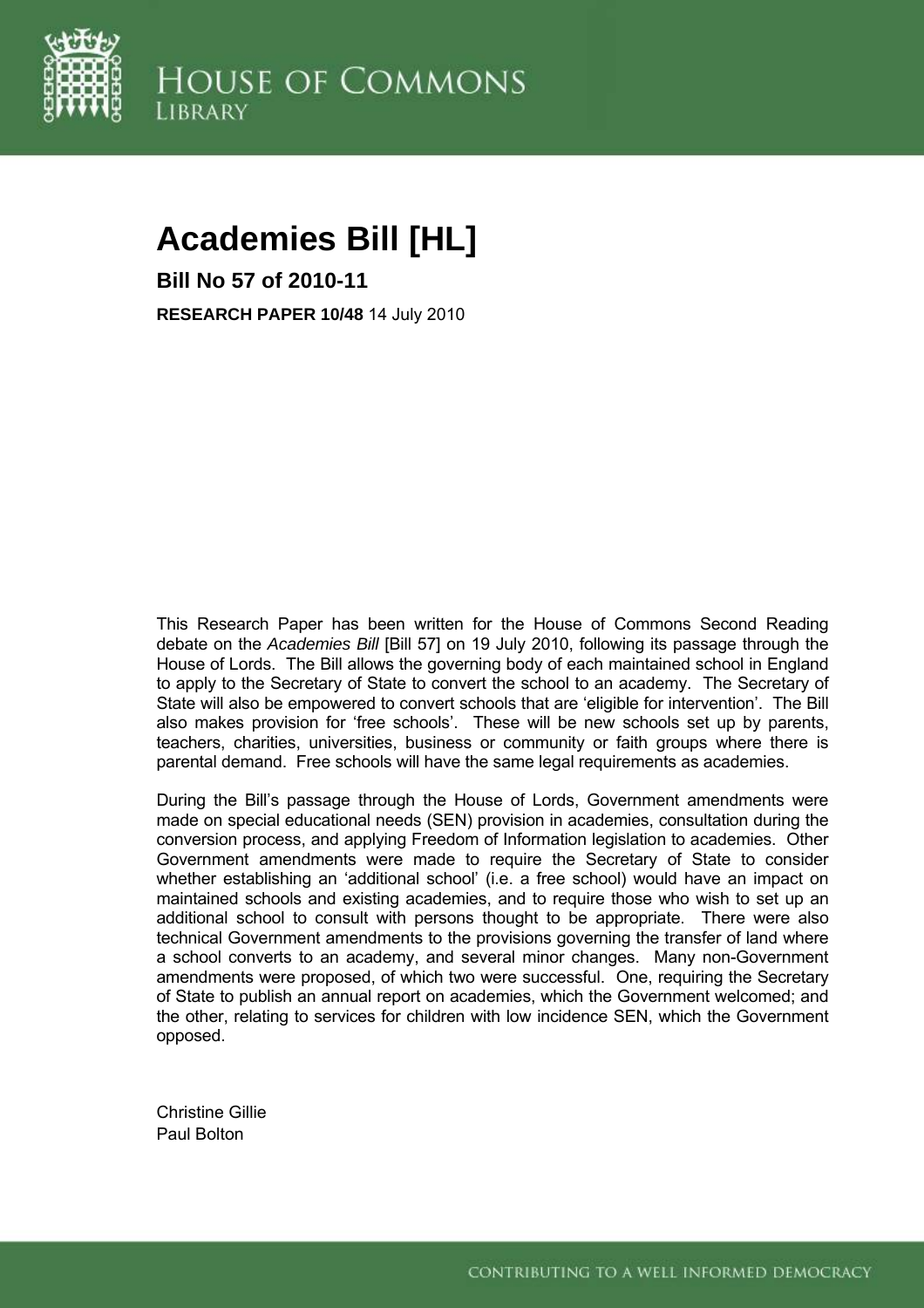#### **Recent Research Papers**

| 10/38 | Social Indicators                           | 25.05.10 |
|-------|---------------------------------------------|----------|
| 10/39 | Economic Indicators, June 2010              | 01.06.10 |
| 10/40 | Sudan: peace or war, unity or secession?    | 02.06.10 |
| 10/41 | Identity Documents Bill [Bill 1 of 2010-11] | 04.06.10 |
| 10/42 | Progress towards nuclear disarmament?       | 15.06.10 |
| 10/43 | Unemployment by Constituency, June 2010     | 16.06.10 |
| 10/44 | Local Elections 2010                        | 22.06.10 |
| 10/45 | The 'AfPak policy' and the Pashtuns         | 22.06.10 |
| 10/46 | Economic Indicators, July 2010              | 06.07.10 |
| 10/47 | Unemployment by Constituency, July 2010     | 14.07.10 |

**Research Paper 10/48** 

This information is provided to Members of Parliament in support of their parliamentary duties and is not intended to address the specific circumstances of any particular individual. It should not be relied upon as being up to date; the law or policies may have changed since it was last updated; and it should not be relied upon as legal or professional advice or as a substitute for it. A suitably qualified professional should be consulted if specific advice or information is required.

This information is provided subject to [our general terms and conditions](http://www.parliament.uk/site_information/parliamentary_copyright.cfm) which are available online or may be provided on request in hard copy. Authors are available to discuss the content of this briefing with Members and their staff, but not with the general public.

We welcome comments on our papers; these should be e-mailed to [papers@parliament.uk.](mailto:papers@parliament.uk)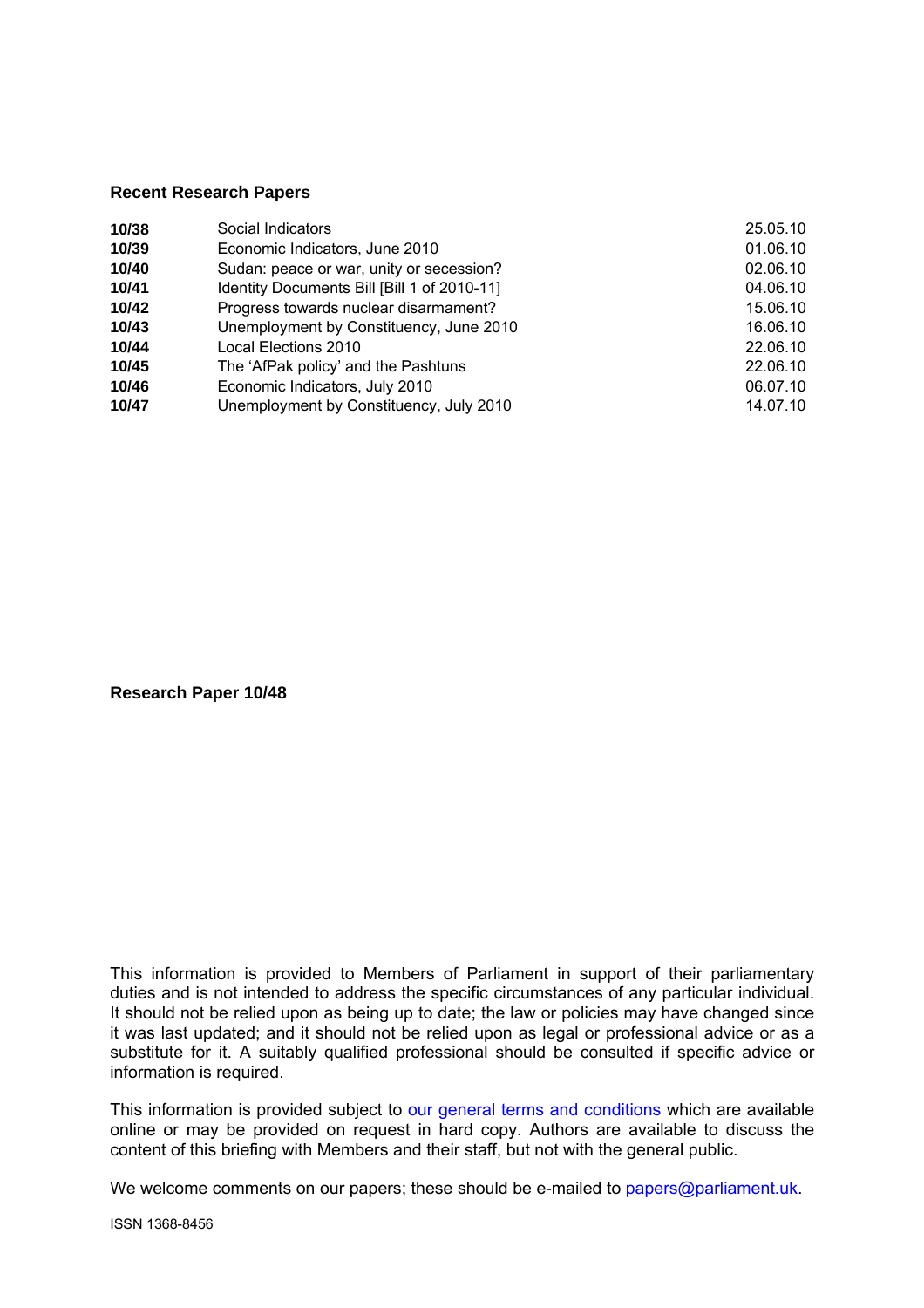# **Contents**

|              |                                                                 | <b>Summary</b>                                                                | 1              |  |
|--------------|-----------------------------------------------------------------|-------------------------------------------------------------------------------|----------------|--|
| 1            | <b>Introduction</b>                                             |                                                                               | $\mathbf{2}$   |  |
|              | 1.1                                                             | What are the key features of existing academies?                              | $\overline{2}$ |  |
|              | 1.2                                                             | Summary of how existing academies differ from local authority maintained      |                |  |
|              | schools                                                         |                                                                               | 4              |  |
| $\mathbf{2}$ | <b>General Election manifestos and policies on academies</b>    |                                                                               |                |  |
|              | 2.1                                                             | <b>Labour Party</b>                                                           | 5              |  |
|              | 2.2                                                             | <b>Conservative Party</b>                                                     | 5              |  |
|              | 2.3                                                             | <b>Liberal Democrats</b>                                                      | 5              |  |
| 3            | The Coalition Government's policies: academies and free schools |                                                                               |                |  |
|              | 3.1                                                             | The Secretary of State's letter inviting schools to apply to become academies | 6              |  |
|              | 3.2                                                             | Ofsted-rated outstanding schools                                              | $\overline{7}$ |  |
|              | 3.3                                                             | Funding of maintained schools converting to academies                         | 8              |  |
|              | 3.4                                                             | Expressions of interest in becoming an academy                                | 8              |  |
|              | 3.5                                                             | Free schools                                                                  | 10             |  |
| 4            |                                                                 | <b>The Bill</b><br>15                                                         |                |  |
|              | 4.1                                                             | Overview of main provisions                                                   | 15             |  |
|              | 4.2                                                             | Impact assessment: costs and benefits                                         | 21             |  |
| 5            | <b>Reaction to the Bill's provisions</b>                        |                                                                               | 23             |  |
|              | 5.1                                                             | Reaction from the Shadow Education Secretary                                  | 23             |  |
|              | 5.2                                                             | Introduction to debates in the House of Lords                                 | 26             |  |
|              | 5.3                                                             | Key issues debated in the Lords                                               | 27             |  |
|              |                                                                 | The Bill's provisions compared with Labour's academies programme              | 27             |  |
|              |                                                                 | Effect of the Bill on local provision                                         | 29             |  |
|              |                                                                 | Future role of local authorities                                              | 30             |  |
|              |                                                                 | Powers of the Secretary of State and parliamentary scrutiny                   | 31             |  |
|              |                                                                 | Specific funding issues                                                       | 33             |  |
|              |                                                                 | Special educational needs                                                     | 37             |  |
|              |                                                                 | Admissions                                                                    | 39             |  |
|              |                                                                 | Religious schools and admissions                                              | 41             |  |
|              |                                                                 | <b>Exclusions</b>                                                             | 41             |  |
|              |                                                                 | Governance                                                                    | 42             |  |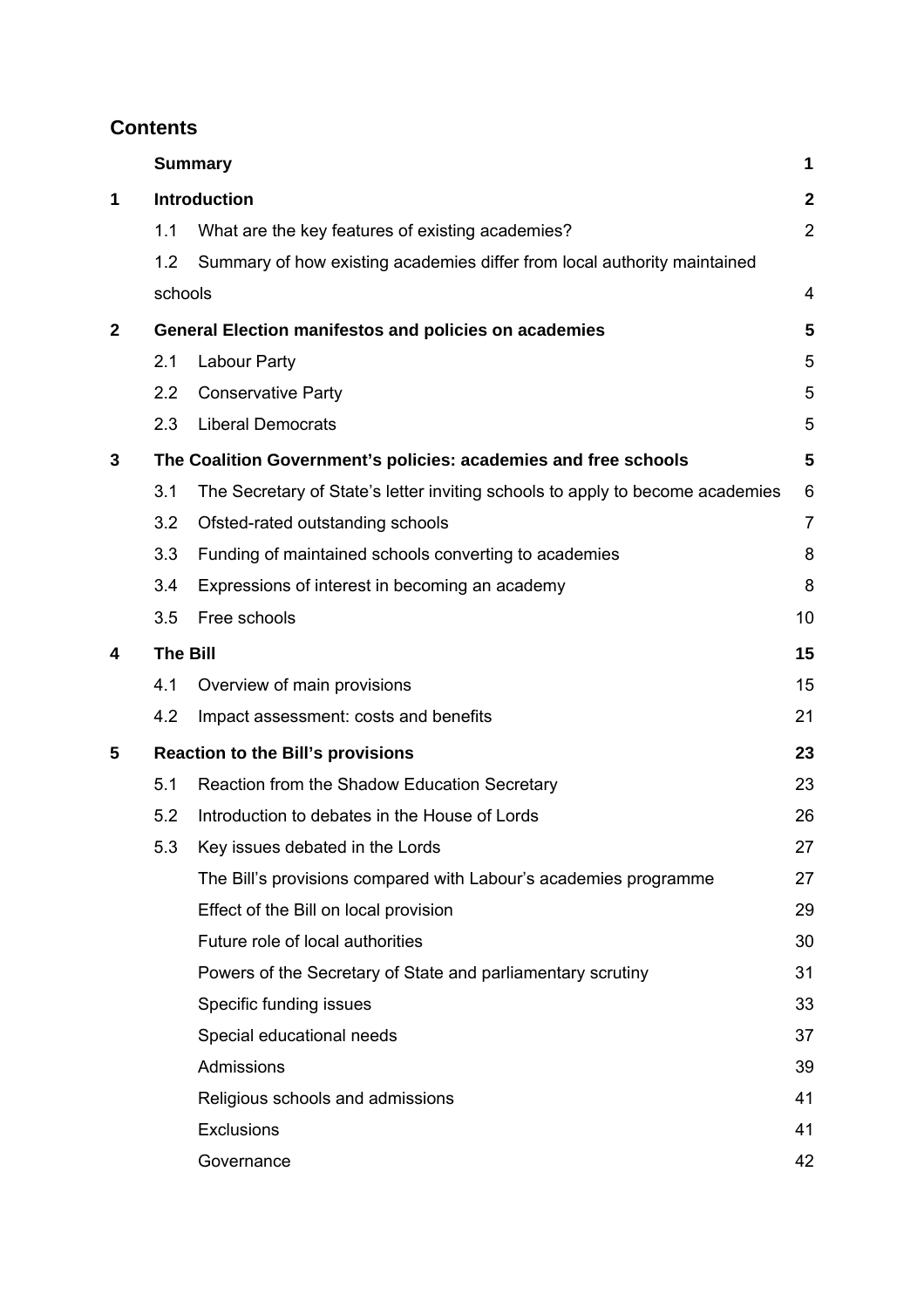| Consultation                                          | 43 |  |
|-------------------------------------------------------|----|--|
| Land and other transfers                              | 45 |  |
| Community use of facilities                           | 45 |  |
| Charitable status                                     | 45 |  |
| Freedom of Information                                | 46 |  |
| Pace of change                                        | 47 |  |
| Primary schools                                       | 47 |  |
| Personal, Social and Health Education                 | 48 |  |
| School workforce issues                               | 49 |  |
| Other issues                                          | 49 |  |
| Reaction from external bodies<br>5.4                  | 50 |  |
| Appendix: Papers on the Bill deposited in the Library |    |  |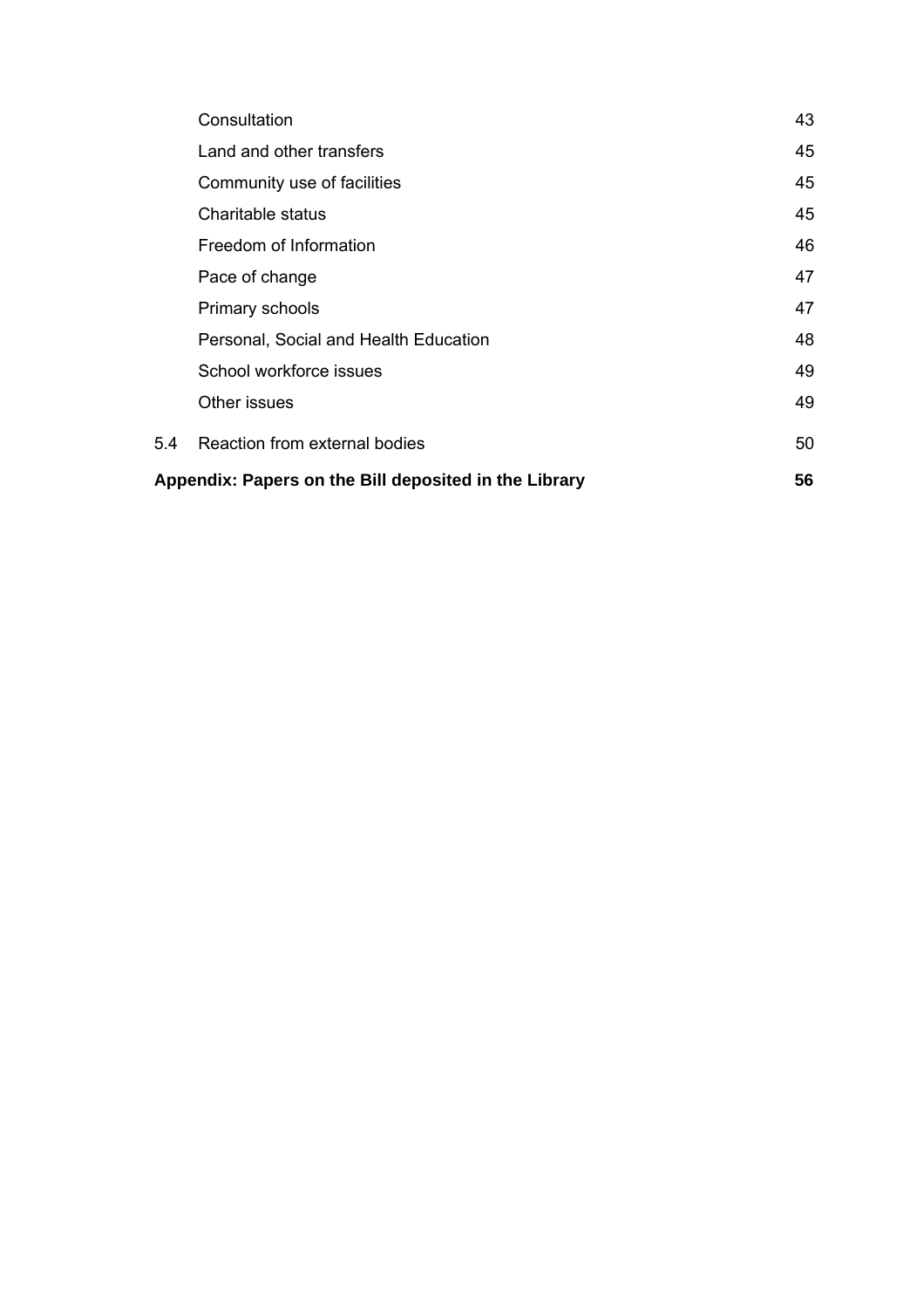# <span id="page-4-0"></span>**Summary**

This Research Paper has been written for the House of Commons Second Reading debate on the *Academies Bill* [Bill 57] on 19 July 2010, following the Bill's passage through the House of Lords. The Bill was presented in the House of Lords on 26 May 2010. The Lords' Committee debates were on 21, 23 and 28 June 2010; Report Stage was on 6 and 7 July 2010, and the Bill was given a Third Reading in the Lords on 13 July 2010.

The Bill enables the governing bodies of all maintained schools, including primary and special schools, to apply to the Secretary of State to become academies. All schools have been invited to apply to become academies; however, Ministers have stressed that the Bill is permissive, not coercive. It is the Secretary of State's intention to approve all applications from Ofsted-rated outstanding schools, unless there are good reasons not to do so. The Secretary of State would be empowered to make an 'academy order' for the conversion of a school into an academy where an application is made by the school's governing body or where a school is 'eligible for intervention' (i.e. schools subject to warning notices, and those requiring significant improvement or special measures).

The Bill makes provision for free schools (referred to as 'additional schools' in the Bill). These will be new schools set up by parents, teachers, charities, universities, business, community or faith groups where there is parental demand. Free schools will have the same legal requirements as academies.

The proposals, which are controversial, seek to implement the policies set out in the Conservative Party's Election Manifesto.

While many Peers expressed support for existing academies, serious concerns were raised about the potential effect on the school system if many schools convert to academy status; more specific issues raised included: the academy conversion process, school admissions, special educational needs provision, academy governance, the effect of the Bill on remaining maintained schools, the future role of local authorities, Freedom of Information, and making academy trusts exempt charities.

During the Bill's passage through the House of Lords, Government amendments were made relating to the statutory framework for special educational needs (SEN) provision, consultation during the conversion process, and applying Freedom of Information legislation to academies. Other Government amendments were made to require the Secretary of State to consider whether establishing an 'additional school' (i.e. a free school) would have an impact on maintained schools and existing academies, and to require those who wish to set up an additional school to consult with persons thought to be appropriate. There were also technical Government amendments to the provisions governing the transfer of land where a school converts to an academy, and several minor changes.

Many non-Government amendments were proposed, of which two were successful. One, requiring the Secretary of State to publish an annual report on academies, which the Government welcomed; and the other, relating to services for children with low incidence SEN, which the Government opposed.

The Bill's provisions apply to England only.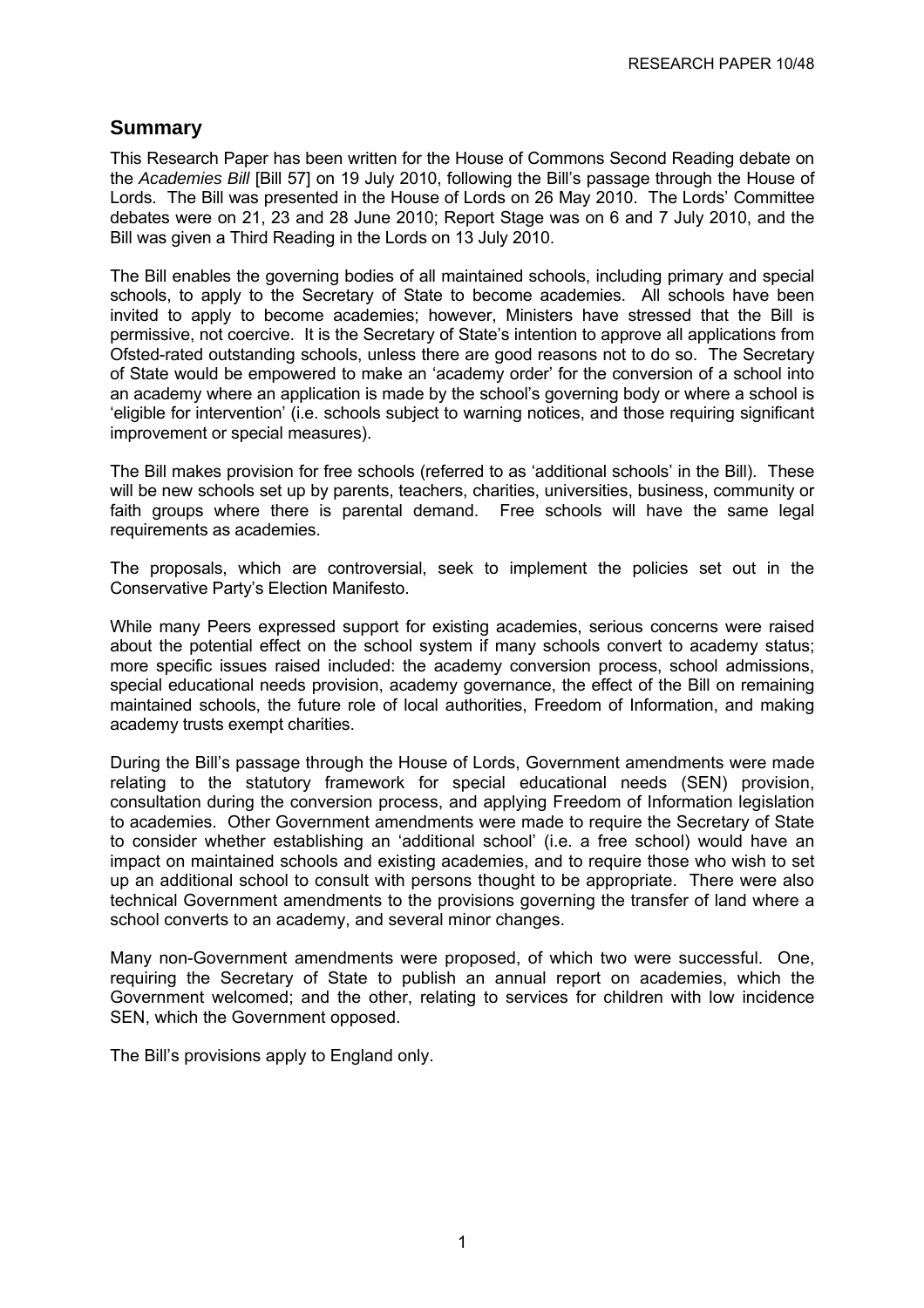# <span id="page-5-0"></span>**1 Introduction**

## **1.1 What are the key features of existing academies?**

Currently, academies are all-ability, state-funded schools that have sponsors from a range of backgrounds, including individual philanthropists, the business sector, faith groups, charities and universities. They are independent of the local authority and receive their funding from central government, operating in accordance with their funding agreement.<sup>[1](#page-5-0)</sup> No fees are paid by parents.

The academies programme was a major part of the Labour Government's strategy to improve educational standards in secondary schools in disadvantaged communities and areas of poor educational performance. The first academies opened in 2002. Initially, academies were established to replace poorly-performing schools, but subsequently the programme included new schools in areas that needed extra school places. The Labour Government was committed to opening 400 academies, and had a target for 200 academies to be open by 2010. By March 2010 there were 203 academies open in 83 local authority areas, and a further 100 were planned to open in [2](#page-5-0)010. $2$ 

Academies developed out of previous Conservative Governments' City Technology Colleges (CTCs) established in the mid-1980s, and city academy programmes. The *Learning and Skills Act 2000* made provision for the creation of city academies, subsequently renamed academies under the *Education Act 2002*. The 2002 Act permitted academies to be set up in any area, not just in urban areas.<sup>[3](#page-5-0)</sup> CTCs, which were established under the *Education Reform Act 1988* were the first state schools to be free from local authority control. That Act also enabled local authority maintained schools to opt out of local authority control by becoming Grant-Maintained (GM) schools. The Labour Government's *School Standards and Framework Act 1998* overhauled the categories of school and brought GM schools back into the local authority maintained system.

Currently, section 482 of the *Education Act 1996*, as amended, makes provision for the Secretary of State to enter into agreements for the setting up of academies. Key documents and information relating to the existing academies programme (including the academies that are already open, their location and the age range covered) are available on the former Department for Children, Schools and Families [DCSF academies website.](http://www.standards.dfes.gov.uk/academies/publications/?version=1)

Academies have to operate in accordance with the funding agreement between the individual academy and the Secretary of State. A model funding agreement for academies introduced under the Labour Government is available on the [DCSF academies website,](http://www.standards.dfes.gov.uk/academies/publications/?version=1) and the individual signed funding agreements of academies are available on the [DCSF FOI website.](http://www.dcsf.gov.uk/foischeme/)

As charitable companies, academies are currently required to prepare and file annual accounts with the Charity Commission. They are also required to prepare an annual report for the Charity Commissioners.

All academies have a specialism in one or more areas. $4$  Currently, academies are all-ability schools; however, like other state-funded schools with a specialism, they can admit up to

<sup>1</sup> Some commentators have taken issue with the description of academies as state-funded independent schools, see, for example, a letter to the *Guardian* from Peter Newsam, a former chief schools adjudicator, who argued that academies should be described as government-controlled schools: *Guardian,* 11 June 2010, *Democracy at issue in the creation of academy schools*. 2

HC Deb 8 March 2010 c15

<sup>3</sup> Background on how the Government's policy on city academies developed was provided in [Library Research](http://hcl1.hclibrary.parliament.uk/rp2001/rp01-107.pdf)  [Paper 01/107](http://hcl1.hclibrary.parliament.uk/rp2001/rp01-107.pdf) (pp 42 to 47)

Section 482(2)(b) of the *Education Act 1996*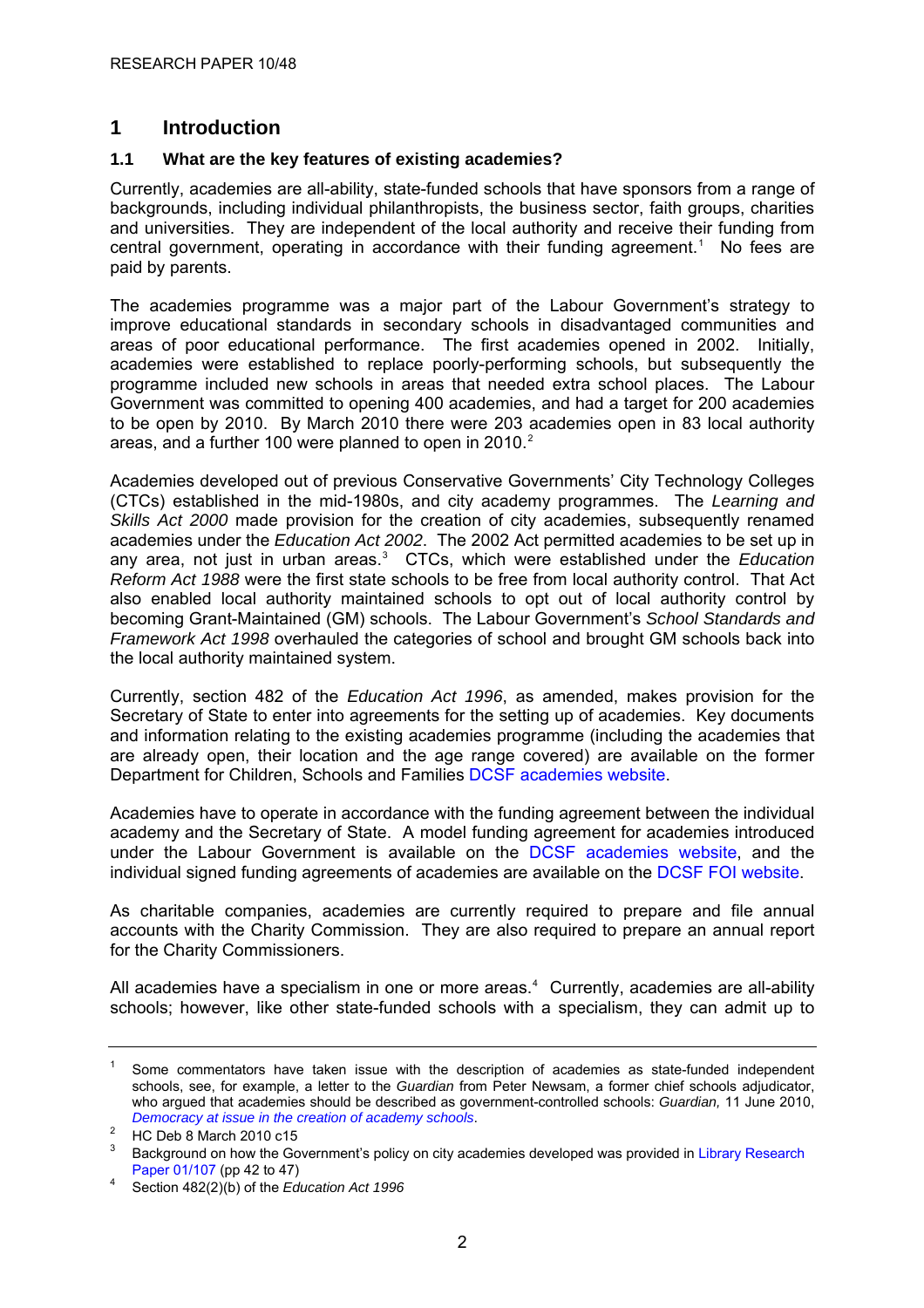<span id="page-6-0"></span>10% of pupils each year on the basis of their aptitude for the specialism concerned, as can maintained schools that have specialism. The admission arrangements for each academy are agreed with the Secretary of State as a condition of the funding agreement, and all academies must comply with the recently strengthened *[School Admissions Code 2010](http://www.dfes.gov.uk/sacode/)*. Generally speaking, academies are oversubscribed: on average academies have about three applications per place.

Academies are required, under their funding agreements, to use their best endeavours to meet the special educational needs of pupils, have regard to the *Special Educational Needs Code of Practice,* and to have an SEN policy.

In a statement to the House of Commons on 10 July 2007, Ed Balls, the then Secretary of State for Children, Schools and Families highlighted the importance the Government attached to its academies programme, and announced a relaxation in the sponsorship requirements to encourage the development of the programme. He also announced curriculum requirements for new academies<sup>[5](#page-6-0)</sup>

Library Standard Note [SN/SP/5544](http://pims.parliament.uk:81/PIMS/Static%20Files/Extended%20File%20Scan%20Files/LIBRARY_OTHER_PAPERS/STANDARD_NOTE/snsp-05544.pdf), *[Academies - an overview](http://pims.parliament.uk:81/PIMS/Static%20Files/Extended%20File%20Scan%20Files/LIBRARY_OTHER_PAPERS/STANDARD_NOTE/snsp-05544.pdf)*, outlines how the academies programme developed under the last Labour Government.

The Office for Standards in Education (Ofsted) inspects academies. Of the 30 academies inspected by Ofsted in 2008/09, five were rated outstanding, 12 were rated good, eight were judged to be satisfactory and another five inadequate - three of these required significant improvement and two were made subject to special measures. $6$ 

There has been much debate about the effect of academies on educational performance. The Labour Government stressed that, in general, standards in academies were rising at a faster rate than the national average. However, critics question whether academy status in itself accounts for success, and stress that some academies have serious shortcomings. Concerns have also been raised about the influence of sponsors, and about accountability.

Library Standard Note [SN/SP/5544](http://pims.parliament.uk:81/PIMS/Static%20Files/Extended%20File%20Scan%20Files/LIBRARY_OTHER_PAPERS/STANDARD_NOTE/snsp-05544.pdf), *[Academies - an overview](http://pims.parliament.uk:81/PIMS/Static%20Files/Extended%20File%20Scan%20Files/LIBRARY_OTHER_PAPERS/STANDARD_NOTE/snsp-05544.pdf)*, outlines the findings of key reports and evaluations of the academies programme.

Academies make up 6.1% of all state funded secondary schools in England and educate 5.9% of state secondary pupils. The majority of academies are located in urban areas. Nearly all replaced existing schools and their pupil intake generally comes from more economically deprived backgrounds<sup>[7](#page-6-0)</sup>, has higher levels of special educational needs, a greater proportion of pupils whose first language is not English and is more ethnically diverse than average. GCSE attainment at existing academies is below average, as might be expected given their pupil intake and the results of their predecessor schools. In 2009 35% of pupils at academies<sup>[8](#page-6-0)</sup> achieved 5+ grades A\*-C at GCSE/equivalent including English and Maths. This compares to 52% across all state funded mainstream schools. Academies have closed this gap slightly – the increase in this measure at academies was around double the national improvement over the past two years. However, there is greater scope for improvements from a lower base and their improvement was broadly similar to that achieved at maintained secondaries with similar levels of past performance.

When pupil intake is taken into account pupil progress at academies was better than average by around the equivalent of one GCSE grade in a single subject per pupil. The latest

<sup>5</sup> HC Deb 10 July 2007 cc1321-2

<sup>6</sup> *Annual Report of HM Chief Inspector of Education[,](http://www.ofsted.gov.uk/Ofsted-home/Publications-and-research/Browse-all-by/Annual-Report/2008-09/The-Annual-Report-of-Her-Majesty-s-Chief-Inspector-of-Education-Children-s-Services-and-Skills-2008-09) Children's Services and Skills, November 2009, p33* 

Levels of free school meal eligibility which are around double the national average  $\frac{8}{2}$  Evoluting CTC conversions and fermer independents

Excluding CTC conversions and former independents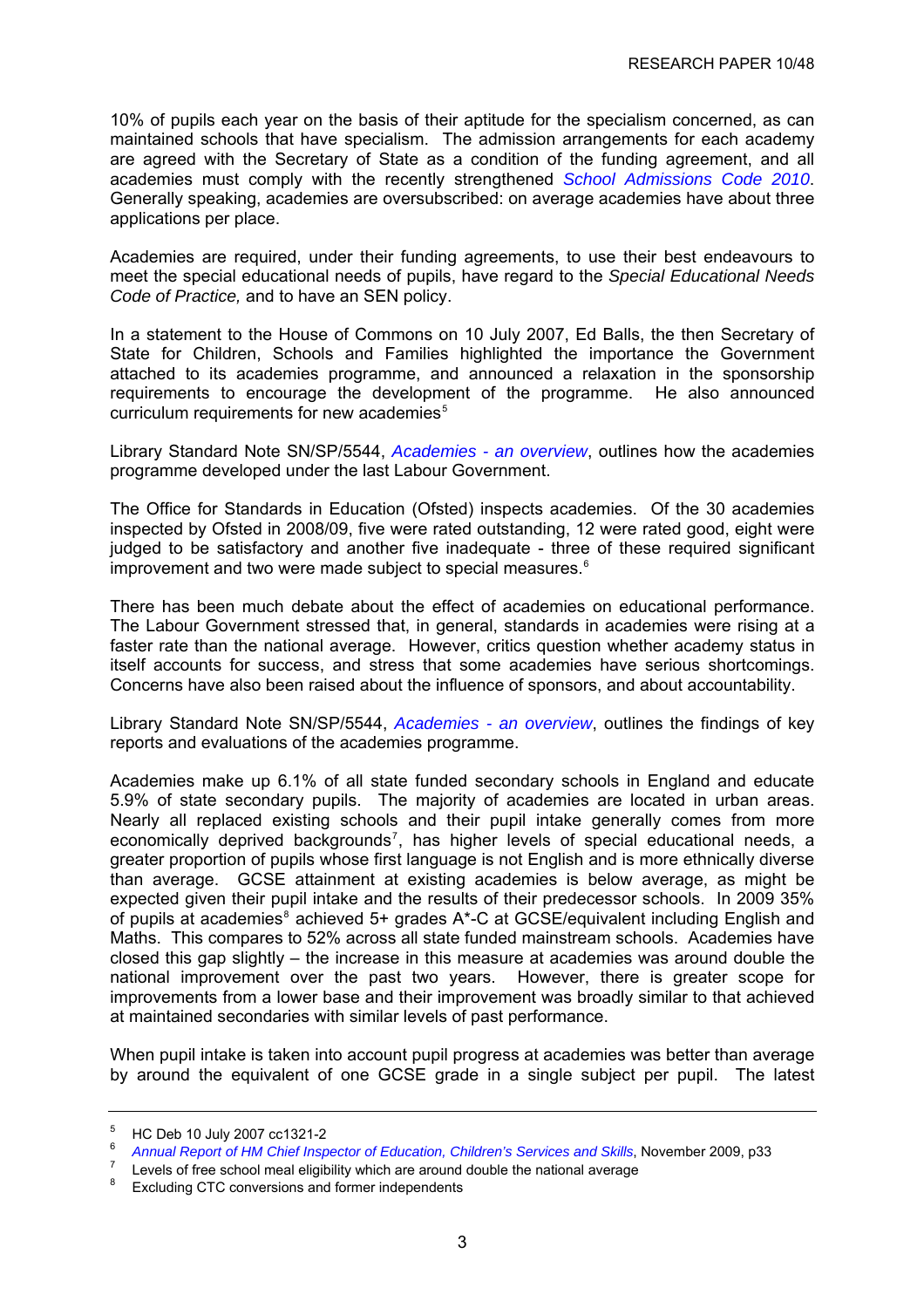<span id="page-7-0"></span>PricewaterhouseCoopers evaluation report found that GCSE improvement at academies to 2007 was faster than the national average. Their progress was also compared to a comparison group of schools with a similar intake or past performance. The comparison group also improved faster than average, but not as fast as the academies that were open at the time. The report also highlighted the variation in progress between academies. $9$  More detail and background sources are given in the standard note *[Academies: Statistics](http://www.parliament.uk/briefingpapers/commons/lib/research/briefings/snsg-04719.pdf)*.

The *Apprenticeships, Skills, Children and Learners Act 2009* set up a new body – the Young People's Learning Agency (YPLA). Amongst other things, its remit included carrying out certain functions in relation to academies in place of the Secretary of State. It was intended that the YPLA would, at a regional level, take on support and monitoring of academies. The change was controversial.<sup>[10](#page-7-0)</sup> The new agency was established in April 2010, and is due to start its new role from September 2010. Information about YPLA's work with academies will be posted on the [YPLA website](http://www.ypla.gov.uk/).

#### **1.2 Summary of how existing academies differ from local authority maintained schools**

Those putting the case for academies stress their independence and the freedoms academies have, compared to local authority maintained schools. A written answer to a parliamentary question in 2007 summarised these freedoms as follows:

**Jim Knight:** Academies have a range of freedoms which are not automatically available to local authority schools.

These freedoms include:

Freedom to establish their own pay and conditions system for staff, with the exception of those who transfer from the predecessor school under the Transfer of Undertakings and Protection of Employment Regulations.

A greater degree of flexibility in their curriculum provision than community schools. Following the Secretary of State's statement on 10 July 2007, all future Academies will follow the National Curriculum programmes of study in the core subjects: English, Science, Maths and ICT. However Academies do not have to follow the National Curriculum disapplication procedures.

Greater flexibility over the size and composition of governing bodies. Academy governance is not prescribed in regulations, but the Department does insist on parental and local authority representation in all cases: all Academies must have one elected parent and one governor appointed by the local authority. Beyond this, Academies are free to determine their own governance arrangements.

Freedom over the length of school days and the number of sessions taught. This allows Academies to tailor the school day to target underachievement and raise standards as effectively as possible.<sup>[11](#page-7-0)</sup>

However, those arguing against academies have pointed out that maintained schools already have considerable independence from local authorities, and that what academy status offers is more freedom from rules imposed by central government on the curriculum, discipline procedures and the pay and reward of school staff.<sup>[12](#page-7-0)</sup> On the latter, it is also argued that allowing academies to determine their own pay and conditions creates uncertainty for staff,

<sup>9</sup>

<sup>&</sup>lt;sup>9</sup> Academies Evaluation: Fifth Annual Report[,](http://www.tes.co.uk/article.aspx?storycode=6008297) PriceWaterhouseCoopers<br><sup>10</sup> e.g. see *Quango to control all academies*, TES, 6 February 2009, p5<br><sup>11</sup> HC Deb 17 July 2007 c287W

<sup>12</sup> *[LGA responds to schools being invited to apply for academy status'](http://www.lga.gov.uk/lga/core/page.do?pageId=11458747)*, LGA Press Release, 26 May 2010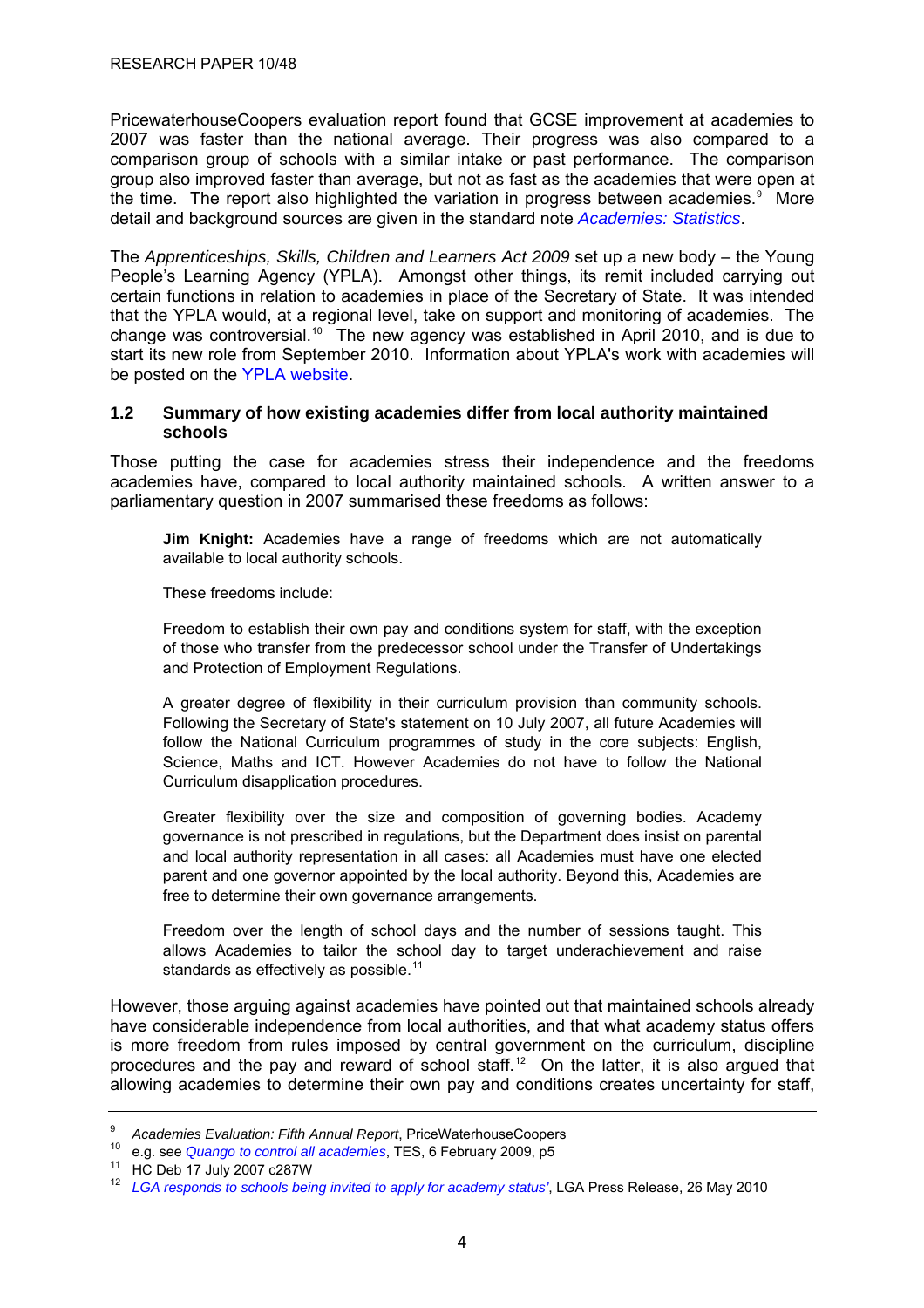<span id="page-8-0"></span>and could make it harder for the most deprived schools in the toughest areas to recruit staff $13$ 

Some commentators have pointed out that academies should not be seen as a 'miracle cure', and have stressed that academies succeed for the same reasons as non-academy schools do: excellent head teachers and motivated staff who are committed to maximizing pupils' potential.<sup>[14](#page-8-0)</sup>

# **2 General Election manifestos and policies on academies**

## **2.1 Labour Party**

As noted above, the academies programme was a major part of the Labour Government's strategy to improve educational standards in secondary schools in disadvantaged communities and areas of poor educational performance. Although Labour wanted to expand the programme, it did not believe that all schools should become academies. Ministers stressed that academies could not be the solution for all secondary schools.<sup>[15](#page-8-0)</sup> The Labour Government wanted high-performing maintained schools to lead school improvement interventions in weak schools by enabling them to sponsor academies, form federations and propose new schools. Shortly before the General Election it introduced a new accreditation process to identify the most suitable organisations to be accredited school providers and accredited school groups.

## **2.2 Conservative Party**

A major plank of the 2010 Conservative Election Manifesto proposed a 'schools revolution', drawing on the Swedish 'free schools' model and the 'charter school' movement in the US, to allow parents, charities, teachers and others to set up new small academy schools. The manifesto also said that a Conservative government would enable all existing schools to have the chance to acquire academy status; that 'outstanding' schools would be preapproved; and that the academy programme would be extended to primary schools.

## **2.3 Liberal Democrats**

While the Liberal Democrats wanted all schools to be free to innovate, their 2010 Manifesto favoured replacing academies with 'sponsor managed schools', commissioned by and accountable to local authorities, with educational charities and private providers involved.<sup>[16](#page-8-0)</sup>

# **3 The Coalition Government's policies: academies and free schools**

The Conservative-Liberal Democrat Coalition Government's *[The Coalition: our programme](http://www.cabinetoffice.gov.uk/media/409088/pfg_coalition.pdf)  [for government](http://www.cabinetoffice.gov.uk/media/409088/pfg_coalition.pdf)*, published on 20 May 2010, proposes school reform to ensure that new providers can enter the state school system in response to parental demand, and to provide that all schools will have greater freedom over the curriculum while being held properly to account. (No mention is made of the role of the local authority.) As part of the Coalition's plans to promote diversity and to improve vocational education, 'Technical Academies' will be created.[17](#page-8-0) *[The Coalition: our programme for government](http://www.cabinetoffice.gov.uk/media/409088/pfg_coalition.pdf)* also states that that all new academies will follow an inclusive admissions policy, and that that the Government 'will work

<sup>&</sup>lt;sup>13</sup> ATL says Academies Bill is irresponsible[,](http://www.atl.org.uk/media-office/media-archive/ATL-says-Academies-Bill-is-irresponsible.asp) 25 May 2010<br><sup>14</sup> e.g. *Heads can see clearly through academies mist*, *TES*, (editorial) 23 April 2010, p.2; *Academies: really [doing something that's new?](http://www.tes.co.uk/article.aspx?storycode=6020978)*, *TES*, 21 August 2009, p.24; *Rapid expansion of academy scheme threatened* 

*duality, warm heads*, <sup>15</sup> HC Deb 8 March 2010 c16

<sup>16</sup> *[Liberal Democrat Manifesto 2010](http://network.libdems.org.uk/manifesto2010/libdem_manifesto_2010.pdf)*

<sup>17</sup> *[The Coalition: our programme for government](http://www.cabinetoffice.gov.uk/media/409088/pfg_coalition.pdf)*, HM Government 2010, section 26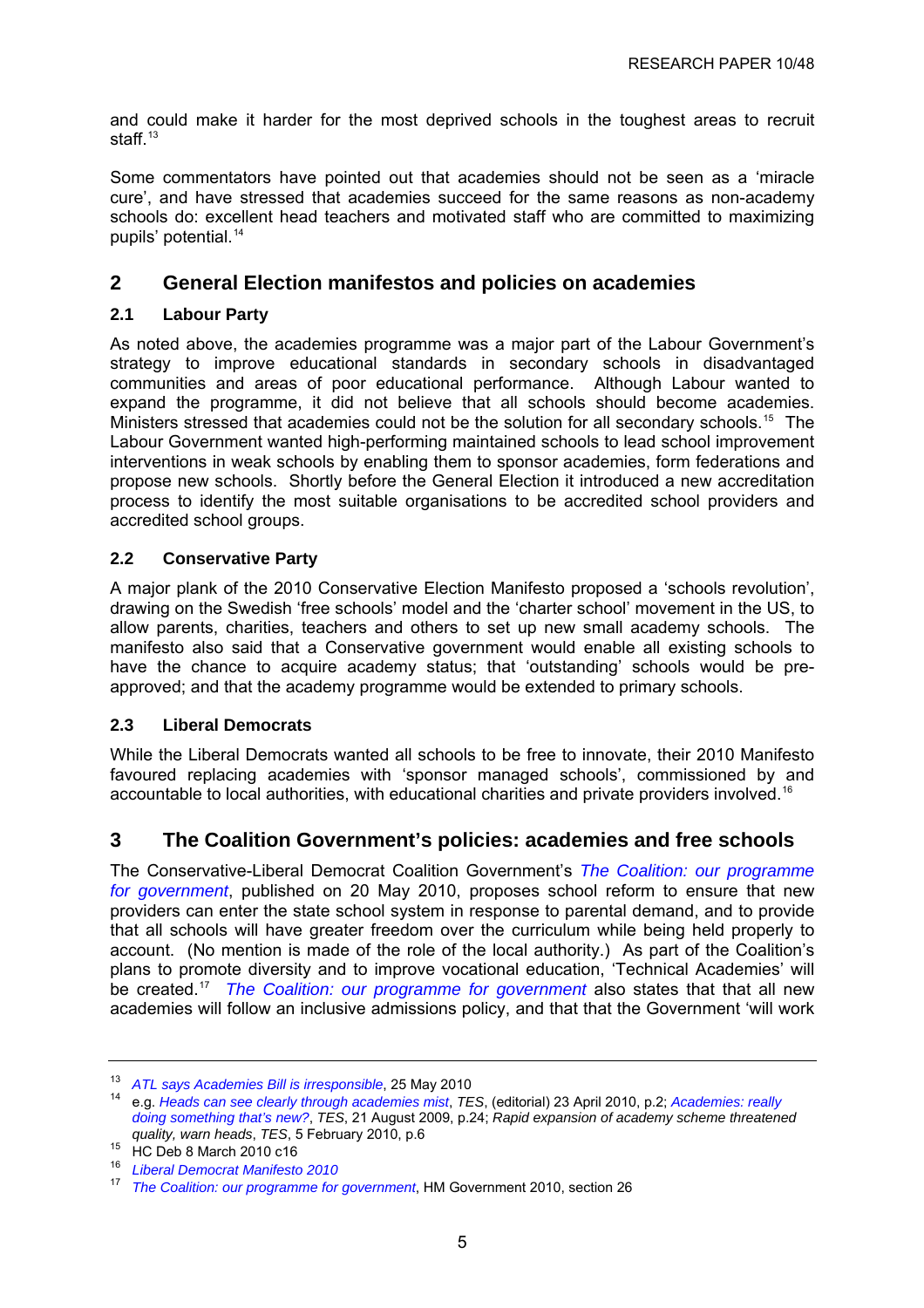<span id="page-9-0"></span>with faith groups to enable more faith schools and facilitate inclusive admissions policies in as many of these schools as possible'.[18](#page-9-0)

Both the Conservatives and the Liberal Democrats favoured the introduction of a pupil premium. *[The Coalition: our programme for government](http://www.cabinetoffice.gov.uk/media/409088/pfg_coalition.pdf)* also states that the Coalition Government 'will fund a significant premium for disadvantaged pupils from outside the schools budget by reductions in spending elsewhere'. The Coalition Government's other proposed school reforms include plans to change 'existing rigid national pay and conditions rules to give schools greater freedoms to pay good teachers more and deal with poor performance'. A full list of the commitments on schools is given in section 26 of the programme document. [19](#page-9-0)

#### **3.1 The Secretary of State's letter inviting schools to apply to become academies**

On 26 May 2010, Michael Gove, Secretary of State for Education, wrote to schools saying that he wants to open up the academies programme to all schools - including, for the first time, primaries and special schools, and he invited schools to register their interest in becoming an academy. He pledged to make the process of becoming an academy quicker and less bureaucratic, removing local authority powers to block schools that want to become academies.

Schools that are rated 'outstanding' by Ofsted will be fast-tracked through the process. The Secretary of State expects he will approve all applications from Ofsted-rated outstanding schools unless they have a substantial financial deficit, or other exceptional circumstances apply. Subject to Parliamentary approval of the *Academies Bill*, the first tranche of these academies will open in September 2010.

Other primary, secondary and special schools will be able to convert at a later stage with the final decision on which schools will become academies resting with the Secretary of State. The new Department for Education (DFE)<sup>[20](#page-9-0)</sup> [academies pages](http://www.education.gov.uk/academies) website has relevant material on the proposals including the letter Mr Gove sent to Ofsted-rated outstanding schools and the letter he sent to all other maintained schools.

The 'academy freedoms' he identified include:

- freedom from local authority control
- the ability to set their own pay and conditions for staff
- freedom from following the National Curriculum
- greater control of their budget
- greater opportunities for formal collaboration with other public and private organisations
- freedom to change the length of terms and school days
- freedom to spend the money the local authority currently spends on their behalf.<sup>[21](#page-9-0)</sup>

 $18$  *ibid*<br> $19$  *ibid* 

 $\frac{19}{20}$  *ibid* 

Following the General Election, the Department For Education replaced the Department for Children, Schools and Families

<sup>&</sup>lt;sup>21</sup> *[Gove: 'Teachers not politicians know how best to run schools](http://www.education.gov.uk/news/press-notices-new/academiesannouncement)*, DFE Press Notice, 26 May 2010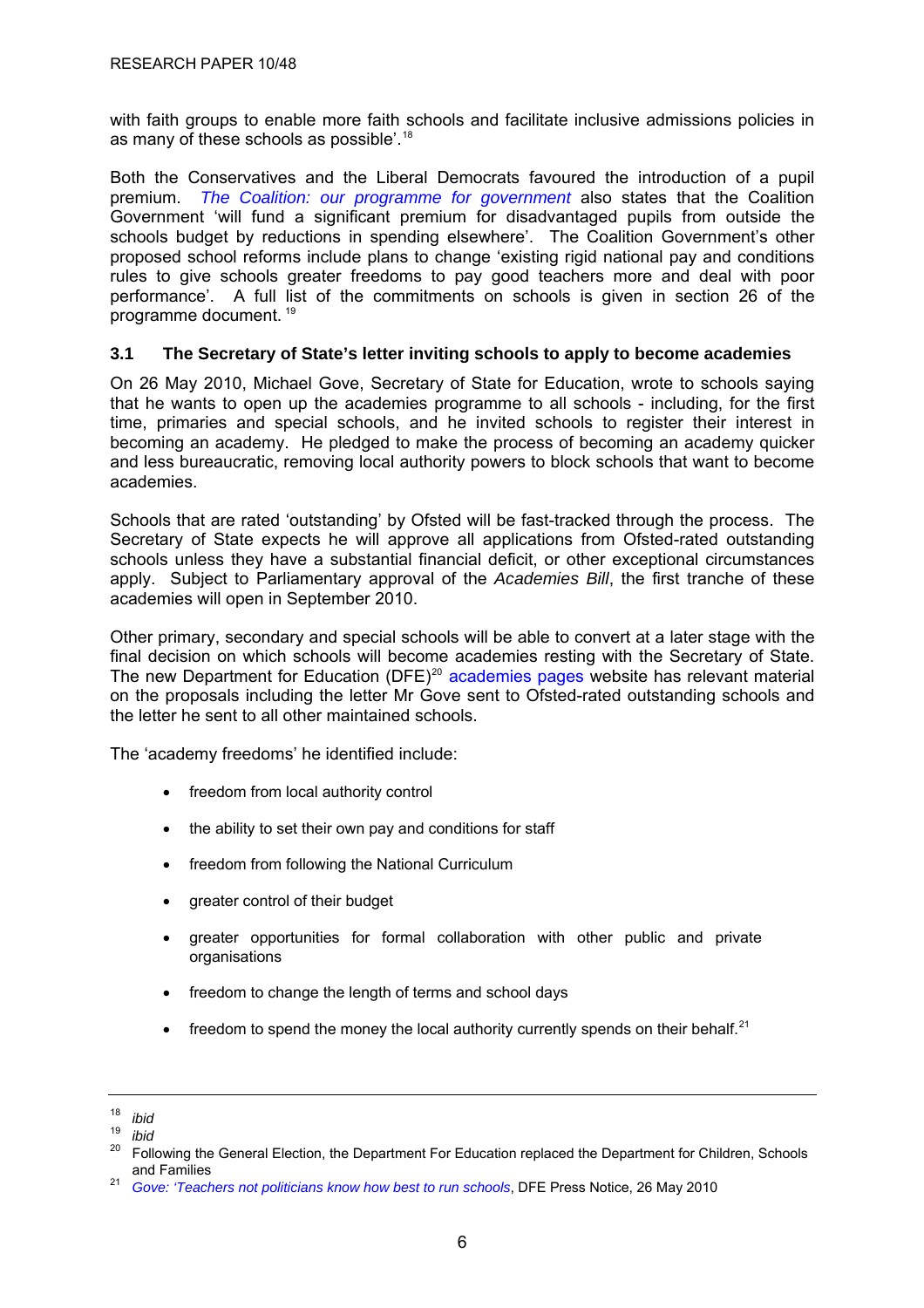<span id="page-10-0"></span>The Government is also planning further freedoms for academies in the way they engage in local partnerships and deliver 14-19 education.<sup>[22](#page-10-0)</sup>

## **3.2 Ofsted-rated outstanding schools**

As noted above, schools rated 'outstanding' by Ofsted will be fast-tracked through the process. The Secretary of State expects he will approve all applications from Ofsted-rated outstanding schools unless they have a substantial financial deficit, or other exceptional circumstances apply. Subject to Parliamentary approval of the *Academies Bill*, (see below) the first tranche of these academies will open in September 2010.

An Ofsted-rated outstanding school can start the process to convert to an academy at any time. A [diagram](http://www.education.gov.uk/academies/becomeanacademy) of the steps such schools will need to take in this process is included on the [DFE's academies pages](http://www.education.gov.uk/academies). The first step is to register an interest with the DFE. The school governing body (and foundation, if relevant) will need to pass a resolution in favour of academy conversion. The Secretary of State will be asked to approve the proposal. Michael Gove, Secretary of State for Education, has made it clear that he wants outstanding schools that acquire academy status to work with other schools to improve standards.<sup>[23](#page-10-0)</sup>

It is envisaged that for an Ofsted-rated outstanding school the academy process from registration to opening will take three months unless there are complicating issues. The [Frequently Asked Questions page](http://www.education.gov.uk/academies/faqs) on the DFE's academies website states that there will be no requirement for consultation with the local authority or with parents. However, the FAQ page notes: 'In converting to an academy it will be important for you to discuss this intention with students and parents to ensure they understand the change proposed'. It also points out that all schools have staff and parent governors, and to become an academy the governing body will be required to pass a resolution. As best practice, schools that are converting 'will be encouraged to keep staff, students and parents informed as proposals develop'. One of the questions on the [Frequently Asked Questions page](http://www.education.gov.uk/academies/faqs) relates to the TUPE consultations that are part of the staff transfer process to academies.<sup>[24](#page-10-0)</sup>

An Ofsted-rated outstanding school converting to academy status will not be required to have a sponsor, but other schools will need to have a sponsor to become an academy.<sup>[25](#page-10-0)</sup> Some commentators have drawn a parallel between Ofsted-rated outstanding schools converting to academies not being required to have a sponsor, and the Grant-Maintained schools that opted-out of local authority control in the 1990s under Conservative Governments.[26](#page-10-0)

Outstanding schools that become academies will be able to retain the admission criteria that they currently use, and they will continue to comply with the *School Admissions Code*. [27](#page-10-0) Currently academies are all-ability schools; however, as with other schools that have a specialism they may admit up to 10% of pupils each year on the basis of their aptitude for the specialism concerned. The Government proposes that under the *Academies Bill* selective schools (including grammar schools) will be able to keep their selective status when converting to an academy.

<sup>&</sup>lt;sup>22</sup> DFE [Academies Education](http://www.education.gov.uk/academies) website<br><sup>23</sup> See:' How to become an academy' [diagram](http://www.education.gov.uk/academies/becomeanacademy) on the DFE academies website; and HC Deb 2 June 2010 c468<br><sup>24</sup> TUPE is an acronym for legislation designed to protect employees who are bei

employer. 25 *Academies Bill Impact Assessment,* DFE, 26 May 2010 26 e.g. *[Gove takes Blair's big idea full circle – but it's no magic formula](http://www.guardian.co.uk/education/2010/may/28/academies-education-analysis)*, Guardian, 27 May 2010, p13; *[Gove's](http://www.guardian.co.uk/commentisfree/2010/may/27/michael-gove-free-schools-admissions-policy)  claim to be 'freeing' schools is a cloak for more control from the centre*, Guardian, 28 May 2010, p37 27 DFE academies website *Frequently Asked Questions Page*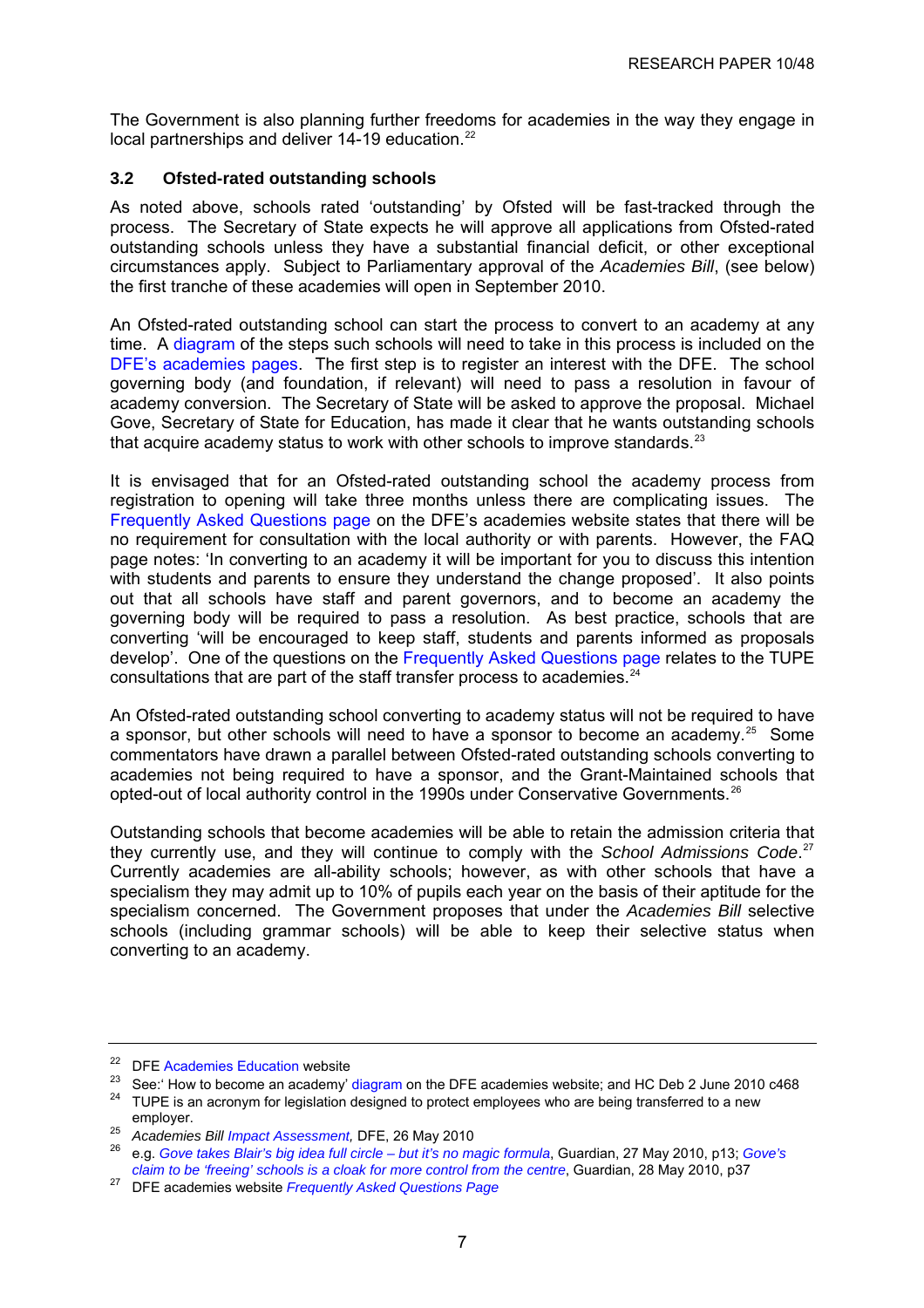## <span id="page-11-0"></span>**3.3 Funding of maintained schools converting to academies**

The [DFE academies website](http://www.education.gov.uk/academies/faqs#fi2) (FAQ section) states that the funding for existing schools converting to academy status will be based on the level of local authority funding already calculated for the school, plus additions for central services that would normally be provided by the local authority (LA) and to cover VAT. Grant payments to academies to replace local authority services will depend on the level of central expenditure in the LA, and may vary considerably from area to area. The DFE has produced a [ready reckoner](http://www.education.gov.uk/academies/%7E/media/Files/lacuna/academies/AcademyFundingReadyReckoner.ashx) which gives schools an estimate of the funding they might receive. There will also be a contribution to the costs of the conversion process, which will be a flat-rate grant, normally £25,000. The Bill's *[Impact Assessment](http://www.education.gov.uk/academies/academiesbill)* estimated the average cost of conversion at £78,000 per academy or £66,000 without VAT. It added that the cost to the DFE could be reduced to £25,000 per academy if the rest of the costs were met from the existing balances of converting schools.<sup>[28](#page-11-0)</sup>

The Government has stressed that becoming an academy should not bring about a financial advantage or disadvantage to a school, rather the change is to enable converting schools to have greater freedom on how they use their budgets, and other freedoms. However, commentators have questioned the effect of the changes on non-academy local schools, the ability of local authorities to provide central services where many schools in an area become academies, and the funding implications where schools converting to academy status have surpluses or deficits, for example. These issues were raised in the debates on the Bill in the Lords (see below).

The standard note *[Local education authority spending](http://www.parliament.uk/briefingpapers/commons/lib/research/briefings/snsg-05640.pdf)* sets out the types and amount of education spending currently carried out by local authorities, how much they 'hold back' from schools and how much of that could be transferred to academies.

#### **3.4 Expressions of interest in becoming an academy**

A poll carried out by the *Times Educational Supplement* shortly before the General Election suggested that many head teachers could want to make the switch to academy status.<sup>[29](#page-11-0)</sup> In the same article, the *TES* noted that Ofsted figures from January 2010 show that 19% of all 3,200 state secondary schools and 14% of all 16,900 state primary schools were given the top Ofsted rating of 'outstanding'.

In a letter to the *Daily Telegraph* on 27 April 2010*,* 31 head teachers and governors said that they backed the Conservative pledge to give high-performing state schools academy status.<sup>[30](#page-11-0)</sup> However, Chris Keates, general secretary of the NASUWT, was quick to point out that that did not constitute a 'groundswell of opinion'.<sup>31</sup>

The DFE has said that it is difficult to predict the number of schools converting to academies each year; however, its initial estimate was that there would be 200 converters in each year from 2010-11 to 2013-14.*[32](#page-11-0)*

In the House of Commons debate on the Queen's Speech on 2 June 2010, the Education Secretary said that there had been an 'overwhelming' response from schools wanting to become academies:

> Since I issued my invitation last week, I have been overwhelmed by the response. In less than one week, more than 1,100 schools have applied for

<sup>&</sup>lt;sup>28</sup> Academies Bill Impact Assessment, DFE, 26 May 2010<br>
<sup>29</sup> Heads rush for Tory 'freedoms' but is it really safe to cross over?, TES, 23 April 2010, pp 1, 14 and 15<br>
<sup>30</sup> Top heads back Tory pledge to free state schools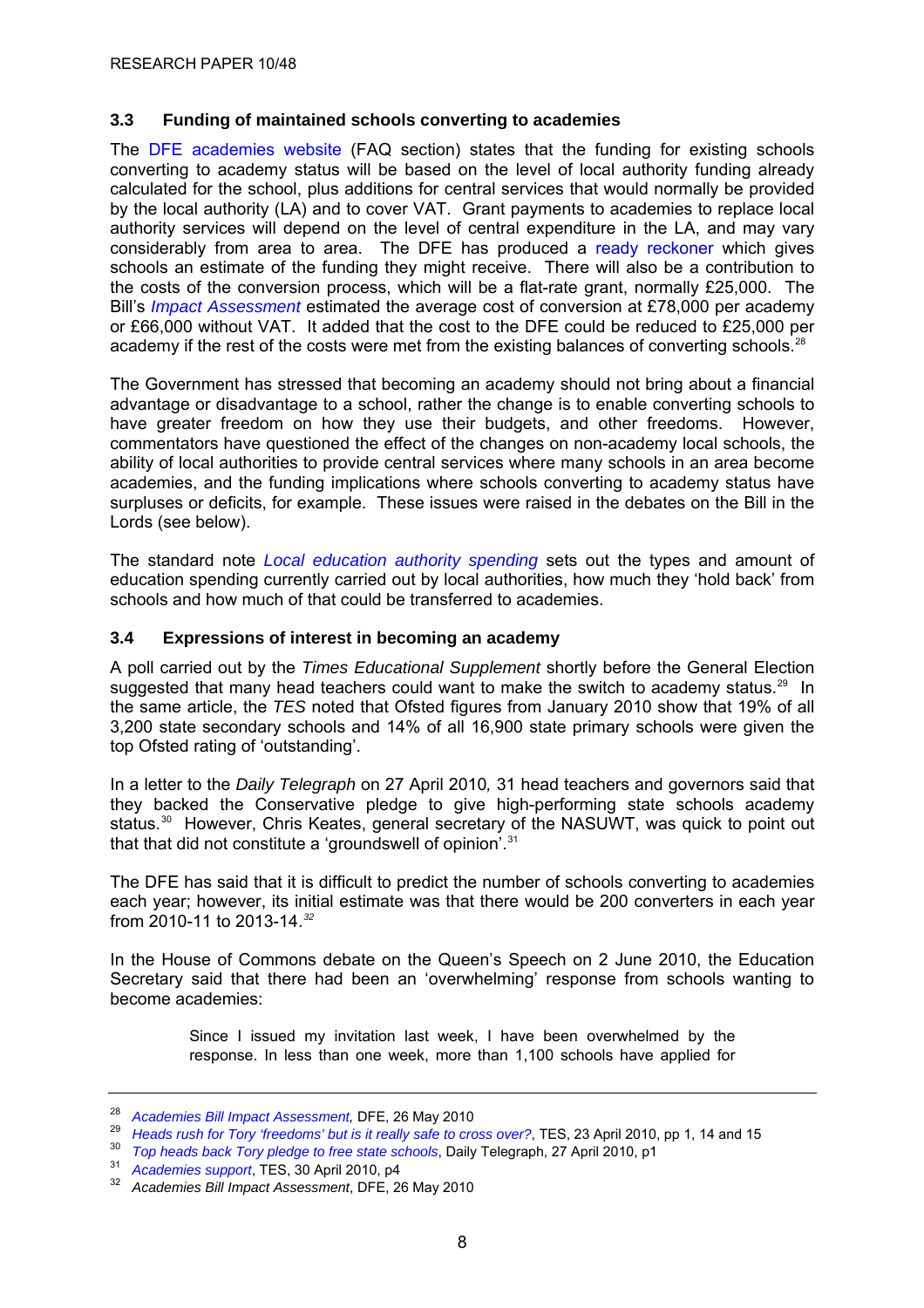<span id="page-12-0"></span>academy freedoms, more than half of which are outstanding-626 outstanding schools, including more than 250 outstanding primaries. More than half the outstanding secondary schools in the country have applied, and more than 50 special schools have expressed an interest. That is a vote of confidence in greater professional autonomy from those driving improvement in our schools-inspirational head teachers.<sup>[33](#page-12-0)</sup>

In his statement to the House on 21 June 2010, the Education Secretary updated the figures saying that more than 1,700 schools had expressed an interest in acquiring academy status, with more than 70% of outstanding schools contacting the DFE. He stressed that schools newly acquiring academy status will be expected to support at least one failing or coasting school.<sup>[34](#page-12-0)</sup>

On 25 June 2010, following Freedom of Information requests, the Department of Education published the names of schools that have registered an interest in becoming academies. Lists of outstanding schools and non-outstanding schools registering an interest are available at:<http://www.education.gov.uk/academies/schools-registering-interest>

Replying to oral parliamentary questions on 12 July 2010, the Education Secretary said that a total of 1,836 expressions of interest had been received from schools in England. Vernon Coaker (Labour) and John Pugh (Liberal Democrat) suggested that in some cases schools may have been seeking information rather than actually wanting to convert to academy status; however, the Education Secretary said that he had made it clear that all those who had expressed an interest had only ever expressed an interest.<sup>[35](#page-12-0)</sup>

Some commentators have questioned whether the DFE will have the capacity to manage the conversion of so many schools over the summer, particularly with a recruitment freeze in the civil service.[36](#page-12-0) However, the DFE has stressed that the Government has 'deliberately not set targets precisely so that schools go through this (converting to an academy) process at their own pace and don't feel pressured to convert by September.'[37](#page-12-0)

## *Analysis of schools expressing an interest*

As of mid-July a total of 1,836 schools had registered an interest in becoming an academy.<sup>[38](#page-12-0)</sup> The latest published list of schools registering an interest includes 1,562 schools. 826 (53%) of these schools are rated as 'outstanding' by Ofsted and are therefore pre-approved for conversion to an academy. A further 736 are not rated as outstanding.<sup>[39](#page-12-0)</sup> These schools have not yet made any commitment to become academies, so the number that will convert in September 2010 and afterwards is not yet known or easily predictable. The majority of schools listed are maintained secondary and primary schools made up a large minority. There are around five times as many primaries as secondaries,<sup>[40](#page-12-0)</sup> so secondary schools have so far been much more likely to register an interest in converting. The remainder of the list consists of a small number of special schools and independent schools and three maintained nursery schools.

<sup>&</sup>lt;sup>33</sup> Debate on the Queen's Speech, HC Deb 2 June 2010 c467

<sup>34</sup> HC Deb 21 June 2010

<sup>&</sup>lt;sup>35</sup> HC Deb 12 July 2010 cc 647 and 653

<sup>&</sup>lt;sup>36</sup> [Academies expansion in jeopardy,](http://www.tes.co.uk/article.aspx?storycode=6047277) *Times Educational Supplement (TES)*, 11 June 2010<br><sup>37</sup> [DfE response to reports in TES about future Academy programme roll out](http://www.education.gov.uk/news/news/dfe-response-tes), 14 June 2010<br><sup>38</sup> HC Deb 13 July 2010 c646<br><sup>39</sup> Cebesis

<sup>39</sup> *Schools registering interest*, DFE [www.education.gov.uk/academies/schools-registering-interest](http://www.education.gov.uk/academies/schools-registering-interest) 40 *School pupils and their characteristics January 2010*, DFE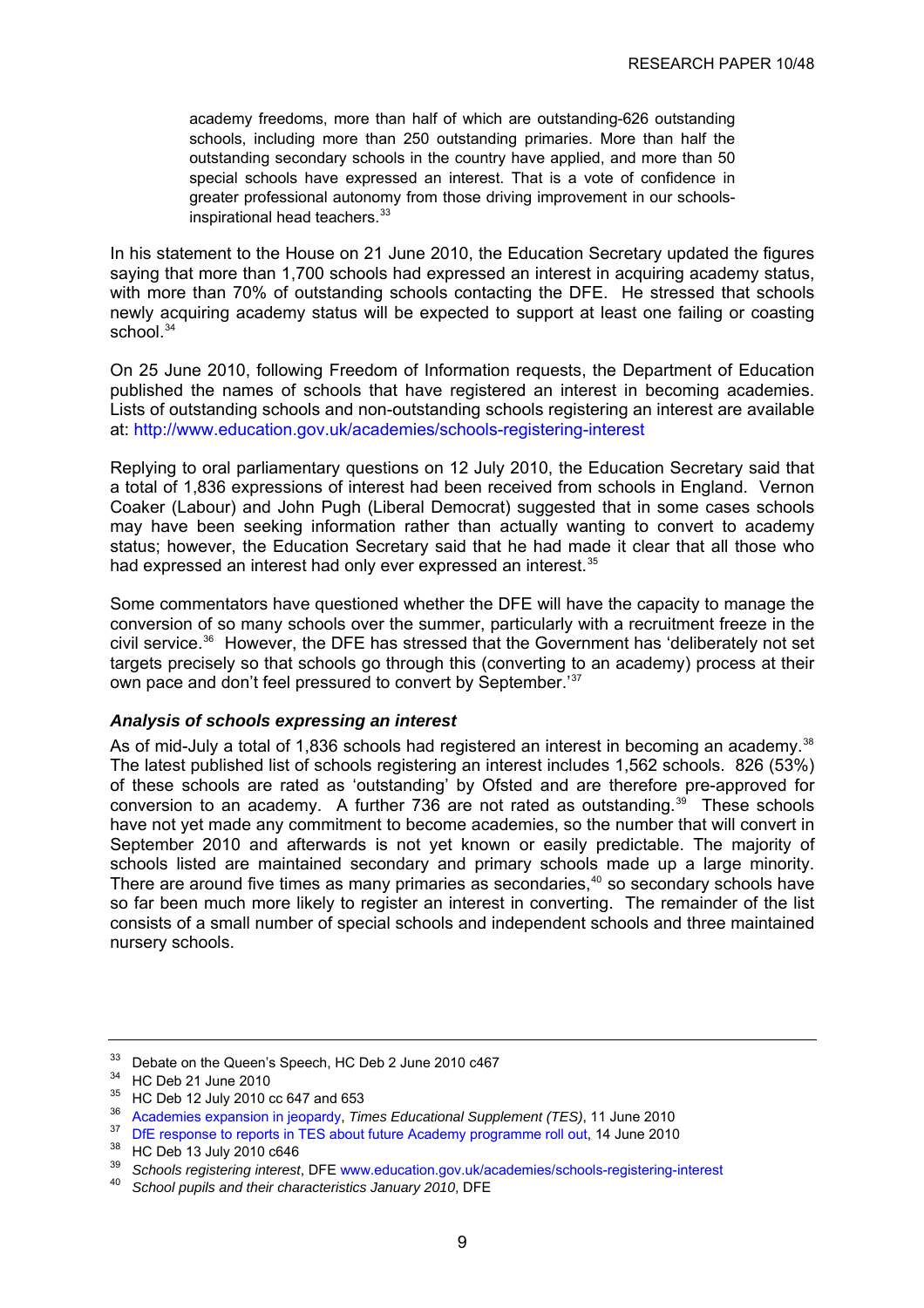<span id="page-13-0"></span>At the end of spring term 2010 there were just over 3,000 schools with an outstanding rating from Ofsted, excluding academies, nursery schools and Pupil Referral Units.<sup>[41](#page-13-0)</sup> Therefore 28% of outstanding schools have expressed an interest. Around 4% of schools without an outstanding rating from Ofsted have registered their interest in becoming academies.<sup>[42](#page-13-0)</sup>

So far 80 existing academies have been inspected by Ofsted, 19 were rated as outstanding, 23 good, 31 satisfactory and 7 inadequate.<sup>[43](#page-13-0)</sup>

An analysis of the DFE list carried out by Education Data Surveys (EDS), sister company of the *Times Educational Supplement* (TES), found that the expansion of the academies programme will be dominated by schools in affluent areas, particularly the home counties.<sup>[44](#page-13-0)</sup> The Centre for Economic Performance (CEP) has compared the schools that have expressed an interest in academy status with existing academies, and concluded that the latter have a far greater intake drawn from the poorest pupils, and a larger proportion of children with special educational needs.<sup>[45](#page-13-0)</sup> The DFE has stressed that schools that become academies under the Bill would be expected to form partnerships with schools in more difficult circumstances.

## **3.5 Free schools**

The *Academies Bill* is also the enabling legislation for free schools.<sup>[46](#page-13-0)</sup>

On 18 June 2010, the DFE posted details of the Government's free schools policy on the [DFE free schools website](http://www.education.gov.uk/freeschools) This included examples of the bodies that had expressed an interest in, and/or support for the policy. The [DFE free schools website](http://www.education.gov.uk/freeschools) explains that while free schools will have the same legal structure as academies they will be different in that they will be new schools:

#### **What is the difference between Free Schools and academies?**

Free Schools will have the same legal requirements as academies. Free Schools are normally brand-new schools set up by charities, universities, business, community or faith groups, teachers and groups of parents where there is parental demand. Academies are usually a change to an existing maintained school.

Legally the structure is the same, and they are expected to meet the same requirements as other academies. Free Schools will also benefit from the same freedoms and flexibilities as academies, including

the ability to set their own pay and conditions for staff

freedom from following the National Curriculum

greater control of their budget

freedom to change the length of terms and school days

freedom from local authority control.

<sup>41</sup> *Inspection judgements 2009/10 for maintained schools: autumn and spring term*, Ofsted. Personal

<sup>&</sup>lt;sup>42</sup> ibid; School pupils and their characteristics January 2010, DFE<br><sup>43</sup> ibid.<br><sup>44</sup> Wealthy to dominate academies, *TES*, 2 July 2010, p1

<sup>45</sup> Schools Interested In Academy Status Very Different From Existing Academies - New findings from CEP<br>Policy Analysis, 12 July 2010

*Policy Analysis*, 12 July 2010 46 HC Deb 21 June 2010 c27; HL Deb 21 June 2010 c1187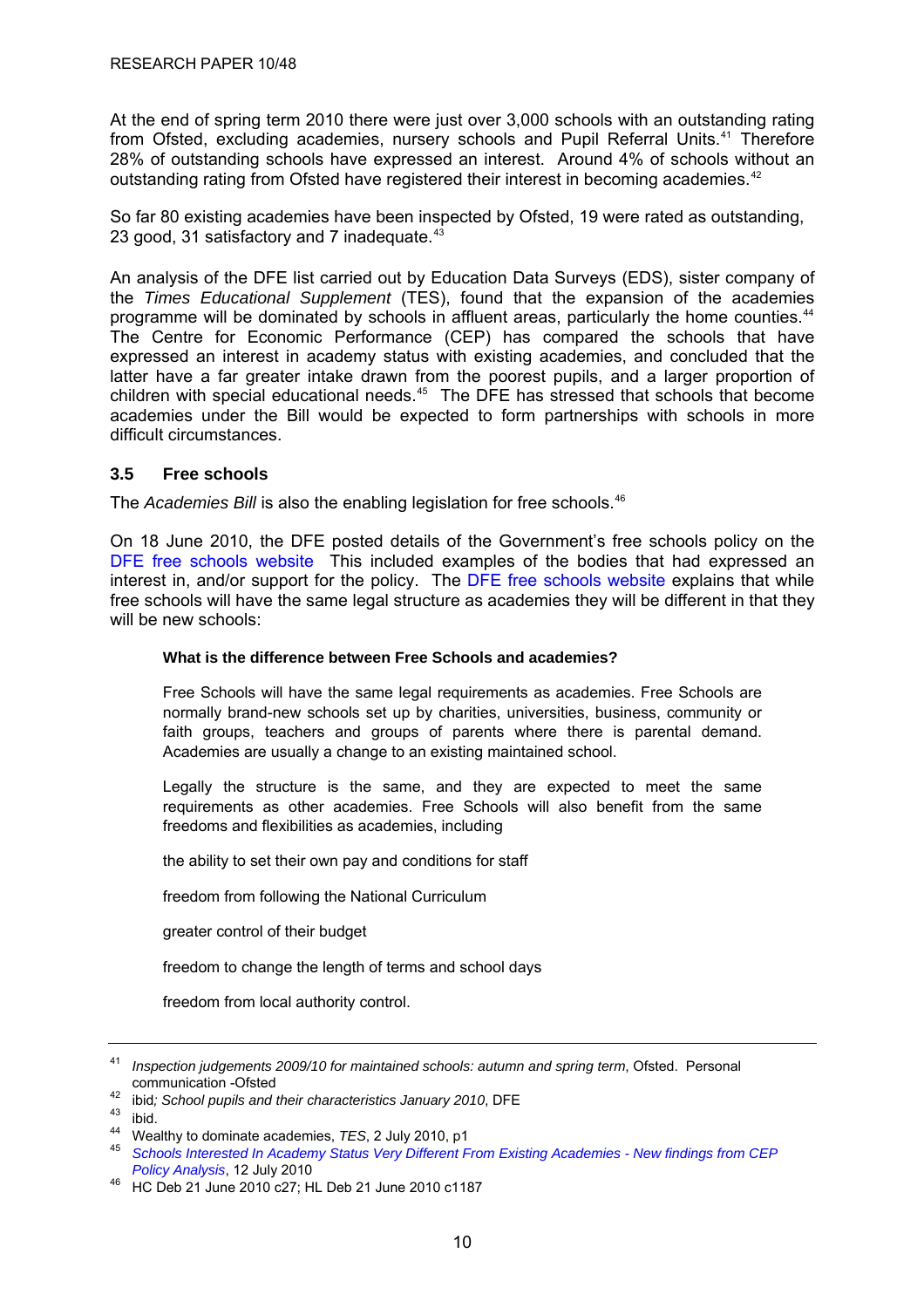#### <span id="page-14-0"></span>**Can an existing maintained school become a Free School?**

No. Free Schools will normally be brand-new schools set up in areas where there is a demand locally. Existing maintained schools can apply for academy status on the [Department's website](http://www.education.gov.uk/academies).

#### **Can an existing independent school become a Free School?**

Yes. Independent schools can apply to become a Free School and become statefunded independent schools. These schools will need to meet the entry criteria – including an agreement that their admissions policy is in line with the Admissions Code, demonstrate they have a good record of success as an education provider and financial viability. Independent schools applying to become Free Schools will not be able to retain any existing academic selection admission arrangements.

Independent schools wanting to apply need to follow the outlined process and start by filling out the proposal form.

On 21 June 2010, the Education Secretary made a statement on free schools to the House of Commons. He set out why he believed the policy was crucial to improve standards, and referred to more than 700 expressions of interest in free schools:

As well as showing enthusiasm for greater academy freedoms in existing schools, teachers are enthusiastic about the opportunities, outlined in our coalition agreement, to create more great new schools in areas of disadvantage. More than 700 expressions of interest in opening new free schools have been received by the charitable group the New Schools Network, and the majority of them have come from serving teachers in the state school system who want greater freedom to help the poorest children do better.<sup>[47](#page-14-0)</sup>

In a written answer to a parliamentary question on 12 July 2010, the Schools Minister said that the New Schools Network had received 'several hundred inquiries of which 38 have already led to formal proposals.'[48](#page-14-0)

The [DFE free schools website](http://www.education.gov.uk/freeschools) explains the four stages that proposers (groups wanting to set up a free school) should follow. This guidance says that proposers interested in setting up a free school should contact the [New Schools Network](http://newschoolsnetwork.org/get-involved/register) (NSN) to discuss their ideas. The NSN is acting as the first point of contact for groups wanting to set up a free school, and provides information and advice on the process of setting up a new school. The role of the NSN in this context has been questioned by commentators opposed to free schools.<sup>[49](#page-14-0)</sup> In a written answer to a parliamentary question on 12 July 2010, the Schools Minister said that the role of the NSN is to help interested groups develop their ideas and prepare to submit their proposals, not to assess applications. However, it will be for the DFE to assess proposals, which Ministers may approve.<sup>[50](#page-14-0)</sup> The [DFE free schools website](http://www.education.gov.uk/freeschools) sets out the details that will

<sup>47</sup> HC Deb 21 June 2010 c25

<sup>48</sup> HC Deb 12 July 2010 c559W

<sup>49 &</sup>quot;We have donors who wish to remain anonymous", *Education Guardian*, 6 July 2010, p5 50 HC Deb 12 July 2010 c559W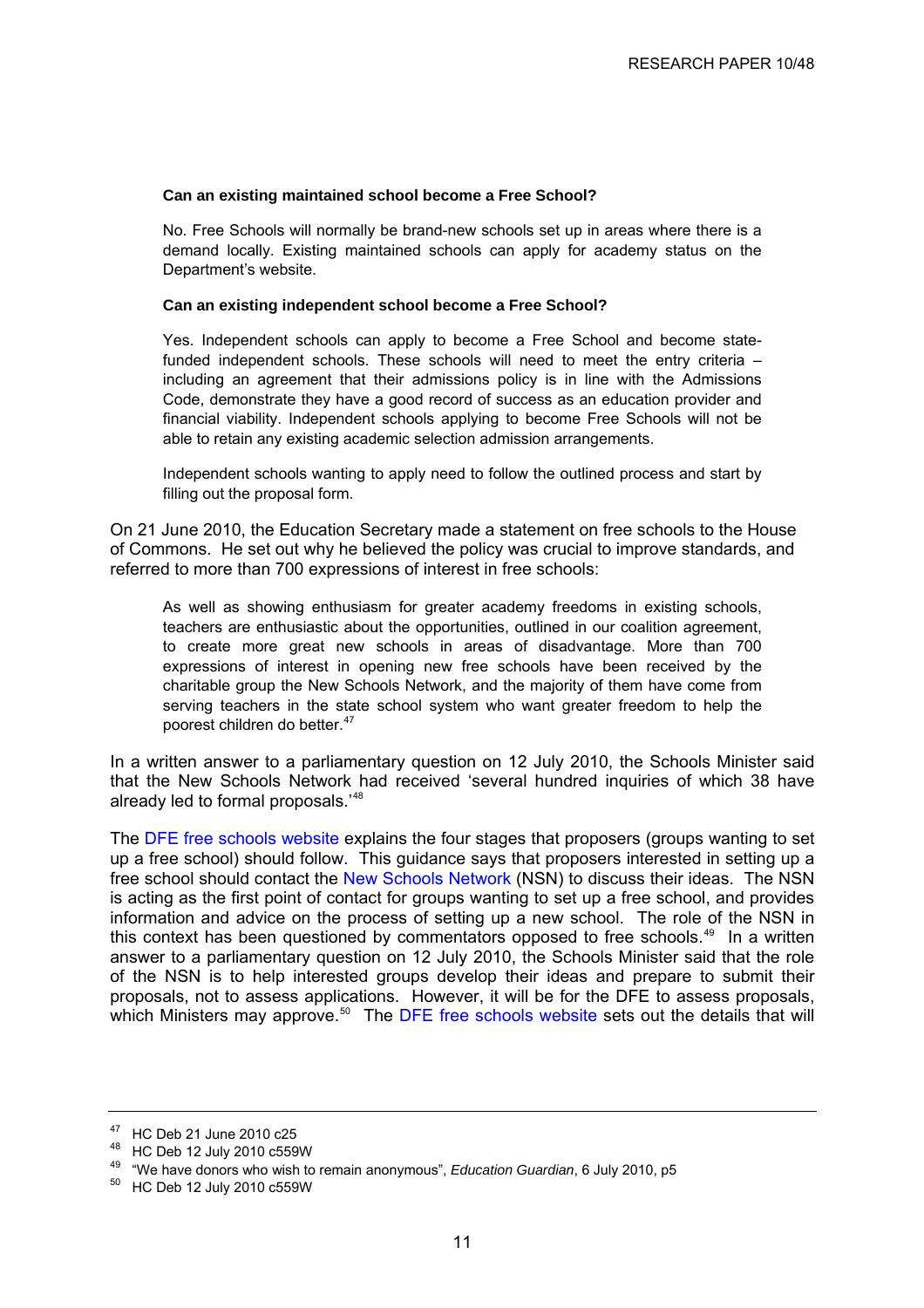<span id="page-15-0"></span>need to be supplied in the business case and plan for a free school application. The criteria that will have to be met are set out on the [DFE free schools website.](http://www.education.gov.uk/freeschools) [51](#page-15-0)

The Government expects the first free schools to open in September 2011.

The [DFE free schools website](http://www.education.gov.uk/freeschools) states that free schools, like schools converting to academies, will be funded on a comparable basis to other state-funded schools. There will be a funding model, and the FAQ website states that this will be as simple as possible, based mainly on a per-pupil funding level, and a pupil premium for disadvantaged pupils. The website also notes that there will be start-up capital funding. The Education Secretary's 18 June 2010 announcement said that £50 million of funding from the Harnessing Technology Grant would be reallocated to create a Standards and Diversity Fund, and that this will provide the capital funding for free schools up to 31 March 2011. He also said that funding for free schools will be a top priority.

School chains in Sweden such as Kunskapsskolan have recently come to England to sponsor academies but academy sponsors are barred from making a profit here. An Ipsos Mori poll conducted in April 2010 found that the general public oppose the involvement of profit-making firms in running schools.<sup>[52](#page-15-0)</sup>

The Government expects all free schools to be established on a non-profit-making basis. "All income and assets of the charitable trust must be spent and used for the charitable purpose of the trust, which will run the school, i.e. to advance education for the public benefit. However, like all state schools, the trust will be able to subcontract elements of the running and management of the school to other organisations, including private companies. The trust will remain accountable for the performance of the school and for the effective and proper use of public funding."[53](#page-15-0)

Research published by Policy Exchange and the New Schools Network emphasises that the current system for setting up academies is bureaucratic and expensive.<sup>[54](#page-15-0)</sup> The authors note that academies are usually takeovers of existing secondary schools whereas the Swedish 'free schools' and US 'charter schools' are usually new supply - they do not inherit pupils or buildings, but are new ventures. The Policy Exchange and the New Schools Network research says that setting up a new school is a simpler task. It notes that Sweden has a relatively simple authorisation process, with funding reflecting pupil numbers. In the US there is great variety in charter school arrangements from state to state, and there is no geographical monopoly on authorisation. In Sweden there are few building requirements beyond general fire and safety requirements. The authors note that a factor that marks out both Swedish free schools and US charter schools from the existing English academy system is the level of creativity in approaches to using space for new schools. In the case of free schools and charter schools space is rented not bought, with offices, churches etc. converted for small school provision. In Sweden there are no limits on the number of schools a particular provider can run, and they are allowed to make a profit.

The [DFE free schools website](http://www.education.gov.uk/freeschools) (FAQ page) states that the Government expects many free schools to be able to find premises to rent, and notes:

<sup>&</sup>lt;sup>51</sup> [DFE free schools website](http://www.education.gov.uk/freeschools) FAQ page: <http://www.education.gov.uk/freeschools/frequently-asked-questions#f2><br><sup>52</sup> "No profit survey", *TES*, 2 April 2010, p4

<sup>53</sup> <http://www.education.gov.uk/freeschools/frequently-asked-questions#f4>

<sup>54</sup> Anna Fazackerley, Rachel Wolf and Alex Massey, *Blocking the Best*, Policy Exchange and New schools Network, 2010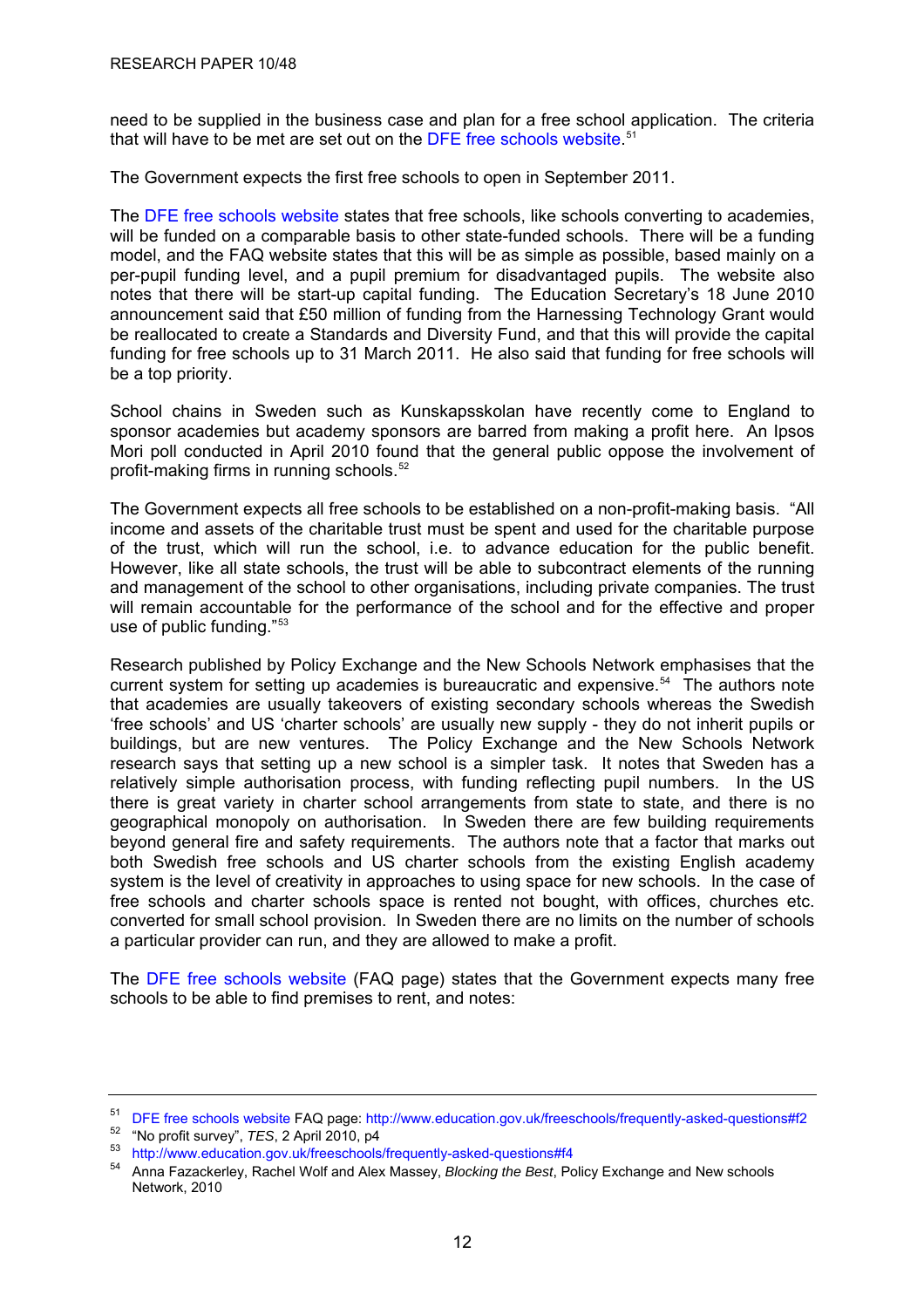<span id="page-16-0"></span>For those projects that may require an up-front capital outlay, we will work with the proposer to ensure that there is a strong value-for-money case to support the investment.

For all proposals for capital funding, we would expect proposers to show how their planned approach

supports the education aims of the school

meets the policy aim of increasing parental choice

provides the flexibility, where necessary, for the school to grow and develop over time

provides value for money including in relation to local benchmarks for rental and/or refurbishment costs.

On the issue of how premises will be provided for free school, the [DFE free schools website](http://www.education.gov.uk/freeschools) (FAQ page) notes:

We will remove the unnecessary and burdensome regulations that get in the way of local communities securing sites for new schools. This will include allowing a wider range of sites to be used as schools without the need for 'change of use' consent. In addition, the Secretary of State for Communities and Local Government will aim to update guidelines, before summer recess, to local planning authorities to make it clear there is a presumption in favour of setting up new schools. The Department for Education will also extend powers to protect existing school sites, to make sure they are kept available for use by new schools where there is demand.

It is up to each proposer to look into possible sites available to set up their new school. As part of the proposal, they will be asked to set out plans for the proposed site or buildings for the new school and the extent of any work that needs to be carried out. We will work with Partnerships for Schools, the Department's delivery agency on school building programmes, to ensure that proposers are supported in finding appropriate sites and buildings.<sup>[55](#page-16-0)</sup>

A written answer to a parliamentary question in the House of Lords on 5 July 2010 referred to the preparations for the proposed planning consent changes, and noted that the DFE and Partnerships for Schools are looking at how the school premises regulations and other legislation and guidance that affects school buildings can be simplified to make it easier to set up a free school.<sup>56</sup>

## *The perceived benefits of free schools*

The evidence relating to the educational performance of 'free schools' and 'charter schools' is mixed. There was much debate on the subject in the run-up to the General Election.<sup>[57](#page-16-0)</sup>

Those who are sceptical about the educational and social benefits of free schools point to the overall fall of Sweden in international league tables for pupil performance since the free schools were introduced, and point out that the free schools tend to be attended by children from relatively affluent backgrounds. Furthermore, they note that pupils attending them do not do better in post-school education. However, others argue that the free schools have

<sup>55</sup> http://www.education.gov.uk/freeschools/frequently-asked-questions#f2

 $^{56}$  HL Deb 5 July 2010 cc24-5WA

<sup>57</sup> <http://news.bbc.co.uk/1/hi/programmes/newsnight/8504961.stm>; <http://news.bbc.co.uk/1/hi/programmes/newsnight/8506214.stm>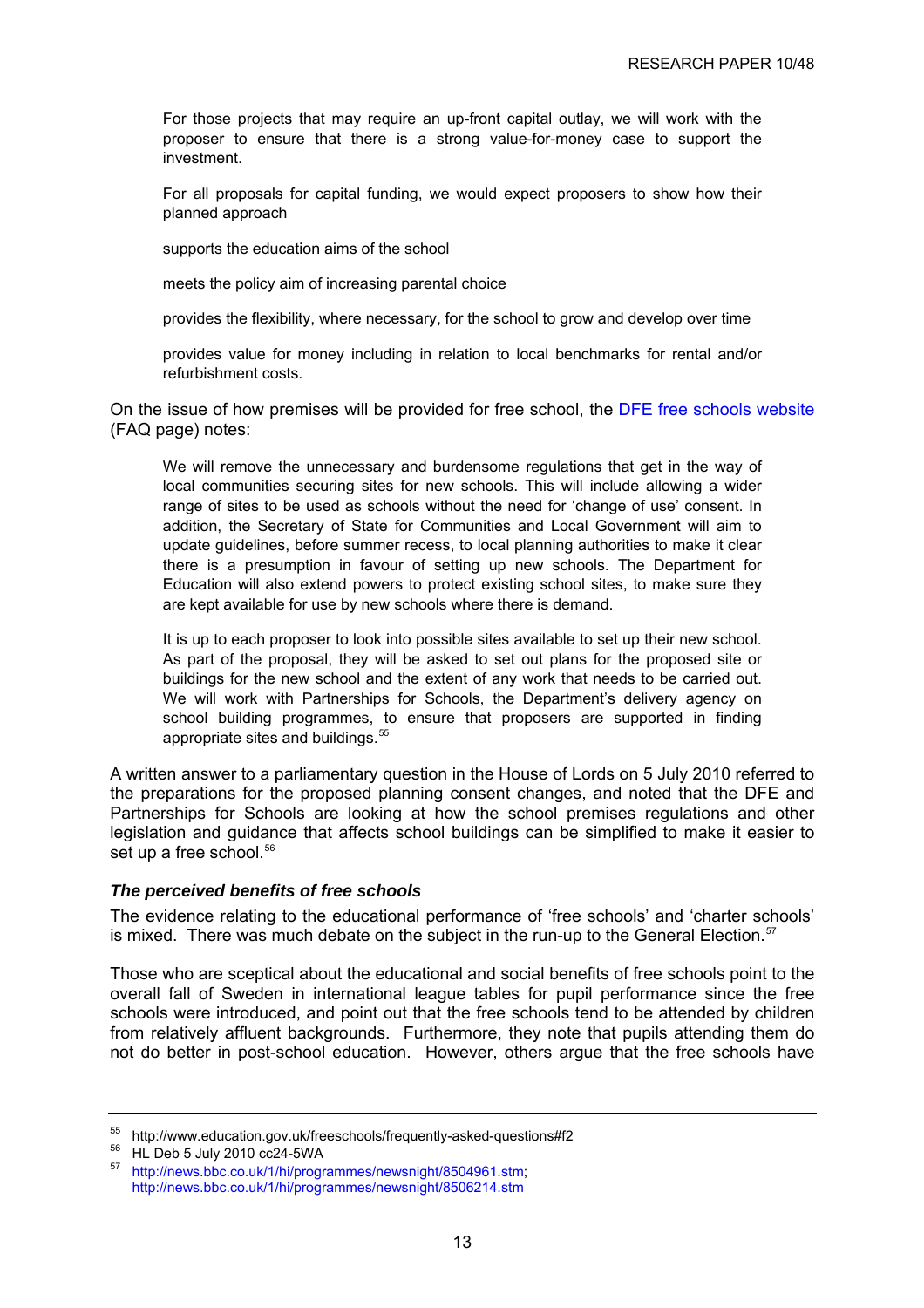<span id="page-17-0"></span>performed better than other schools, and that this, in turn, has led schools to improve their organization and teaching in order to improve results.<sup>[58](#page-17-0)</sup>

The arguments for and against free schools, and some of the relevant evidence, were debated in recent exchanges between the Education Secretary and the Shadow Education Secretary in the House of Commons. The former pointed to the academic research on the subject, and the latter stressed the comments made by the Swedish Schools Minister, and the position of Sweden in TIMMS (Trends in Mathematics and Science Study) league table in maths and science. [59](#page-17-0)

Information on educational performance in Sweden, and the factors that may have influenced it, can be found in a review initiated by the Swedish National Agency for Education, *What Influences Educational Achievement in Swedish schools?* The review notes the educational reforms and societal changes since the mid 1990s, and changes in school management and internal organization.*[60](#page-17-0)* Additional information is found on the websites of [The Swedish](http://www.skolverket.se/sb/d/353)  [National Agency for Education;](http://www.skolverket.se/sb/d/353) [The Swedish Schools Inspectorate;](http://www.skolinspektionen.se/en/About-Skolinspektionen/About-the-Swedish-Schools-Inspectorate/) and [The Swedish](http://www.friskola.se/Om_oss_In_English_DXNI-38495_.aspx)  [Association of Independent Schools.](http://www.friskola.se/Om_oss_In_English_DXNI-38495_.aspx)

The Government has compiled a note of evidence supporting the free school model, *The case for school freedom: national and international evidence*. This cites evidence in support of the US charter schools and the Swedish free schools, and includes information on 'debunking myths about school freedoms', which addresses questions about whether such schools only benefit the well-off, covertly select pupils, hamper the performance of neighbouring schools and neglect the needs of pupils with special needs.

Research by the Institute of Education at the University of London suggests that the Swedish free schools have had a positive effect on pupils' academic achievements. However, research published by Bristol University concludes that while the experience of Sweden is helpful, it is limited in the extent to which it can help predict the impact of school reforms in England. The research is noted in a summary produced by the Institute of Education, University of London:

Swedish free schools and academic achievement

Research from the IOE on Sweden's 'free school' reforms suggests that the entry of new schools had a positive effect on pupils' academic achievements. But according to a survey of the evidence by Rebecca Allen, the benefits are small, they are predominantly focused on children from highly educated families and they do not persist: scores are no higher in the end-of-school exams.

The findings appear in the latest issue of Research in Public Policy (published by the Centre for Market and Public Organisation, CMPO).

Allen concludes that the experience of Sweden is helpful, but necessarily limited, in the extent to which it can help predict the impact of school reforms in England. One reason for this is that the schools also underwent a radical decentralisation of the education system, which would seem to be critical for promoting diversity and productivity gains through experimentation in free schools.

<sup>58</sup> e.g. see Channel 4 blog summarising evidence: [http://blogs.channel4.com/factcheck/2010/05/04/do-swedish](http://blogs.channel4.com/factcheck/2010/05/04/do-swedish-free-schools-mean-higher-standards/)[free-schools-mean-higher-standards/](http://blogs.channel4.com/factcheck/2010/05/04/do-swedish-free-schools-mean-higher-standards/) ; ["Private companies will run 'free schools'"](http://www.guardian.co.uk/education/2010/may/25/free-schools-private-companies), Guardian, 25 May 2010 59 HC Deb 21 June 2010 cc 25-28

<sup>60</sup> Swedish National Agency for Education, *What Influences Educational Achievement in Swedish schools?* 

 $61$  Posted on the DFE website on 24 June 2010 – it is a word document found under: <http://www.education.gov.uk/news/news/freeschools> (scroll to 'For more on Free Schools, American 'Charter Schools' as well as a myth-buster, please see our [relevant document'](http://www.education.gov.uk/news/news/%7E/media/Files/lacuna/freeschools/mythbuster2.ashx))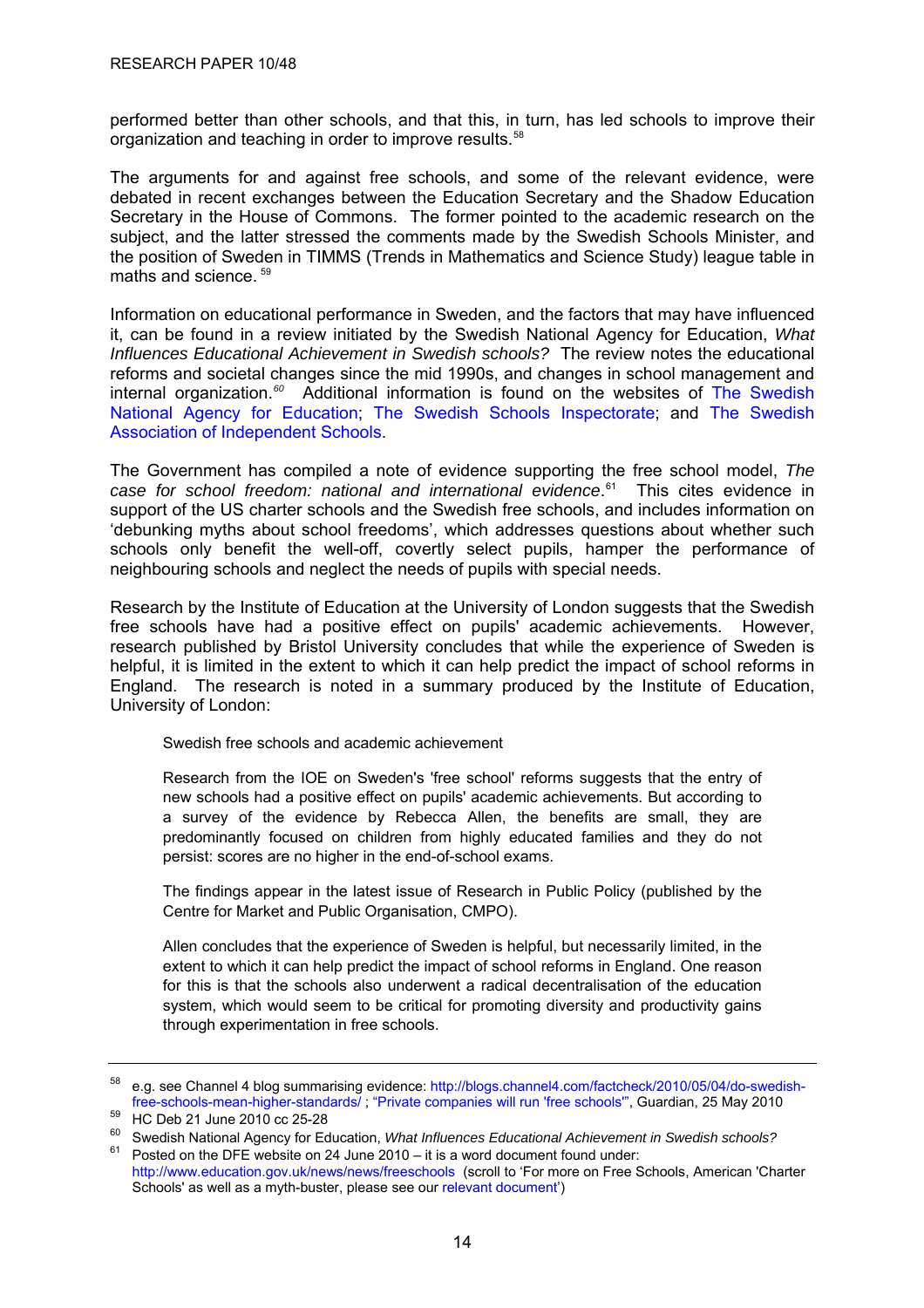<span id="page-18-0"></span>Sweden also has fewer reasons to be concerned that a free school system will produce greater school stratification since the country's lower levels of income and skill inequalities mean there is far less need for parents to choose schools based on social composition. It is also possible that Sweden's stronger tradition of non-standard schooling – such as Steiner and Montessori schools – is leading to a greater diversity of provision than parents in England would ever demand.<sup>[62](#page-18-0)</sup>

# **4 The Bill**

#### **4.1 Overview of main provisions**

The Queen's Speech announced that legislation will be introduced 'to enable more schools to achieve academy status, give teachers greater freedom over the curriculum and allow new providers to run state schools'.[63](#page-18-0)

On 26 May 2010 the *[Academies Bill](http://www.publications.parliament.uk/pa/ld201011/ldbills/001/11001.i-i.html)*<sup>[64](#page-18-0)</sup> was introduced into the House of Lords to enable all maintained schools to apply for academy status. At that time, the Government had not announced how it intended to implement its plans for free schools, and what legislative changes would be made. Since then the Government has clarified that free schools will be set up under the Bill, and that they will have the same legal requirements as academies.<sup>[65](#page-18-0)</sup> Existing maintained schools will not be able to become free schools but they will be able to apply for academy status under the Bill.<sup>[66](#page-18-0)</sup>

A second education Bill, to give effect to the Government's other education reforms, is expected in the autumn, following a white paper. Information on that is given in a briefing on the [Queen's Speech - Education and Children's Bill](http://www.number10.gov.uk/queens-speech/2010/05/queens-speech-education-and-children%E2%80%99s-bill-50848) on the [No 10 website.](http://www.number10.gov.uk/queens-speech/2010/05/queens-speech-education-and-children%E2%80%99s-bill-50848)

The *Academies Bill* [HL Bill 1] received a Second Reading in the House of Lords on 7 June 2010. The Lords' Committee Stage debates were held on 21, 23 and 28 June 2010. The Lords' Report Stage was on 6 and 7 July 2010. The Bill was given a Third Reading in the Lords on 13 July 2010. The [Library's Bill Gateway website](http://webapplications.parliament.uk/BillGateways/session/2010-11.html) provides information on the progress of the Bill and links to relevant information.<sup>[67](#page-18-0)</sup>

There was no formal consultation on the proposals before the Bill was introduced; however, it implements the policy on academies set out in the Conservative Party Manifesto.

When the Bill was introduced in the House of Lords, *[Explanatory Notes](http://www.publications.parliament.uk/pa/ld201011/ldbills/001/en/2011001ex.htm)* on the Bill<sup>[68](#page-18-0)</sup>, an *[Impact Assessment](http://www.education.gov.uk/academies/academiesbill)<sup>e</sup>, an [Equalities Impact Assessment](http://www.education.gov.uk/%7E/media/Files/lacuna/academiesbillequia.ashx)<sup>[70](#page-18-0)</sup> and a Memorandum for the House [of Lords Committee on Delegated Powers and Regulatory Reform](http://www.education.gov.uk/%7E/media/Files/lacuna/academiesbilldprrcmemo.ashx)*[71](#page-18-0) were published by the Department for Education (DFE).

<sup>&</sup>lt;sup>62</sup> Institute of Education, University of London, [Swedish free schools and academic achievement](http://www.ioe.ac.uk/newsEvents/41733.html), 23 June 2010. The full article is available online at: <http://www.bristol.ac.uk/cmpo/publications/bulletin/researchissue10.pdf>, pp4-7

<sup>&</sup>lt;sup>63</sup> *[Queen's Speech, 25 May 2010](http://www.publications.parliament.uk/pa/ld201011/ldhansrd/text/100525-0001.htm#1005255000153)* 

<sup>64</sup> *Academies Bill [HL Bill 1](http://www.publications.parliament.uk/pa/ld201011/ldbills/001/11001.i-i.html)*

 $^{65}$  HL Deb 21 June 2010 c1187; HC Deb 21 June 2010 c27

 $^{66}$  See FAQs on the [DFE's free schools web pages](http://www.education.gov.uk/freeschools)  $^{67}$  This is an intranst site: information is also provide

This is an intranet site; information is also provided on the internet at: [http://services.parliament.uk/bills/2010-](http://services.parliament.uk/bills/2010-11/academieshl/documents.html) [11/academieshl/documents.html](http://services.parliament.uk/bills/2010-11/academieshl/documents.html)

<sup>68</sup> *Academies Bill Explanatory Notes HL Bill1 - EN*

<sup>&</sup>lt;sup>69</sup> Academies Bill Impact Assessment, DFE, 26 May 2010<br><sup>70</sup> Equalities Impact Assessment: Academies Bill, DFE<br><sup>71</sup> [Memorandum for the House of Lords Committee on Delegated Powers and Regulatory Reform](http://www.education.gov.uk/academies/academiesbill), DFE, 26 May 2010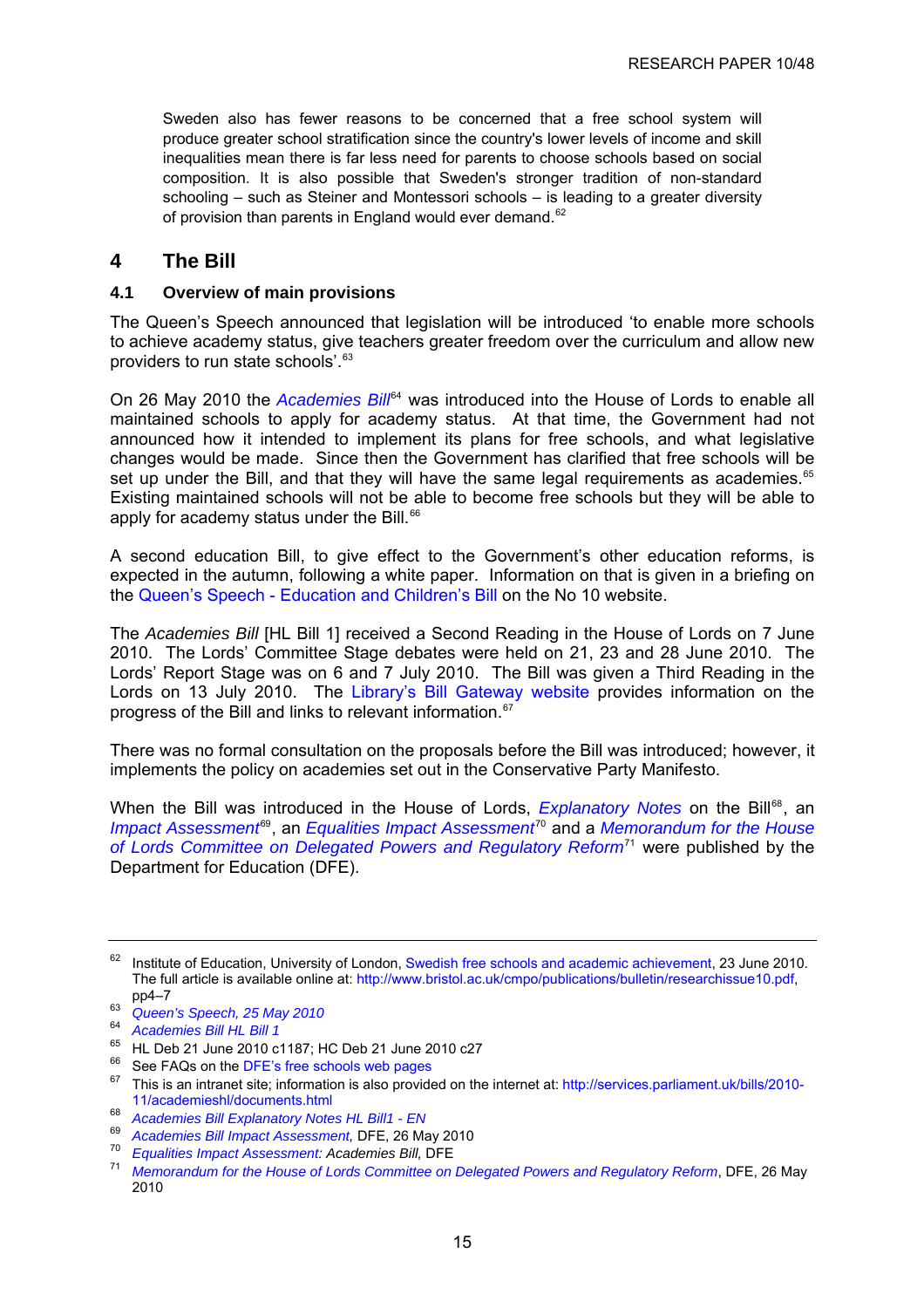<span id="page-19-0"></span>The Bill was brought from the Lords on 13 July 2010 as *[Academies Bill](http://www.publications.parliament.uk/pa/cm201011/cmbills/057/11057.i-i.html)* [Bill 57].<sup>[72](#page-19-0)</sup> It is due to have its Second Reading debate in the House of Commons on 19 July 2010. New *[Explanatory Notes](http://www.publications.parliament.uk/pa/cm201011/cmbills/057/en/2011057x--.htm)*<sup>[73](#page-19-0)</sup> have been prepared on the amended Bill [Bill 57].

The following is a brief account of the main provisions of the Bill drawing on these documents and other relevant information. It is not intended to describe every provision in detail; Members are referred to the complete documents for fuller information on all provisions.

The Bill [Bill 57], as introduced into the House of Commons, has 20 clauses and 2 Schedules. The provisions apply to England only.

**Clause 1** of the Bill empowers the Secretary of State to make 'academy arrangements' with another person, to establish and run an academy. Such arrangements take the form of an 'academy agreement' or 'arrangements for academy financial assistance' under section 14 of the *Education Act 2002*. The difference between the two funding routes is that the first is the conventional academy funding agreement route (such agreements usually last for seven years), and the second route, which would most likely be used to fund the new free schools, could be for a shorter period.<sup>[74](#page-19-0)</sup> The clause replaces similar existing provisions on academy agreements contained in section 482 (1) to (5) of the *Education Act 1996*, which Schedule 2 of the Bill omits.

If the academy is to be a mainstream school (rather than a special school) then it must have the characteristics specified at subsection clause 1(6) of the Bill. These are that the school must have a broad and balanced curriculum, a specialism (if secondary education is provided), provide education for pupils who are wholly or mainly pupils from the area, and provide for pupils of different abilities. However, the latter does not apply where a school has existing selective arrangements (see clause 6(3)).

Clause 1(7) and (8) were added to the Bill at Report Stage to require academy arrangements to impose special educational needs obligations on academies equivalent to those imposed on maintained schools in Part VI of the *Education Act 1996.* The change was made by the Government to address concerns raised by Peers.<sup>[75](#page-19-0)</sup> (For further information see the key issues section of this paper below).

Under clause 1(9) an academy may not charge for admission or attendance at the school or for education provided there (unless the academy agreement or grant under section 14 of the 2002 Act specifically permits it).

**Clause 2** makes provision for the terms of an academy agreement. It enables an academy agreement to provide for capital as well as current expenditure. Under clause 2(2) payments under an academy agreement must continue (provided its terms are complied with) for a minimum period of seven years or indefinitely with seven years' notice. Academy agreements may include terms for repayment of funding to the Secretary of State and for the Secretary of State to provide an indemnity to the person entering into an academy agreement in the event of the termination of the agreement.

Subsections (5) and (6), which were added to the Bill at Third Reading, were opposed by the Government. Clause 2(5) amends the school finance regulations so that expenditure on

<sup>72</sup> *[Academies Bill, brought from the Lords on 13 July 2010, Bill 57](http://www.publications.parliament.uk/pa/cm201011/cmbills/057/11057.i-i.html)*

<sup>73</sup> *[Academies Bill Explanatory Notes, Bill 57 - EN, 13 July 2010](http://www.publications.parliament.uk/pa/cm201011/cmbills/057/en/2011057x--.htm)*

<sup>74</sup> [Letter dated 27/06/2010 from Lord Hill of Oareford to Lord Greaves regarding the Secretary of State's powers](http://www.parliament.uk/deposits/depositedpapers/2010/DEP2010-1397.pdf)  to fund free schools. [Library deposited paper: 2010-1397](http://www.parliament.uk/deposits/depositedpapers/2010/DEP2010-1397.pdf)

<sup>75</sup> HL Deb 7 July 2010 cc 247-53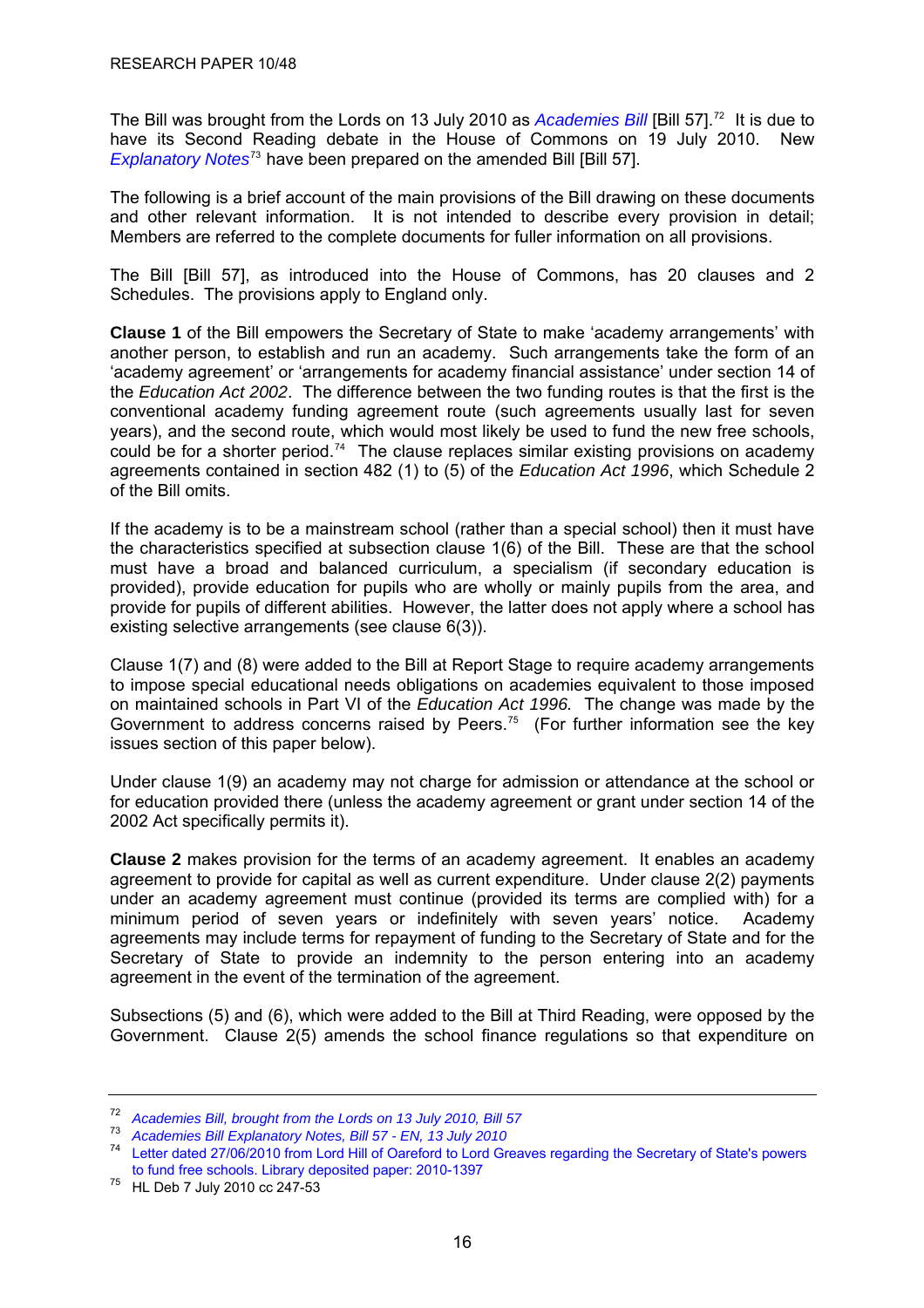<span id="page-20-0"></span>services for academy pupils with low incidence<sup>[76](#page-20-0)</sup> special educational needs or disabilities would become a class of expenditure for the purposes of the non-schools education budget. Clause 2(6) provides for the Secretary of State to make alternative arrangements where a local authority fails to secure satisfactory provision for such children.<sup>[77](#page-20-0)</sup> (For further information see the key issues section of this paper below.)

Under **clause 3** the governing body of a maintained school in England may apply to the Secretary of State to make an 'Academy order' for it to become an academy. A maintained school is defined as a community, foundation or voluntary school, or a community or foundation special school (**clause 17(2)**).

Currently, maintained schools are funded through the local authority. In the case of community schools the local authority employs the school's staff, owns the school's land and buildings and is the admissions authority. Community special schools, which are the special school equivalent of mainstream community schools, cater wholly or mainly for children with 'statements' of special educational needs. At foundation schools the governing body is both the employer and the admissions authority. The school's land and buildings are either owned by the governing body or by a charitable foundation. Foundation special schools, which are the special school equivalent of the mainstream foundation school, cater wholly or mainly for children with 'statements' of special educational needs.

There are two kinds of voluntary school: voluntary aided schools and voluntary controlled schools. The governing body is the employer and the admissions authority for voluntary aided schools. The school's land and buildings (apart from playing fields which are normally vested in the local authority) will normally be owned by a charitable foundation. The governing body contributes to the capital costs of establishing the school and subsequent capital building work. In the case of voluntary controlled schools, the local authority is the employer and the admissions authority. The school's land and buildings (apart from the playing fields which are normally vested in the local authority) will normally be owned by a charitable foundation. Foundation, voluntary aided and voluntary controlled schools may be designated by the Secretary of State as having a religious character.

Under the Bill, a voluntary or foundation school with an existing foundation will be required to consult that foundation before applying to become an academy, and can only make an application with the consent of the school's trustees and any other persons who are entitled to appoint foundation governors to the school. The *Explanatory Notes* state that this means, for example, that a school with a religious character would need the consent of its local diocese or other religious authority before it could apply to become an Academy. Further information on how the provisions will affect schools with a religious character was provided during the Bill's passage through the Lords.<sup>[78](#page-20-0)</sup>

**Clause 4** empowers the Secretary of State to make an 'Academy order' in two circumstances: when the governing body of a maintained school applies to the Secretary of State to convert to an academy school (clause 4(1)(a)) or when a school is 'eligible for intervention' (clause 4(1)(b)) and the Secretary of State wishes it to convert to an academy school. A school is eligible for intervention under section 59 of the *Education and* 

 $76$  The term 'low incidence' is generally used to describe needs that occur less frequently but may require a specialised response, and may include children with severe sensory/multi-sensory impairments, severe autistic spectrum disorders and severe behavioural, emotional and social difficulties. 77 HL Deb 13 July 2010 cc 610-620

<sup>78</sup> e.g. see: [Letter dated 02/07/2010 from Lord Hill of Oareford to Lord Bishop of Exeter regarding academies.](http://www.parliament.uk/deposits/depositedpapers/2010/DEP2010-1401.pdf) [Library deposited paper: 2010-1401;](http://www.parliament.uk/deposits/depositedpapers/2010/DEP2010-1401.pdf) [Letter dated 21/06/2010 from Lord Hill of Oareford to Lord Bishop of](http://www.parliament.uk/deposits/depositedpapers/2010/DEP2010-1333.pdf)  [Lincoln and Bishop McMahon regarding academies.](http://www.parliament.uk/deposits/depositedpapers/2010/DEP2010-1333.pdf) Library deposited paper: 2010-1333; and [Letter dated](http://www.parliament.uk/deposits/depositedpapers/2010/DEP2010-1400.pdf)  [02/07/2010 from Lord Hill of Oareford to Lord Adonis regarding faith admissions in new academies.](http://www.parliament.uk/deposits/depositedpapers/2010/DEP2010-1400.pdf) Library [deposited paper: 2010-1400](http://www.parliament.uk/deposits/depositedpapers/2010/DEP2010-1400.pdf)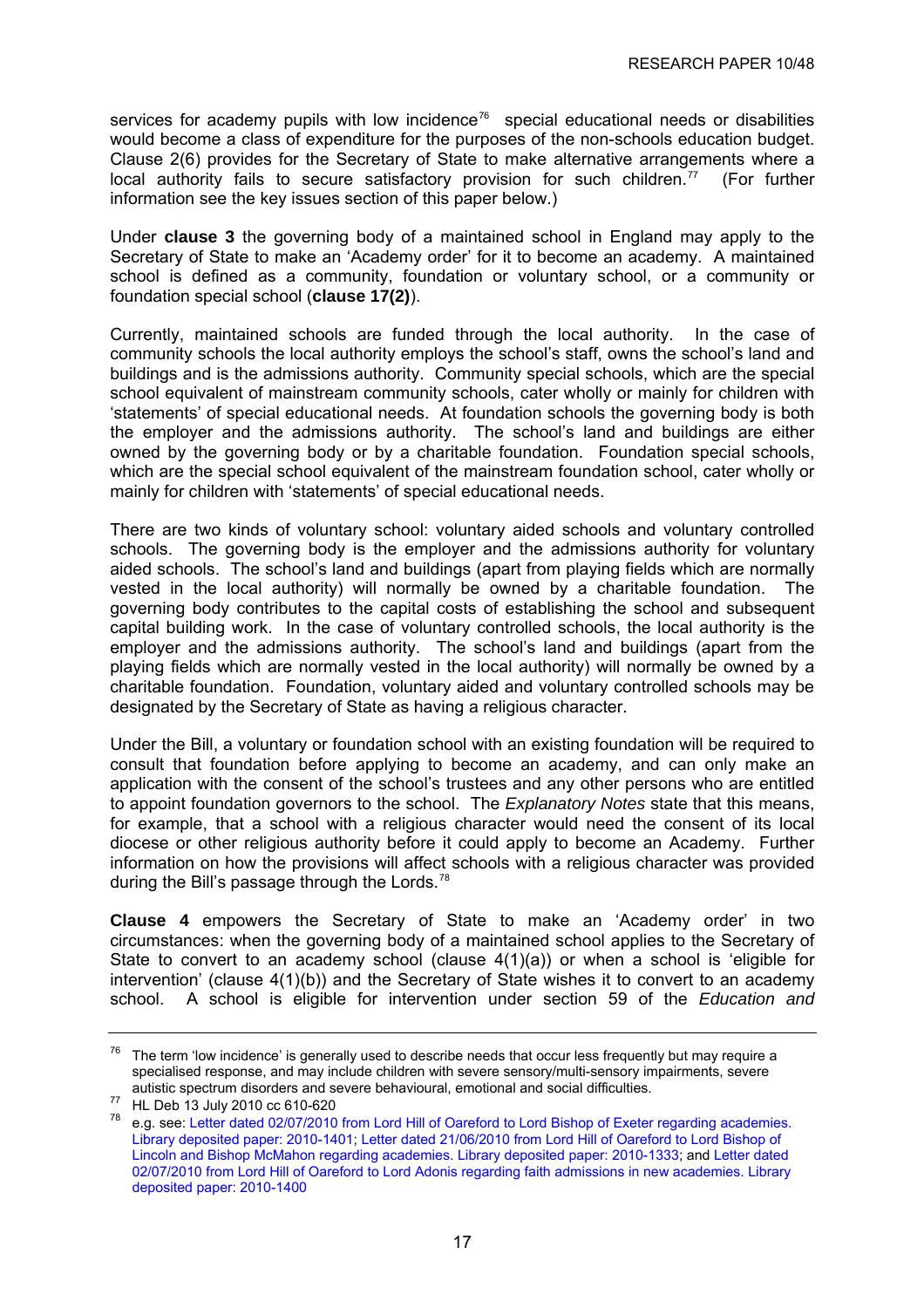<span id="page-21-0"></span>*Inspections Act 2006* where it is subject to warning notices, requires significant improvement or requires special measures. Where a school applies to become an academy but the Secretary of State decides not to make an order allowing it to do so, the governing body, the head teacher and the local authority must be informed of that refusal and the reasons (clause 4(5)).

Academy orders will be administrative orders; they will not be made by statutory instrument (clause 4 (6)). The DFE's *[Memorandum for the House of Lords Committee on Delegated](http://www.education.gov.uk/%7E/media/Files/lacuna/academiesbilldprrcmemo.ashx)  [Powers and Regulatory Reform](http://www.education.gov.uk/%7E/media/Files/lacuna/academiesbilldprrcmemo.ashx)* states that the nature of these orders will be largely administrative and technical and will contain a level of detail not suitable for parliamentary scrutiny.<sup>[79](#page-21-0)</sup>

Under **clause 5,** before a maintained school in England is converted into an academy the school governing body must consult persons as they think appropriate. The consultation may take place before or after an application or before or after an academy order is made, but it must take place before the academy arrangements are entered into.

At present, under section 482(3)(a) of the *Education Act 1996,* before entering into an agreement for an academy the Secretary of State must consult the local education authority in whose area the school is to be situated. The *Academies Bill* removes this requirement. However, in response to representations made during the Lords' Second Reading and Committee debates, the Government amended the Bill on Report to add clause 5 to the Bill to require governing bodies of converting schools to consult those persons whom they think appropriate before entering into funding arrangements with the Secretary of State.<sup>[80](#page-21-0)</sup>

**Clause 6** provides that when an Academy order has been made, the local authority must cease to maintain the school on the date when the academy opens. This date is known as the 'conversion date' and will be the date specified as the Academy's opening date in the funding agreement or grant arrangements. On the conversion date, the school will be treated automatically as having met the independent school standards. These are currently contained in the *[Education \(Independent School Standards\) \(England\) Regulations 2003.](http://www.opsi.gov.uk/si/si2003/20031910.htm)* [81](#page-21-0) The *Explanatory Notes* state that this means the academy will not need to be inspected by Ofsted before being registered as an independent school or before opening. Once open, the academy will have to comply with the usual requirements for academies, and will be inspected thereafter in the usual way by Ofsted in accordance with section 5 of the *Education Act 2005*.

Schools with a religious character will keep that religious character upon conversion to academy status and will be designated, on conversion, as independent schools having a religious character (clause 6(8)).

Provision is made for selective schools to be able to keep their selective status when converting to an academy (clause 6(3)).

Under clause 6(9) of the Bill, where an Academy order has been made a converting school or its maintaining local authority will not need to follow the school closure procedures in section 30 of the *School Standards and Framework Act 1998* or sections 15 to 17 of the *Education and Inspections Act 2006*.

<sup>79</sup> *[Memorandum for the House of Lords Committee on Delegated Powers and Regulatory Reform](http://www.education.gov.uk/%7E/media/Files/lacuna/academiesbilldprrcmemo.ashx)*, DFE 26 may 2010, p3, paragraph 3<br><sup>80</sup> HL Deb 8 July 2010 c313

<sup>81</sup> [SI 2003/1910](http://www.opsi.gov.uk/si/si2003/20031910.htm)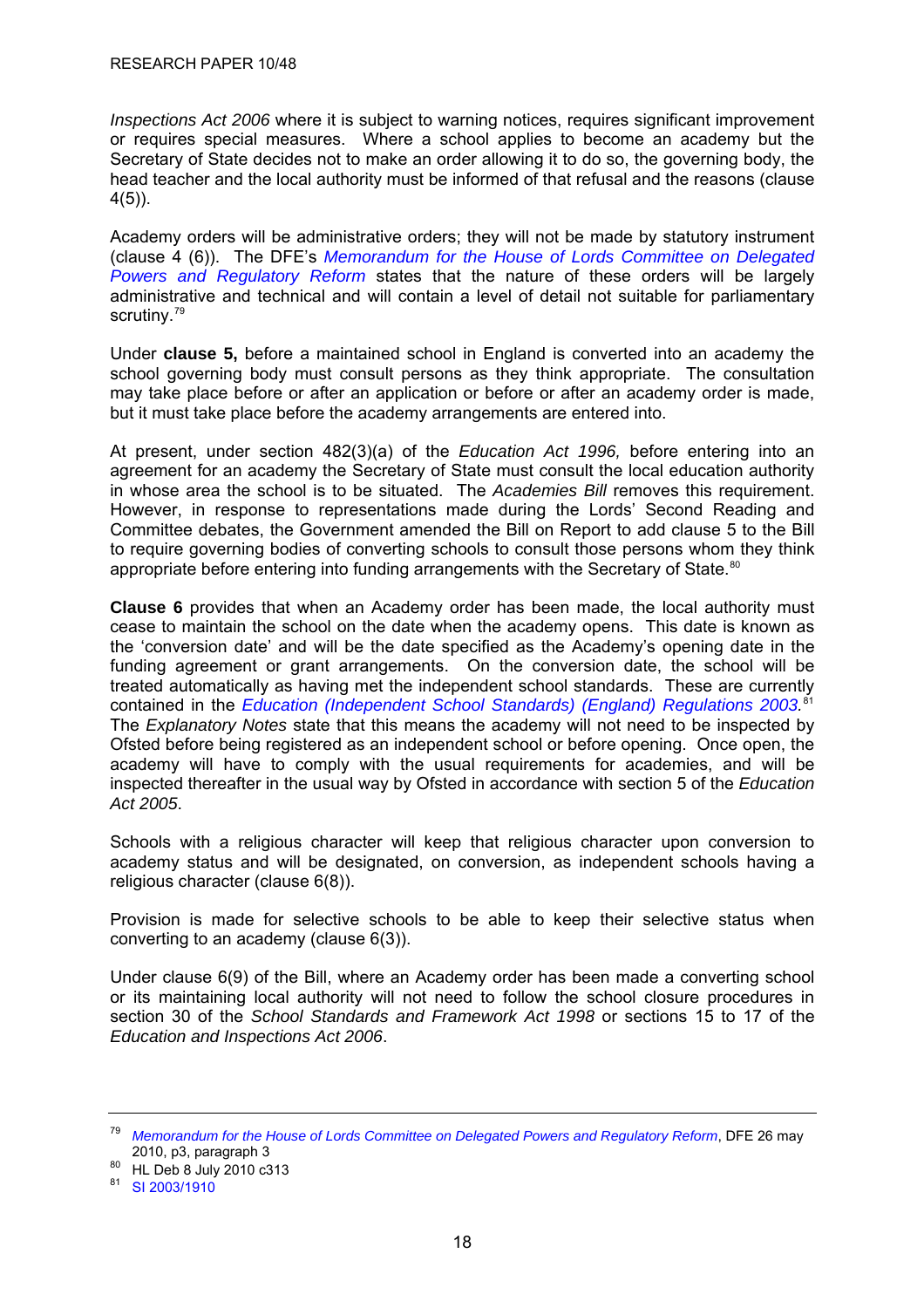<span id="page-22-0"></span>**Clause 7** requires that, where the Secretary of State approves a maintained school's application to become an Academy under the Bill, the local authority must determine whether the school has a budget surplus, and, if so, the amount of that surplus and transfer that amount to the academy proprietor. Clause 7(4) and (5) provide for the Secretary of State to prescribe in regulations the procedures to be followed for the determination and payment of such surpluses, including timings, and for the review of any determination upon the application of the academy proprietor. These regulations will be subject to the negative resolution procedure.

Currently, surpluses of closing schools remain with the local authority. This includes cases where an existing school is closed to become an academy.

**Clause 8** permits the Secretary of State to make a 'property transfer scheme' in relation to the property, rights or liabilities of a maintained school which are held for the purposes of the school by the local authority or the school's governing body. The *Explanatory Notes* state that such a scheme can have effect to transfer to the academy school various property or contractual rights or liabilities which were previously the property, rights or liabilities of the maintained school which the academy replaces. This would permit the school, for example, to retain its electronic hardware, furniture and cleaning or catering contracts.

**Clauses 9** and **10,** which were the added to the Bill by the Government at Third Reading, relate to free schools, referred to as 'additional schools' in these new clauses.<sup>[82](#page-22-0)</sup> Clause 9 requires the Secretary of State, when deciding whether to enter into academy arrangements for an additional school, to take into account the impact of the additional school on existing maintained schools in the area. Clause 10 requires any promoter of an additional school to consult those it thinks appropriate.

**Clause 11** requires the Secretary of State to make annual reports on academy arrangements and performance. The report must be laid before Parliament. The clause was added to the Bill at Third Reading, and was welcomed by the Government.<sup>[83](#page-22-0)</sup>

**Clause 12** relates to the charitable status of academy proprietors. A 'qualifying academy proprietor' will be an exempt charity, and will therefore not need to register with, or be regulated by, the Charity Commission. The Young Person's Learning Agency will be the principal regulator for such academy proprietors.

*The Children, Schools and Families Bill* as originally introduced by the last Labour Government sought to make academies exempt charities (clause 42). The intention was to reduce bureaucracy and ensure a consistent approach between academies and voluntary and foundation schools. However, the Labour Government removed the clause after discussion with the Charity Commission about how the objective could be achieved by simplifying the registration process. At the time, the Conservative opposition were in favour of retaining the clause to make academies exempt charities.<sup>[84](#page-22-0)</sup>

**Clause 13** of the *Academies Bill* introduces **Schedule 1**, which makes provision about land in relation to academies. Schedule 1 re-enacts, in part, Schedule 35A to the *Education Act 1996* (which provides for schemes in relation to local authority land for the purposes of academies and former academies) and elements of Schedule 22 to the *School Standards and Framework Act 1998* (which provides for the disposal of land on the discontinuance of various types of maintained school). The provisions are complex and technical. An outline

<sup>82</sup> HL Deb 13 July 2010 cc 630-638

<sup>&</sup>lt;sup>83</sup> HL Deb 13 July 2010 cc 638-644

<sup>84</sup> For background, see [House of Commons Library Research Paper 10/12](http://pims.parliament.uk:81/PIMS/Static%20Files/Extended%20File%20Scan%20Files/LIBRARY_OTHER_PAPERS/RESEARCH_PAPER/RP10-012.pdf), Committee Stage Report on the *Children, Schools and Families Bill* p21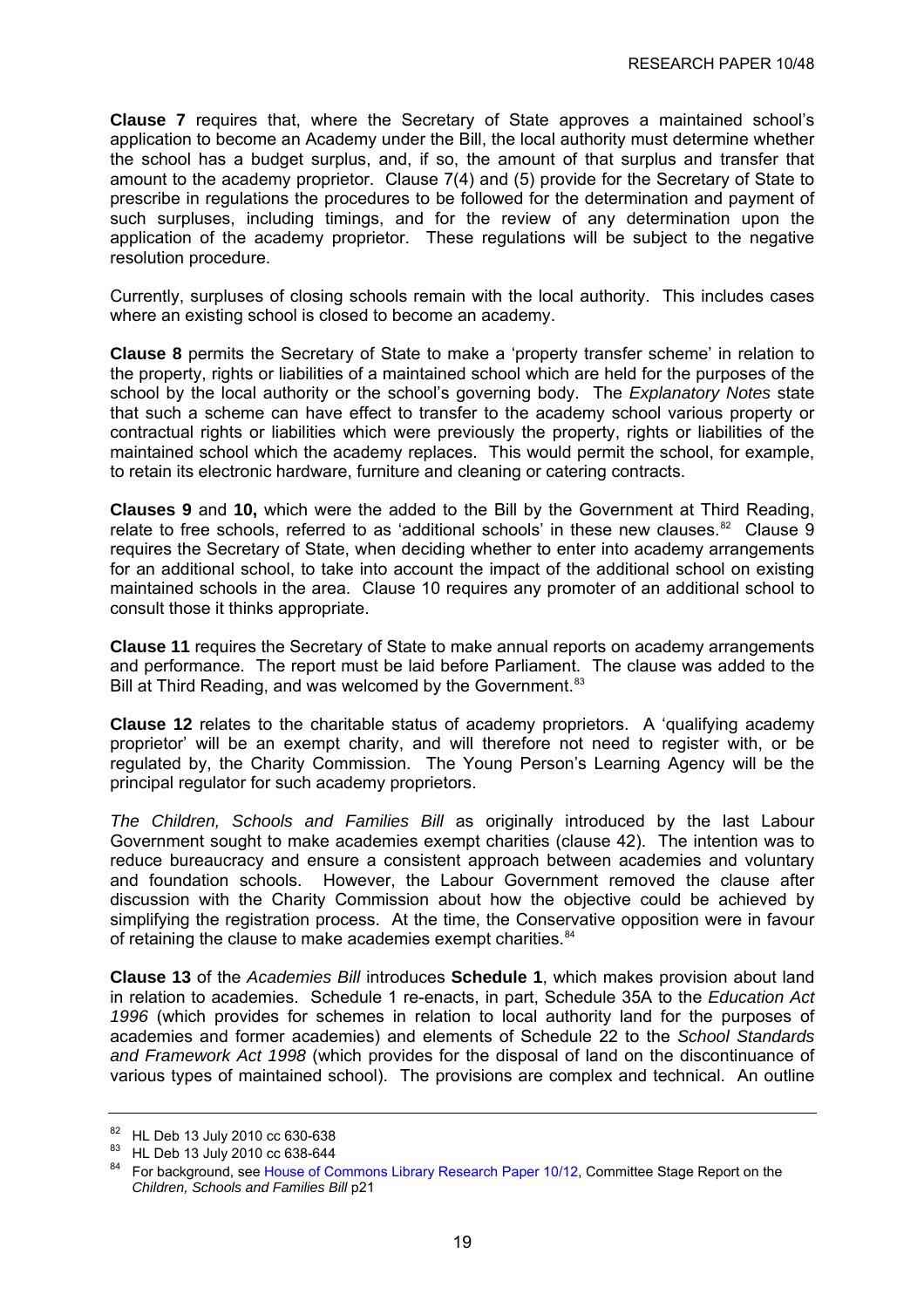<span id="page-23-0"></span>of their intentions is provided in the *Explanatory Notes* and in the *[Memorandum for the](http://www.education.gov.uk/%7E/media/Files/lacuna/academiesbilldprrcmemo.ashx)  [House of Lords Committee on Delegated Powers and Regulatory Reform](http://www.education.gov.uk/%7E/media/Files/lacuna/academiesbilldprrcmemo.ashx)*, which notes:

11. The provisions of Schedule 1 are intended to deal with three distinct situations: the creation of new Academy schools on local authority land on the closure of a predecessor school (or on the creation of a wholly new school); the creation of new Academy schools by virtue of an Academy order being made in respect of a maintained school; and the disposal of land which has been used by an Academy school but which is no longer, or is about to cease to be, used for the purposes of an Academy.

12. As the land on which maintained schools are situated can be held in a number of ways by different bodies, the Schedule needs to make provision for a wide variety of different circumstances.

**Clause 14** introduces **Schedule 2** which makes a number of amendments to existing legislation. The *Explanatory Notes* state that some of the changes are minor and technical, and some are not. It highlights the changes relating to special schools, and the FOI change:

Paragraph 2 of Schedule 2 amends the definition of 'special school' in section 337 of the EA 1996 to permit the definition of special schools to include Academies. Paragraphs 3 and 9 of Schedule 2 make changes to existing powers of the Secretary of State to amend trust deeds relating to non-maintained special schools, or to trust deeds relating to foundation, voluntary, or foundation special schools, or property held for the purposes of such a school, to allow them to be modified to permit the conduct of an Academy if the current trust deed is not sufficient. In all cases, consultation with the governing body, trustees and (if relevant) diocesan authority is required. Paragraph 10 of Schedule 2 amends Part 4 of Schedule 1 to the Freedom of Information Act 2000 to add Academy proprietors to the list of public bodies covered by that Act.

The Government amended **Schedule 2** on Report to provide for the *Freedom of Information*  Act 2000 to apply to academies.<sup>[85](#page-23-0)</sup>

**Clause 15** provides for transitional arrangements in relation to existing academies, city technology colleges, and city colleges for the technology of the arts. Section 482 (1) to (5) of the *Education Act 1996* will be repealed under Schedule 2 of the Bill. The effect of clause 15 will be that all agreements made under section 482 of the *Education Act 1996* will be deemed to have been made under clause 1 of the Bill. References to section 482 in other legislation will also be treated as references to the Bill.

Under **clause 16** (pre-commencement applications etc.) an application made by the governing body of a maintained school to become an academy prior to the date on which clause 3 comes into force will be treated as though made under the Bill. An application by the governing body to its foundation for consent to make an application will also be treated as having been made after clause 3 has come into force, and any consent given by the foundation before commencement of clause 3 will be treated as given under the Bill.

The effect of clause 16 is to allow preparations for conversion to academy status to be taken by schools before commencement of the Bill's provisions, and for such steps to be treated as if they had been taken after the Act came into force. Such steps are:

a consultation by the school with its foundation;

a governing body's application to the Secretary of State to become an academy;

<sup>85</sup> HL Deb 7 July 2010 cc 327-28; Schedule 2, paragraph 10 of the *Academies Bill* [Bill 57]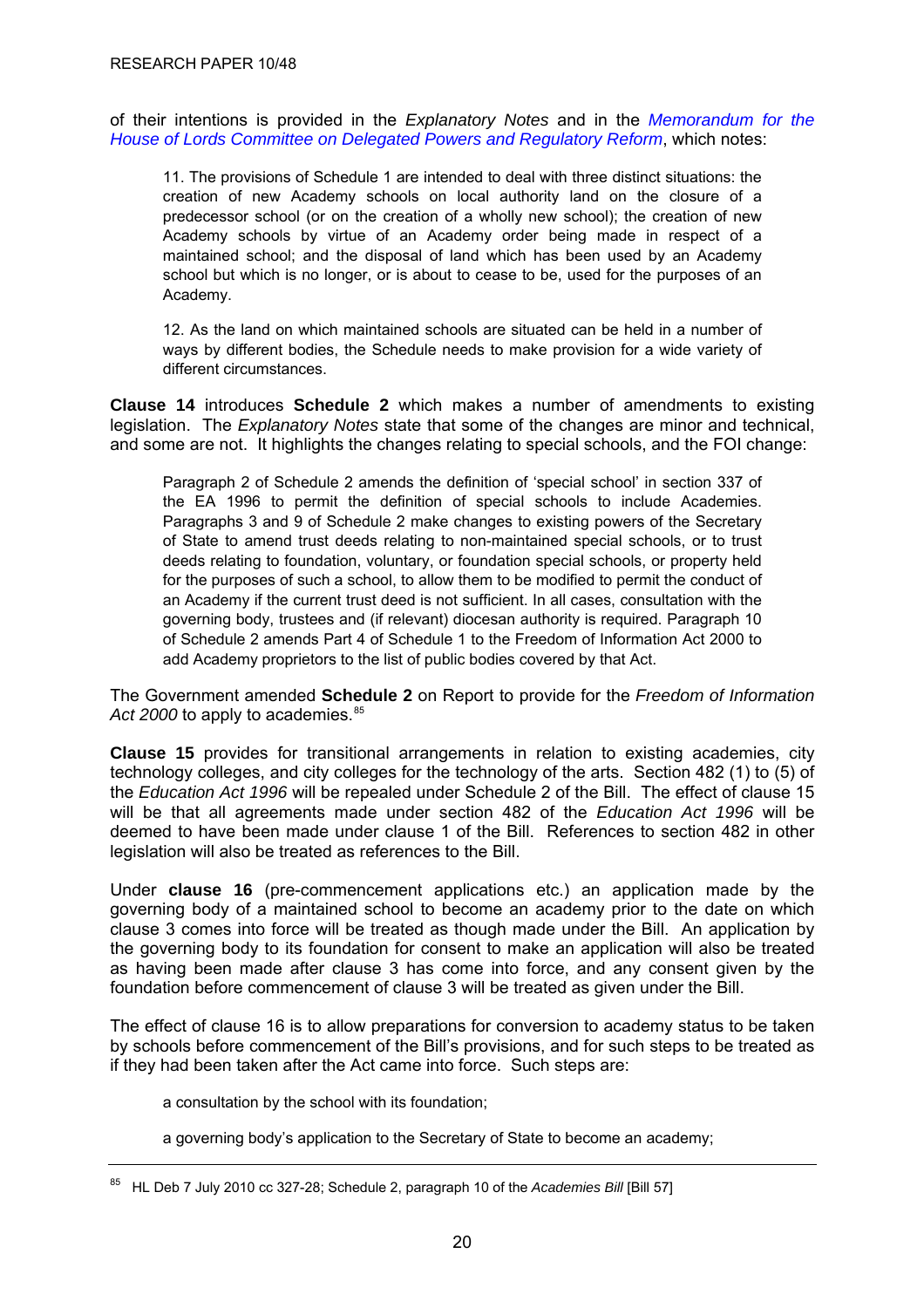<span id="page-24-0"></span>an application by the governing body to its trustees or other appointer of foundation governors for consent to make an application to convert; and

any consent given by the trustees or appointer of governors.<sup>[86](#page-24-0)</sup>

Similar clauses on pre-commencement in other education legislation include the Labour Government's *Children, Schools and Families Bill* in the last parliament, which contained pre-Act consultation in clause 2(7) on the pupil and parent guarantees to count as consultation as though taken after the Act had commenced. There was also section 40(9) of the *Education and Inspections Act 2006*, which provided for a consultation on the *School Admissions Code* to satisfy the requirements of the amended provisions of section 85 of the *School Standards and Framework Act 1998*.

The remainder of the Bill contains the general provisions relating to the interpretation of the Act, its extent, commencement and short title (**clauses 17 to 20**).

Although technically the Bill extends to England and Wales, its provisions apply to England only.

#### **4.2 Impact assessment: costs and benefits[87](#page-24-0)**

The Impact Assessment  $(IA)^{88}$  $(IA)^{88}$  $(IA)^{88}$  for the Bill mainly compares the financial costs and benefits of the provisions on academies.

## *Costs*

One-off costs of conversion to an academy are estimated at £78,000 per school. Part of this is VAT, so the economic costs to the public sector are given as £66,000 each. $89$  It should be noted that the full costs would fall on the Department for Education (DFE) unless it received specific additional funding to compensate for the VAT costs. An additional £50,000 is thought to be needed in one in three of converters to take on additional capacity from weaker schools. The IA assumes that there would be 200 new academies each year and its cost estimates cover the four years to 2013-14. Thus total one-off costs are £17 million per year or £68 million over the four vears.<sup>[90](#page-24-0)</sup>

Ongoing annual costs are made up of the VAT grant to academies and the cost of nonrecoupable Local Authority Central Spend Equivalent Grant (LACSEG). The VAT grant is estimated at £250,000 per year for each converter. It will be slightly higher when the increased VAT rate starts from January 2011. Academies are liable for VAT and do not have the reclaim facility of a local authority. As with the VAT aspect of one off costs the IA states that there is zero economic cost to the public sector as it is in effect a transfer from one part (DFE) to another (HM Revenue and Customs). Again, the resources will have to come from the DFE's budget and it will be worse off financially without additional support to cover this. Non-recoupable LACSEG is estimated at £275,000 million per converter. These are costs of administration services that the new academies will face, but which is not recouped from

<sup>&</sup>lt;sup>86</sup> Information provided to the Library by a DFE official, 16 June 2010<br><sup>87</sup> Section 4.2 of this paper was written by Paul Beltan, Secial 8, Canal

Section 4.2 of this paper was written by Paul Bolton, Social & General Statistics Section, House of Commons

Library.<br><sup>88</sup> *Academies Bill Impact Assessment,* DFE, 26 May 2010<br><sup>89</sup> The IA estimates that this could be cut to £25,000 if contributions were made from existing school balances. This might be the transfer from the DFE to individual academies, but the public sector cost would still be the larger figure.<br><sup>90</sup> Impact Assessment p.6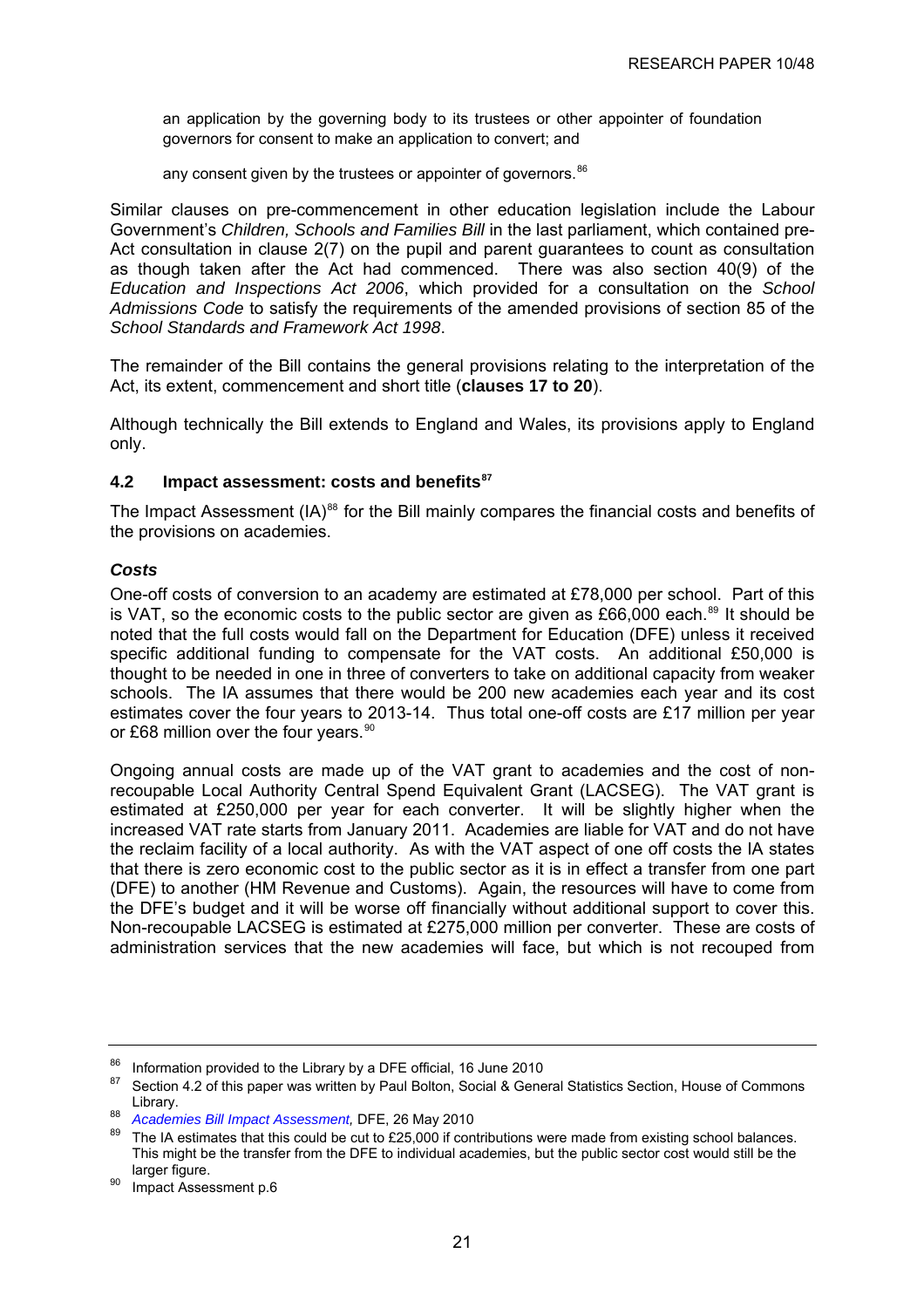<span id="page-25-0"></span>local authorities at present.<sup>[91](#page-25-0)</sup> The IA states that DFE plan to talk to the Department for Communities and Local Government about how these costs might be handled in the future. Assuming that 200 academies convert at different points during each year the IA estimates public sector costs of £33 million in financial year 2010/11 rising to £198 million in 2013/14. A total of £462 million for the four year covered.<sup>[92](#page-25-0)</sup>

THE IA acknowledges that the number of converters is difficult to predict. Clearly the number of schools registering an interest so far (1,562) is much higher than the IA's estimates. But it remains to be seen exactly how many convert. Special schools are likely to have to wait until September 2011 and non-outstanding rated schools may also have to wait this long. There may therefore be more schools converting to academies in the first few years than the estimate of 200 per year. If, for instance, the number of new academies was double this estimate in the first three years; one-off costs for the period 2010/11 to 2013/14 would increase to £119 million and total ongoing costs to £890 million. The *additional* costs to the DFE in funding to cover VAT costs of academies would be around £500 million over the same four year period using the IA estimate of academy numbers or around £830 million if numbers were doubled in the first three years. The increased VAT rate from January 2011 will further increase this element.

Elsewhere in the IA an average school size of just over 1,000 pupils is assumed.<sup>[93](#page-25-0)</sup> This is the average size of maintained secondary schools. It is unclear what size or type of school has been assumed in the cost section of the IA. If the schools that convert to become academies are smaller than assumed (i.e. more primaries and special schools) then the unit cost assumptions will be too high. The final numbers, sizes and types of schools that convert to academies will determine whether, or to what extent, the impact of greater numbers of converters is offset by lower unit costs due to smaller school sizes.

## *Benefits*

The IA's evidence of economic benefits centres on the improvement in GCSE results at existing academies. Between 2008 and 2009 the proportion of pupils in academies achieving 5+ grades A\*-C at GCSE/equivalent including English and Maths increased by 5.0 percentage points – twice the national average. The IA says that improvement against comparison schools (schools that are 'likely' to become academies) was 'slightly better'.<sup>[94](#page-25-0)</sup> It was stated earlier that improvement over each of the past two years at schools that started with similar levels of attainment as academies was broadly similar as that seen in academies. Other earlier evidence found that academies improved their GCSE results at a faster rate than similar schools, but the gap was smaller than with the average for all schools.<sup>[95](#page-25-0)</sup>

The IA sets out what it describes as 'very tentative' estimates of the economic benefits it links to academy status. This assumes:

- 200 new academies each year between 2010-11 and 2013-14
- An average improvement of 1.5 percentage points in the proportion of pupils achieving 5+ grades A\*-C at GCSE/equivalent including English and Maths
- The improvement in GCSE results is a one-off effect only and is over and above what they would have achieved had they not converted.
- Average school size of 1,020 pupils

<sup>&</sup>lt;sup>91</sup> If they were fully recouped then the economic costs of academies would be limited to the one-off costs. If all costs were fully recouped from local authorities using an average figure per school then local authorities could be worse off. They have fixed costs associated to their operations and the marginal benefit in administration costs of having fewer schools to look after is likely to be close to zero in most LEAs.<br><sup>92</sup> Impact Assessment p.7<br><sup>93</sup> *ihid.* n.9

<sup>&</sup>lt;sup>94</sup> *ibid.* pp6-10<br><sup>95</sup> The standard note *[Academies: Statistics](http://www.parliament.uk/briefingpapers/commons/lib/research/briefings/snsg-04719.pdf)* give more detail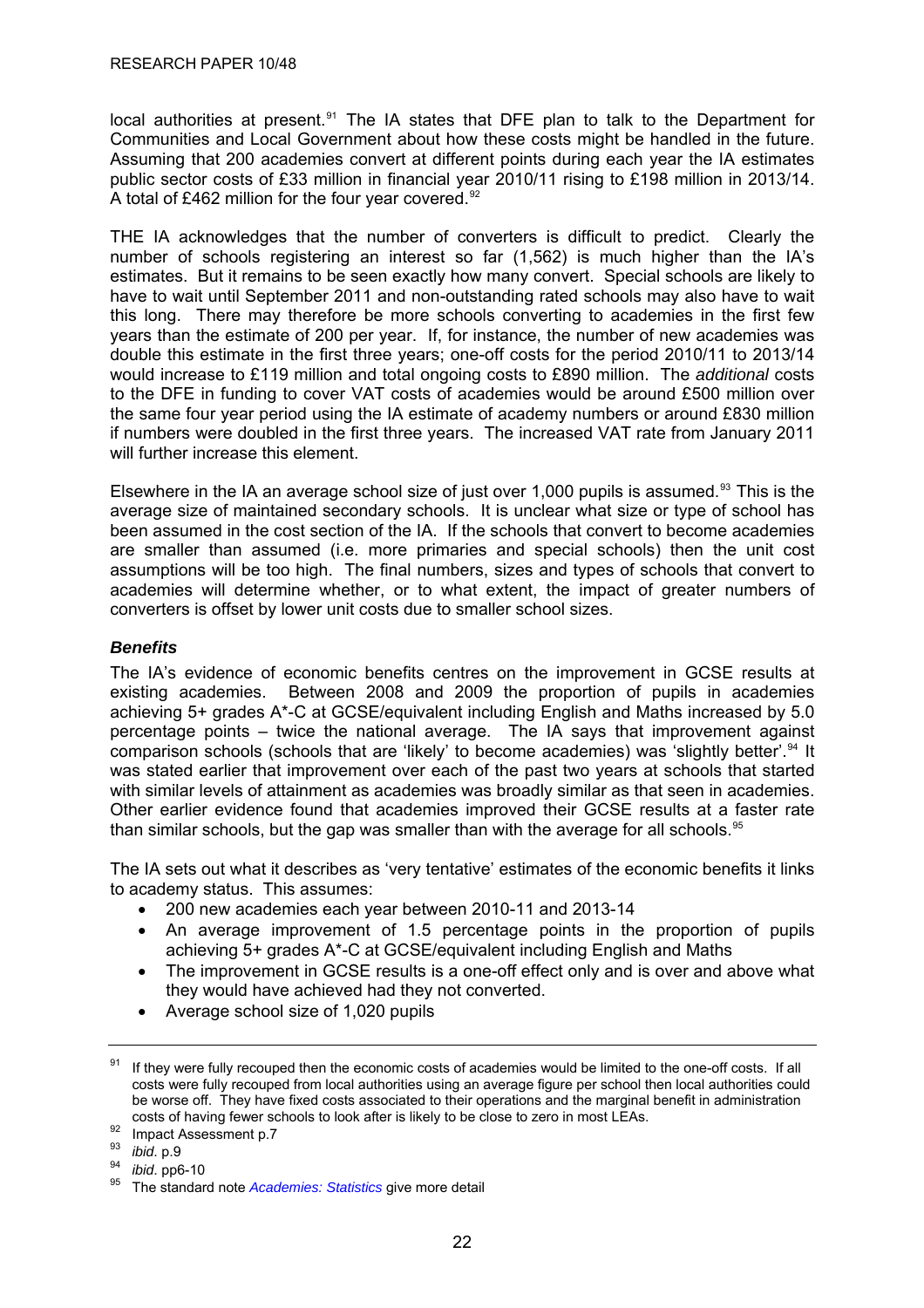<span id="page-26-0"></span>• Average increase in lifetime productivity from an extra individual gaining 5+ GCSEs of £100,000 for men and £85,000 for women.

This gives benefits of £282 million each year or £1.1 billion over the four years. These are lifetime economic benefits discounted over time and allocated to the year in which the school converts to an academy. If the number of new academies were doubled then, by extension, the economic benefits would be doubled. Clearly it is very difficult to make precise predications about the impact of possible improvements in exam results on someone's future earnings. A single economic benefit figure is given in the IA with no range indicating the scale or existence of the uncertainties involved.

The IA assumes that the change of status to an academy is the sole cause of the observed difference in GCSE attainment trends. The choice of comparator group is an essential element of this calculation. Ideally they would be as close as possible to the predecessors of academies to try to isolate the impact of the change in status. Schools operate in real world rather than laboratory conditions so comparisons will never be perfect. The IA bases its estimates of improvement on 'half<sup>[96](#page-26-0)</sup> of the relative improvement seen in existing academies. As this evidence comes from schools which were generally underperforming it is unclear how applicable it will be to new academies. The IA accounts for this by assuming a 1.5 percentage point improvement to reflect the fact that new academies are likely to have a very different background from existing ones. With better initial levels of performance there is less scope for further improvement. In addition they will also receive 'much less start-up funding'.<sup>[97](#page-26-0)</sup>

While only half of the observed relative improvement of academies has been used, the choice of baseline figure could be questioned. If their improvement against any one of the comparison groups had been used then the starting point would have been smaller and still subject to down-rating. Using data on more than one year's improvement might also have given a different figure. Again a single estimate rather than a range is used when there are elements of uncertainty that the IA acknowledges.

A further point to note is that in the benefits section the IA assumes that the 200 new academies each year are all secondaries. There is no evidence on the potential impact of primary or special academies.

# **5 Reaction to the Bill's provisions**

The following provides an outline of reaction from the official Opposition, responses to the Bill during the debates in the House of Lords, and a small selection of reaction from external sources.

## **5.1 Reaction from the Shadow Education Secretary**

In the House of Commons debate on the Queen's Speech Ed Balls, Shadow Education Secretary, claimed that the Coalition Government's policy was a perversion of Labour's academies programme, and would lead to a two-tier school system:

Where our academy policy gave extra resources and flexibility to the lowest-performing schools, the new Secretary of State proposes to give extra money to his favoured schools by taking money away from the rest. Where our academies went ahead with

The IA first states that academies improved by 2.5 percentage points more than the national average (p.8). It then goes on to state that the estimated improvement is 'based on attainment data from existing academies and then down rated by half'' (p.10). If they are referring to the same data then half the improvement would be

<sup>1.25</sup> points, not 1.5.<br><sup>97</sup> Impact Assessment p.10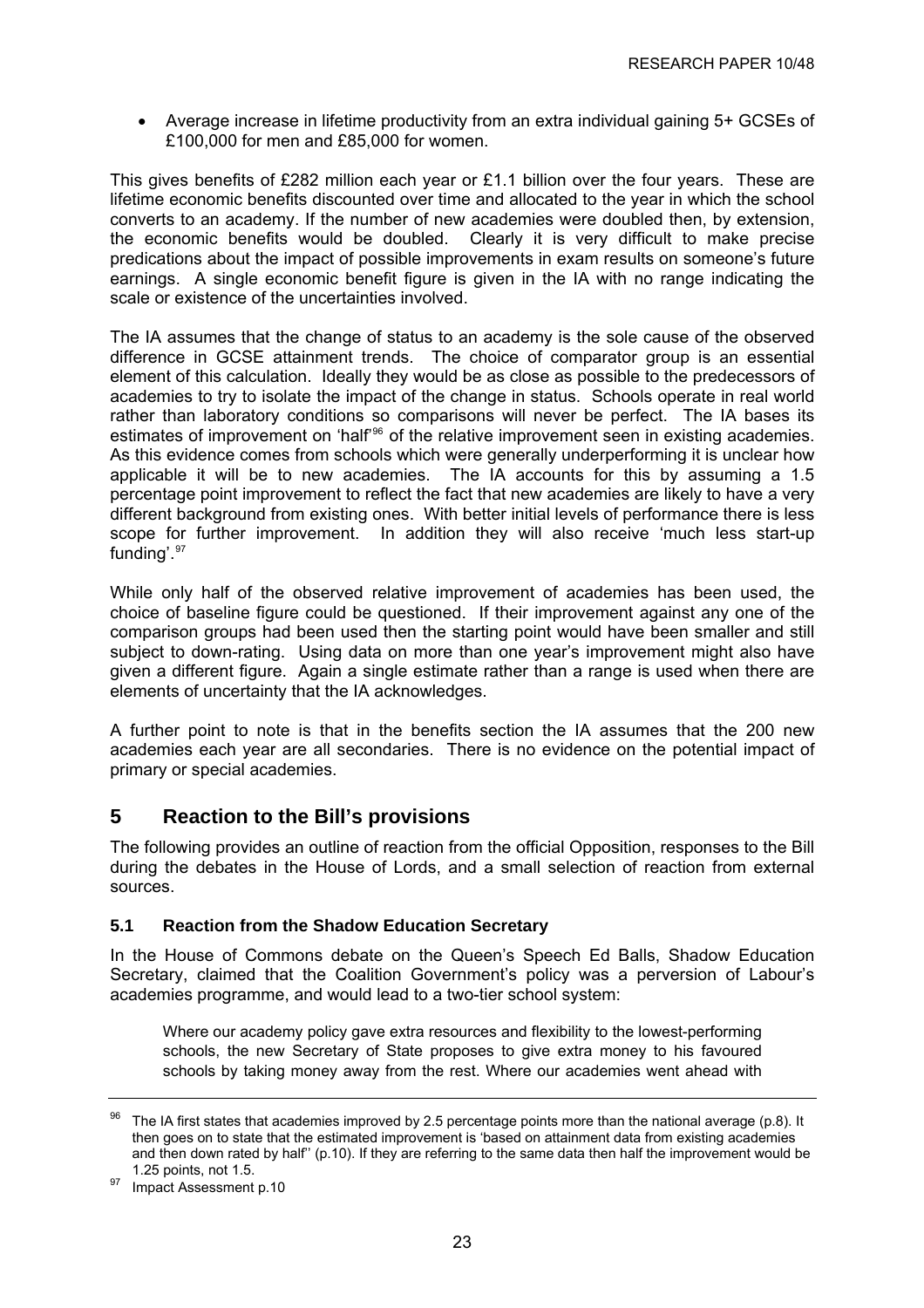<span id="page-27-0"></span>the agreement of parents as well as of local authorities, the new Secretary of State is proposing in legislation to abolish any obligation on schools to consult anyone at all before they become academies-no one will be consulted, including parents and local authorities.

We brought in external sponsors such as universities to raise aspirations, but we were clear that profit-making companies were not welcome to sponsor academies. However, the right hon. Gentleman is abolishing the requirement to have sponsors at all and encouraging private companies to tout around the country to parents, offering their services for profit to provide education. Our academies were non-selective schools in the poorest communities, but his new academies will be disproportionately in more affluent areas and he will allow selective schools, for the first time, to become academies too. Where we used accredited schools groups to encourage school-toschool collaboration to raise standards, he is allowing schools to opt out and go it alone.

The policy is not an extension or even a radical reshaping; it is a complete perversion of the academies programme that the right hon. Gentleman inherited and that my noble Friend Lord Adonis and I drove through in government. It is not a progressive policy for education in the 21st century, but a return to the old grant-maintained school system of the 1990s. It will not break the link between poverty and deprivation, but entrench that unfairness even further, with extra resources and support going not to those who need it most, but to those who are already ahead. My very real fear is that that will lead to not only chaos and confusion, but deep unfairness and a return to a two-tier education policy as the Secretary of State clears local authorities out of the way and then encourages a chaotic free market in school places.

I am not the only one who is concerned. Let me quote the chair of the Local Government Association, Margaret Eaton. I am sorry; I should have said the new Conservative peer Baroness Eaton, who said:

"Safeguards will be needed to ensure a two-tier education system is not allowed to develop".

Those are very wise words, and such concerns are widespread in local government and across the school system. Will schools that do not become academies pay financially for those that do? Will the admissions code apply to new academies and be properly enforced? Will academies co-operate, as now, on behaviour policy, or will the Secretary of State allow high-performing schools to exclude pupils as a first resort, without any role for local authorities, Ofsted or children's trusts? Will he step in if things go wrong in what will be a massively centralised education system and how can he reassure us that disadvantaged children will not lose disproportionately from the resources for wider children's services that will be transferred from local authorities to high-performing opt-out schools, as they take the money away with them? Those are the questions to which we will want answers. We will return to these issues in much greater detail in the coming weeks as he tries to rush his Bill on to the statute book.<sup>[98](#page-27-0)</sup>

Responding to the Education Secretary's statement of 21 June 2010 on free schools policy, Mr Balls questioned how free schools would be funded, their effect on other local schools and their impact on education standards:

I am grateful to the Secretary of State for coming to the House, because his free school policy raises important issues of funding, fairness and standards-and it should not have been smuggled out in a Friday morning press statement. I should also say

<sup>98</sup> HC Deb 2 June 2010 cc 476-78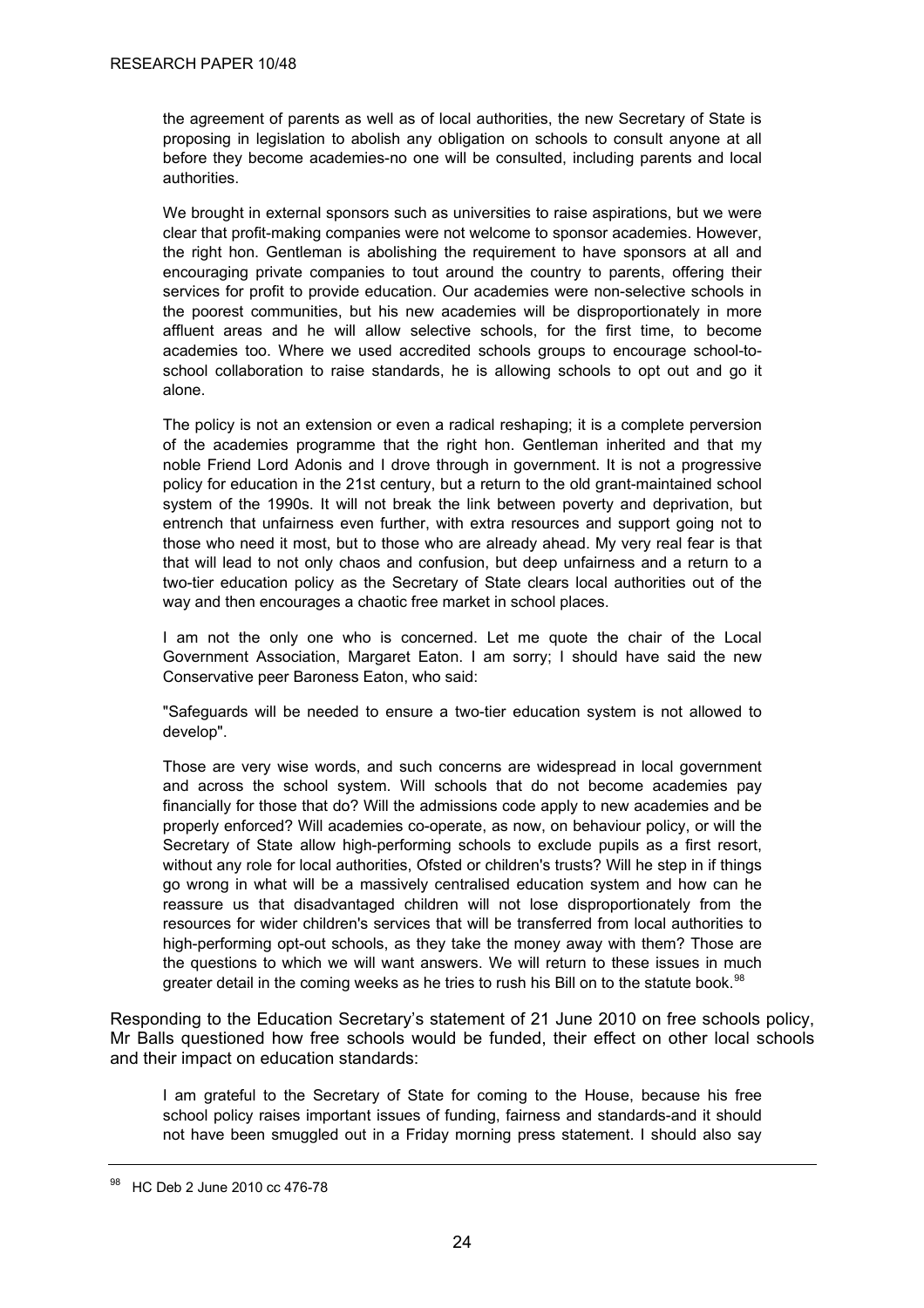<span id="page-28-0"></span>that Lord Hill has written to my colleagues in the other place confirming that the Academies Bill will, in fact, be enabling legislation for free schools. The Secretary of State should have the courtesy to inform this House, and those on the Opposition Front Bench, of his plans in that regard.

On funding, will the right hon. Gentleman confirm not only that his free school policy will establish a free market in school places, in which parents will be encouraged to set up taxpayer-funded new schools at will, but that he has secured no new money at all from the Treasury to pay for it? Will he confirm that he is using savings from cutting free school lunches for poorer children to fund his announced £50 million of start-up support, and that that is a drop in the ocean compared with the billions involved in the actual cost of his new policy?

Will the right hon. Gentleman confirm Professor David Woods's finding that the proposal for a new parent-promoted school in Kirklees would

"have a negative impact on other schools in the area in the form of surplus places and an adverse effect on revenue and capital budgets"?

The question is whether existing schools will see their budgets cut and lose teachers to pay for the new schools, and whether the Building Schools for the Future programme is now on hold to fund his new free schools policy. On fairness, does the right hon. Gentleman agree with the Swedish Schools Minister that

"free schools are generally attended by children of better educated and wealthy families making things even more difficult for children attending ordinary schools in poor areas"?

How will he ensure that the losers from the budget cuts will not be the children of middle and lower-income families?

It is important that the right hon. Gentleman should answer this question. Has he put in place clear safeguards to stop existing private schools from simply reopening as free schools, with taxpayers taking over the payment of school fees? On standards, can he confirm that since the Swedish free schools policy was introduced, England has risen to the top of the TIMMS-Trends in Mathematics and Science Study-league table in maths and science, but Sweden has plummeted to the bottom?

Will the Secretary of State amend the Academies Bill to prevent parents from delegating the entire management of free schools to profit-making companies? Alternatively, can we look forward, as in Sweden, to the grotesque chaos of private companies scuttling around the country touting to parents, saying that they will set up a new school for them, and make a profit, at the expense of the taxpayer and other children's education?<sup>[99](#page-28-0)</sup>

Replying, the Education Secretary confirmed that the *Academies Bill* provides for the creation of free schools, adding that he had confirmed that in the debate on the Queen's Speech. He rejected Mr Balls' claim that the free schools would be funded through cuts in school meals, pointing out that he had already announced that the money for setting up free schools would come from low-priority IT projects. On the question of the effect of Swedish free schools on education standards, he said that the words of the Swedish Schools Minister had been quoted out of context, and he referred to academic evidence from Sweden which, he said, shows that more free schools mean higher standards.<sup>[100](#page-28-0)</sup>

<sup>99</sup> HC Deb 21 June 2010 cc 25-28

<sup>100</sup> HC Deb 21 June 2010 cc 25-28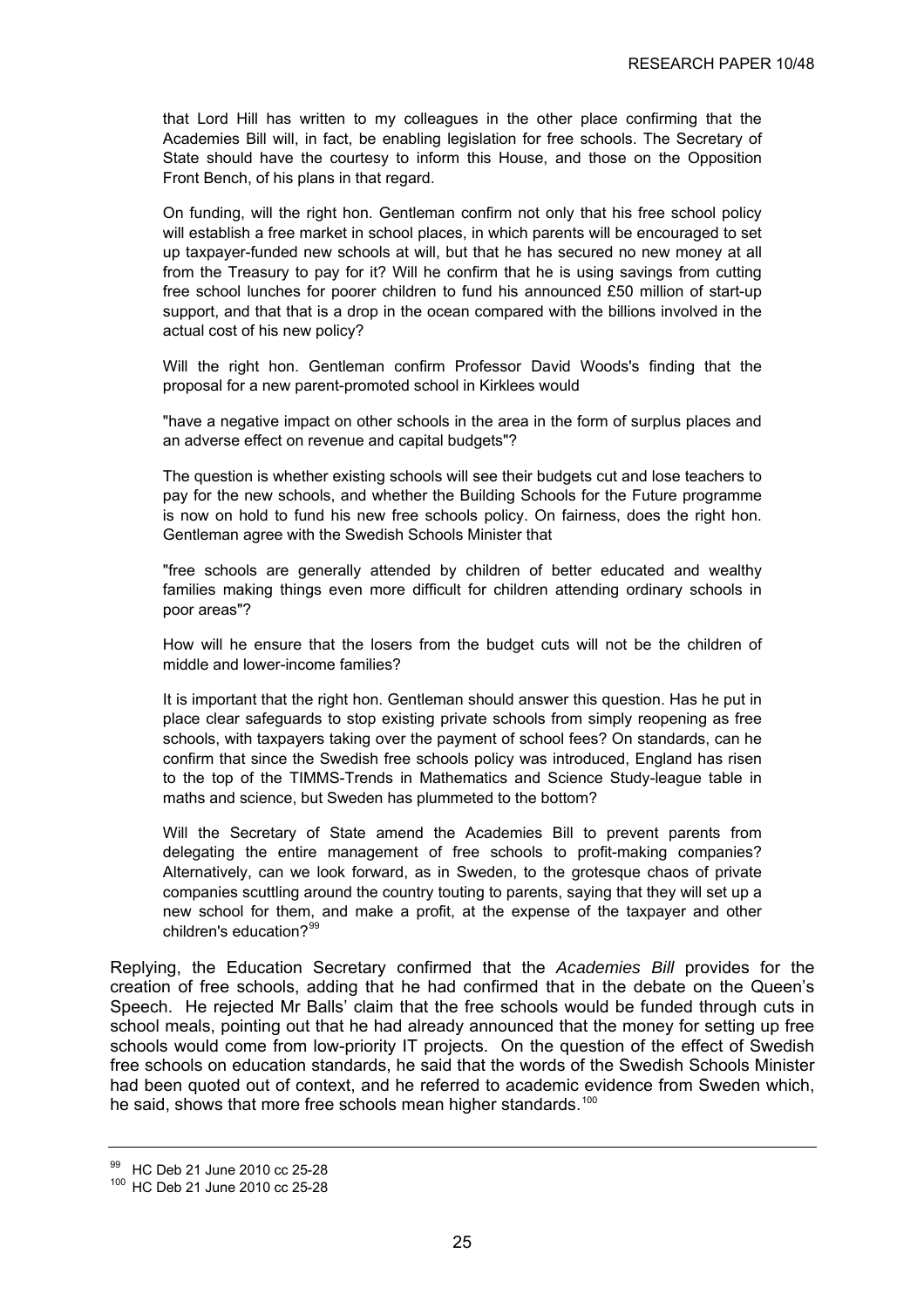#### <span id="page-29-0"></span>**5.2 Introduction to debates in the House of Lords**

The *Academies Bill* [HL Bill 1] received a second reading in the Lords on 7 June 2010. Many Peers expressed general support for academies, but also raised concern about the wider effects of the proposals and about a number of specific issues. The specific themes covered during the Second Reading debate included: the effect of the proposals on the rest of the school system, special educational needs provision, admissions, governance, consultation with parents and others about a change to academy status, the remaining role of the local authority, charitable status, funding issues, and the pace of change.

Lord Hill, Parliamentary Under-Secretary of State for Schools, emphasised that the Bill was a permissive rather than a coercive Bill, and responded to the specific points raised. Following the Second Reading debate he wrote to Peers ([letter dated 15 June 2010](http://www.parliament.uk/deposits/depositedpapers/2010/DEP2010-1294.pdf)) responding in more detail, and setting out the broad principles on which the Government had approached the Bill. These broad principles were:

No change to, or weakening of, the requirement that all state funded schools including Academies must comply with the School Admissions Code;

No change to, or weakening of, the requirements governing SEN provision;

Academies will continue to be required to offer a broad and balanced curriculum and to teach English, maths and science as part of that curriculum;

No change to selection in the state system; no non-selective school would be able to become selective, existing selective maintained schools would be able to retain selection;

A selective independent school converting to Academy status would have to become non-selective;

No change to the religious status of converting schools; and

No faith school could convert without the express consent of the trustees of the schools (and any others who may appoint foundation governors), unless it were eligible for intervention, in which case special arrangements would need to be negotiated.<sup>[101](#page-29-0)</sup>

The Committee Stage debates were held on 21, 23 and 28 June 2010. The Report Stage was on 6 and 7 July 2010. The Bill was given a Third Reading in the Lords on 13 July 2010.

Four minor and technical Government amendments were made to the Bill in Lords' Committee.<sup>[102](#page-29-0)</sup> However, on Report substantial Government amendments were made on SEN provision, consultation during the conversion process, and applying Freedom of Information legislation to academies. There were also technical amendments relating to the transfer of land including a change to protect public investments.<sup>[103](#page-29-0)</sup> At Third Reading Government amendments were made to require the Secretary of State to consider whether establishing an additional school (i.e. a free school) would have an impact on maintained schools and existing academies, and to require those who wish to set up an additional school to consult with persons thought to be appropriate.<sup>[104](#page-29-0)</sup>

<sup>101</sup> <http://www.parliament.uk/deposits/depositedpapers/2010/DEP2010-1294.pdf>

<sup>102</sup> HL Deb 28 June 2010 cc 1566, 1643, 1645, and 1649 – the changes were outlined in a DFE letter from Lord<br>Hill to Baroness Morgan of Drefelin and Baroness Royall, dated 14 June 2010

<sup>103</sup> HL Deb 7 July 2010 cc 326-7 ; DFE Letter from Lord Hill to chairs of governors, dated 2 July 2010:

[http://www.education.gov.uk/~/media/Files/lacuna/academies/LetterfromLordHill.ashx](http://www.education.gov.uk/%7E/media/Files/lacuna/academies/LetterfromLordHill.ashx)

<sup>104</sup> HL Deb 13 July 2010 cc 630-38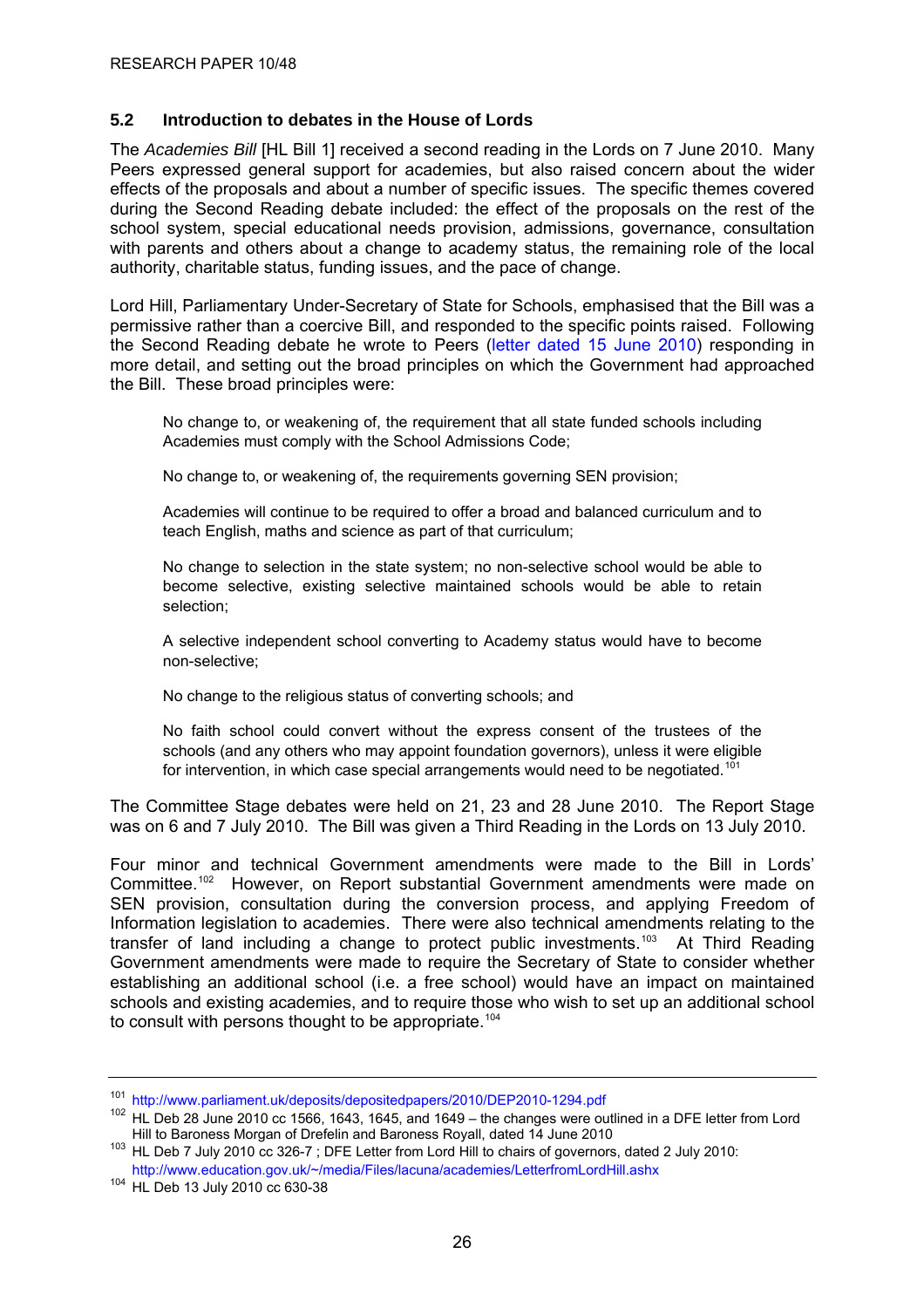<span id="page-30-0"></span>Many non-Government amendments were proposed, of which two were successful. One, requiring the Secretary of State to publish an annual report on academies, which the Government accepted<sup>[105](#page-30-0)</sup>; and the other, relating to services for children with low incidence SEN, which the Government opposed.<sup>[106](#page-30-0)</sup>

The main changes are noted in more detail in the sections below, which outlines key issues debated and changes made to the Bill.

#### **5.3 Key issues debated in the Lords**

The following summary of debates in the Lords is intended to cover the main issues raised to give a flavour of the debate but not to provide a comprehensive account of every speech made, amendment proposed or point debated. Many non-Government amendments were proposed, and Peers commented on the size and complexity of some of the groupings.[107](#page-30-0) The issues outlined below are not necessarily in the order in which they were debated and, in practice, many of the issues were inter-related.

Lord Hill, Parliamentary Under-Secretary of State for Schools, and Lord Wallace of Saltaire spoke for the Government, and Baroness Morgan of Drefelin and Baroness Royall led for the Opposition.

Unless otherwise specified, Government amendments were successful and non-Government ones were not.

#### *The Bill's provisions compared with Labour's academies programme*

During the Second Reading debate, Baroness Morgan of Drefelin for the Opposition said that the Bill represented a new approach that did not compare with Labour's academies programme which, she said, was focused on schools with the most disadvantaged children. She was concerned that the Bill would produce a 'two-tier system':

The Bill represents a new approach. It simply does not compare with the Labour academies programme and does not provide all the support that we used to give to deprived schools. We are very proud of what the programme has achieved. The programme at which we are looking does not represent a continuation of Labour's programme. Labour is proud of the achievements of the pioneering academies. As the Minister rightly pointed out, when we were in government we committed to doubling the number of academies to 400. In so doing, we committed to create real benefits for the most disadvantaged children. However, I note that in the impact assessment for this Bill, the Government have struggled to demonstrate real benefit resulting from their policy of rolling out a scheme which was designed to transform failing schools to the highest performing schools in this country. There is a real issue there.

I believe very strongly that there is a good argument, as the Minister stressed-and we should make no mistake about this-for successful schools to be given more autonomy and flexibility, provided that it is clearly on the basis of fair admissions and funding, and a recognition of, and commitment to, their wider social improvement responsibilities. When in government, we understood that to excel schools need to be interconnected with their communities and supported by their local authorities. It seems to me that unless robust safeguards are in place, there will be serious implications for local communities, local children's services and, indeed, for the schools which are left

<sup>105</sup> HL Deb 13 July 2010 cc 638-44<br><sup>106</sup> HL Deb 13 July 2010 cc 610-20<br><sup>107</sup> e.g. HL Deb 23 June 2010 c1325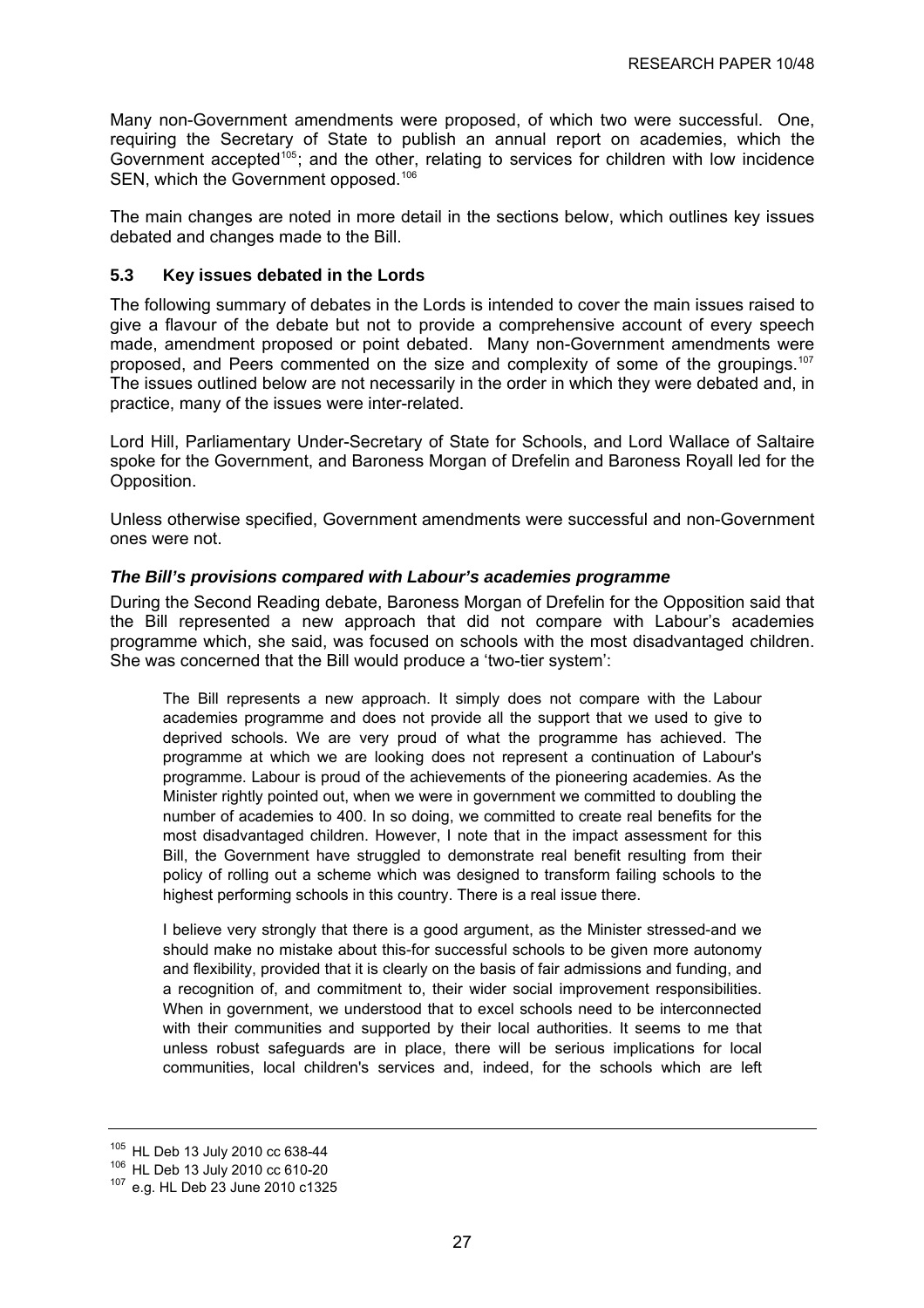<span id="page-31-0"></span>behind. There are real issues about which the Minister needs to think carefully, as I know he will.

The Minister must answer the question: will creating so many academies in already successful schools create a two-tier system? He tells us that it will not, but we need to know what the safeguards are to ensure that that is not the case.<sup>[108](#page-31-0)</sup>

Concern about the Bill's effect on the rest of the education system was echoed by several Peers including the former Education Secretary, Baroness Morris of Yardley. She questioned whether the Bill would produce a systemic improvement and not just improvement for some individual schools. Moreover, she felt that the freedoms were 'illusory', and that academies under Labour were successful because they were carefully monitored and supported:

Academies under the Labour Government were successful not because they were free to develop their own curriculum or because they were free from their local authorities, but because they were a small group of disadvantaged schools in disadvantaged areas that were given a lot of high quality attention and clear focus.

…

Quite frankly, far from being free, independent schools, the academies were the most monitored, watched, weighed and measured we have ever seen in this country. And the result was that they improved in the way that the Minister described. But unless we understand why they improved, we will get it wrong again. They did not improve because they were given extra freedoms; they improved because they were supported and given the best quality leadership and teaching. I see nothing in the Bill that can possibly make those advantages available for every school that applies to become a city academy. Indeed, by the very nature of what my Government did, they cannot be replicated until you have more good teachers and school leaders being given lots more support and a bit more in the way of resources.

If this Bill is passed, there will be consequences for the education system.<sup>[109](#page-31-0)</sup>

Lord Sutherland, a former HM Chief Inspector of Schools, supported the Bill's 'direction of travel', pointing out that there was already a multi-tiered education system, and that it was not a question of whether the Bill creates a further one but whether it will erode some of the differences.<sup>[110](#page-31-0)</sup> Lord Baker, a former Education Secretary, spoke in favour of the Bill referring to his proposals for technical academies. He noted that when he introduced the first CTCs under the *Education Reform Act 1988* the big argument was whether CTCs would 'hit' other schools. However, he stressed that they did not, and that they became the beacons that other schools copied. He felt that fears about the Bill's effect on other schools were groundless.[111](#page-31-0) Baroness Sharp of Guildford said that many people were worried that academies would 'fragment the local community of schools', and she emphasised the difference between Labour's academies policy and the Bill.<sup>[112](#page-31-0)</sup>

 $108$  HL Deb 7 June 2010 c510<br> $109$  [HL Deb 7 June 2010 c544](http://www.publications.parliament.uk/pa/ld201011/ldhansrd/text/100607-0007.htm)

<sup>110</sup> [HL Deb 7 June 2010 c449](http://www.publications.parliament.uk/pa/ld201011/ldhansrd/text/100607-0008.htm)

<sup>111</sup> [HL Deb 7 June 2010 c518](http://www.publications.parliament.uk/pa/ld201011/ldhansrd/text/100607-0003.htm)

<sup>112</sup> HL Deb 7 June 2010 c567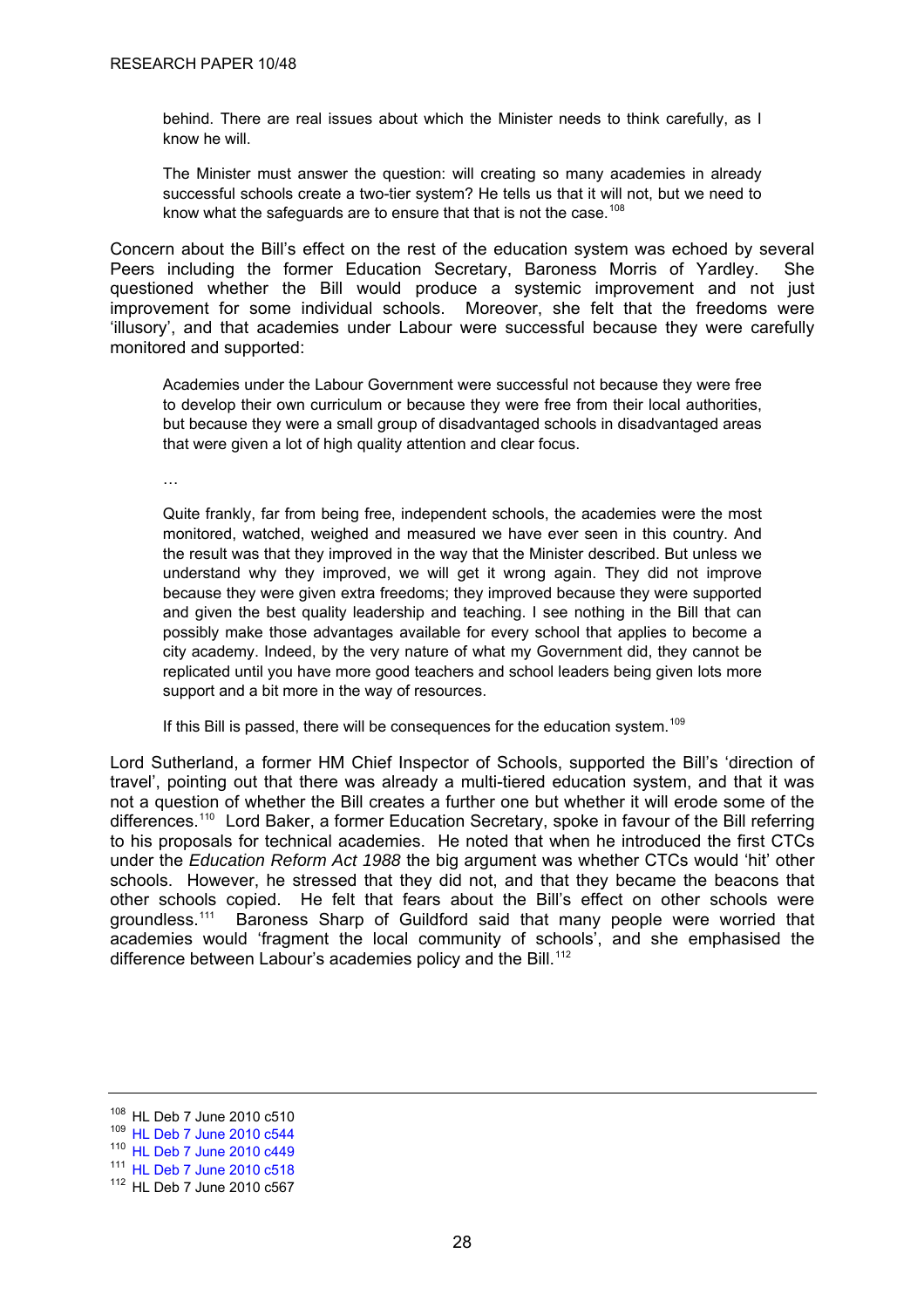<span id="page-32-0"></span>Lord Hill, Parliamentary Under-Secretary of State for Schools, said that the Bill would not create a two-tier system but would close the gap in the education system; he noted that the proposed pupil premium (not included in the Bill) would target resources on the poorest.<sup>[113](#page-32-0)</sup>

In Committee, Baroness Morgan of Drefelin moved an amendment to change the name of academies established under the Bill to 'Direct Maintained Schools.'[114](#page-32-0) She highlighted what she regarded as the difference between Labour-designed academies, and what she saw as a new class of school under the Bill. The latter, she said, should be called what they will be: direct maintained schools. She emphasised that the Bill was highly contentious, and that the new academies will be something entirely different from Labour's academies, which, she said, are all-ability, state-funded, with sponsors from a wide range of backgrounds. The aim of Labour was to support failing schools quickly and effectively whereas, she said, the Government's reform is aimed at improvements for schools that are already rated as outstanding. She pointed to other key differences, and expressed concern about the potential impact of the changes on other local schools. However, the former Labour Schools Minister, Lord Adonis, disagreed with the proposed amendment pointing out that the schools under the Bill are academies in all their essential legal characteristics.<sup>[115](#page-32-0)</sup>

Responding to the debate, Lord Hill quoted Labour's 2005 schools white paper which, he said, clearly called for the extension of academy freedoms; he believed that the Bill was a logical next step of an expansion of what went before. He added that under the Coalition Government's policy the focus on failing schools remains "and, if anything, is strengthened because the Secretary of State will be able to act more decisively without local authority consent, should that be necessary". He stressed that outstanding schools were simply a sub-set of all schools, and although they would not need sponsors, all other converting schools would. He concluded, in agreement with Lord Adonis, that the new wave of academies under the Bill should be called academies because they are to be set up on the same legal basis as existing academies. He reiterated that the new wave will not dilute the focus on failing schools, especially as outstanding schools converting to academies will have to partner weaker schools.<sup>[116](#page-32-0)</sup>

Later in the Committee debates, Lord Greave sought to ensure that academies were not described as independent schools as, he pointed out, academies will be directly funded by the state, and therefore, he said, they are a sector of their own and should be referred to as state schools.<sup>[117](#page-32-0)</sup>

## *Effect of the Bill on local provision*

As noted above, there was discussion about whether the Bill would create a two-tier system, particularly where large numbers of schools in an area converts to academies.

In Committee, there were a number of probing amendments related to this issue.<sup>[118](#page-32-0)</sup> Lord Phillips, for example, was concerned about the need to safeguard against unintended consequences. He moved an amendment to require the Secretary of State to be satisfied, before entering into an academy arrangement, that any new academy met public need in an area and would not cause undue detriment to any neighbouring school. Other amendments in the group included: provision for academy conversions to go through the existing statutory proposal route for school closure or a similar process in relation to conversion; restrictions on the proportion of schools that could convert to academy status within any single authority

<sup>&</sup>lt;sup>113</sup> HL Deb 7 June 2020 c509<br><sup>114</sup> HL Deb 21 June 2010 cc 1170-1184<br><sup>115</sup> HL Deb 21 June 2010 cc 1181-83<br><sup>117</sup> HL Deb 23 June 2010 cc 1360-61<br><sup>118</sup> HL Deb 21 June 2010 cc 1251-72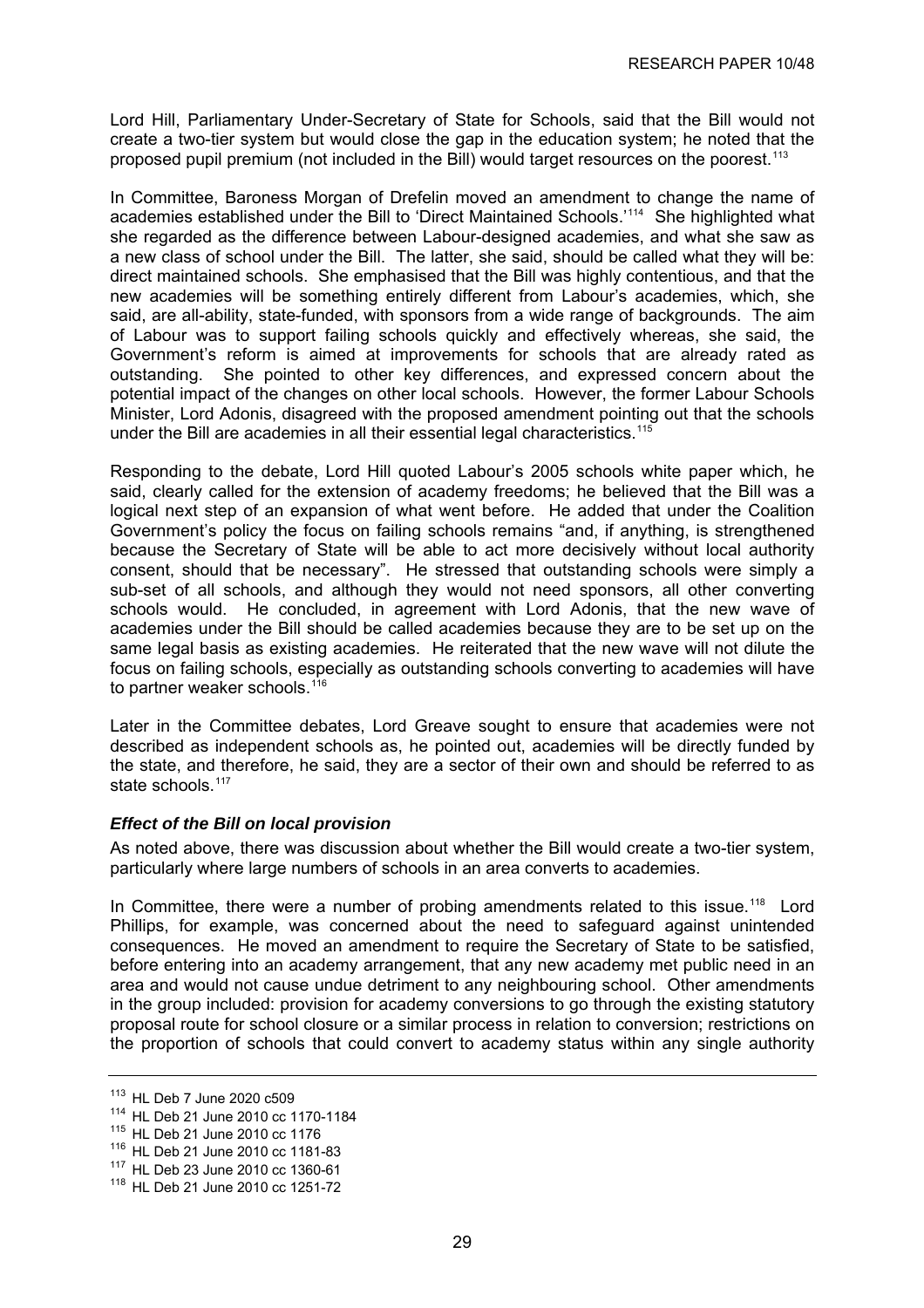<span id="page-33-0"></span>area; requirements for the local authority to be consulted about the conversion process; proposals for an assessment of the educational impact of each academy conversion before it could proceed; requirements for academies to promote community cohesion; and amendments related to post-16 arrangements in academies.

Responding, Lord Hill said that that the whole point of the free schools policy would be in some cases to cause 'detriment' to a school if that school had been failing and had let children down repeatedly over a long period. However, he stressed that it was in no one's interests to come up with proposals that would damage education overall in an area, and he said that that was not the intention or purpose. He noted that the decision about whether to go ahead with a free school would not be taken in isolation. The Secretary of State would have the discretion to take all relevant considerations into account as part of the approval process. He was not convinced the proposals in the wide range of amendments discussed were necessary.<sup>[119](#page-33-0)</sup> There was also extensive debate on the effect of the changes on local authority central services especially in relation to special educational needs provision (see below).

The potential impact of the Bill on other local schools was returned to again during the Report Stage when Lord Phillips and Baroness Williams proposed an amendment to require the Secretary of State, when considering an application by any person to enter into an academy funding arrangement, to take into account, amongst other things, the potential impact on schools which may be affected.<sup>[120](#page-33-0)</sup> Baroness Williams raised the issue of existing surplus places in the school system, and said that it becomes more important in creating a new school or converting an existing school to an academy to ensure careful consideration of the impact on the number of places already being supplied.<sup>[121](#page-33-0)</sup> Responding, Lord Hill reiterated comments he had made on amendments with a similar purpose discussed in Committee, namely that the implications for other schools would be considered by the Secretary of State, and he believed that would give sufficient protection. However, he acknowledged that Peers wanted further reassurances, and said that he accepted the purpose of the amendment in principle, and would return to the issue on Third Reading.<sup>[122](#page-33-0)</sup> Accordingly, the Government amended the Bill at Third Reading to provide two new clauses relating to free schools, defined as 'additional schools' in these new clauses. One of the new clauses (clause 9 in the Bill 57, as brought from the Lords) will ensure that when the Secretary of State is considering whether to approve proposals for additional academies (free schools), he will take into account the impact of those proposals on other schools and colleges in the local area. The other new clause (clause 10 in the Bill 57, as brought from the Lords) requires any promoter of an additional school (i.e. a free school) to consult those it thinks appropriate. $123$ 

## *Future role of local authorities*

During the Second Reading debate several Peers including Baroness Royall, Baroness Massey, Baroness Sharp, Baroness Walmsley, Lord Griffiths, Lord Low, Lord Baker, Lord Sutherland, and the Bishop of Lincoln raised concerns about the role of local authorities as the number of academies increase. Baroness Royall said that as a result of the Bill, local authorities will lose powers, influence and budgetary flexibility.<sup>[124](#page-33-0)</sup> Lord Low, for example, thought that a great expansion of academies would weaken local authorities, and he wanted to know what the effect would be particularly on the provision of specialist services. He asked for clarification of the Government's view of how the strategic role of local authorities

<sup>&</sup>lt;sup>119</sup> HL Deb 21 June 2010 cc 1269-72<br><sup>120</sup> HL Deb 6 July 2010 cc 103-9<br><sup>121</sup> HL Deb 6 July 2010 cc 108-9<br><sup>123</sup> HL Deb 13 July 2010 cc 630-638<br><sup>124</sup> HL Deb 7 June 2010 c584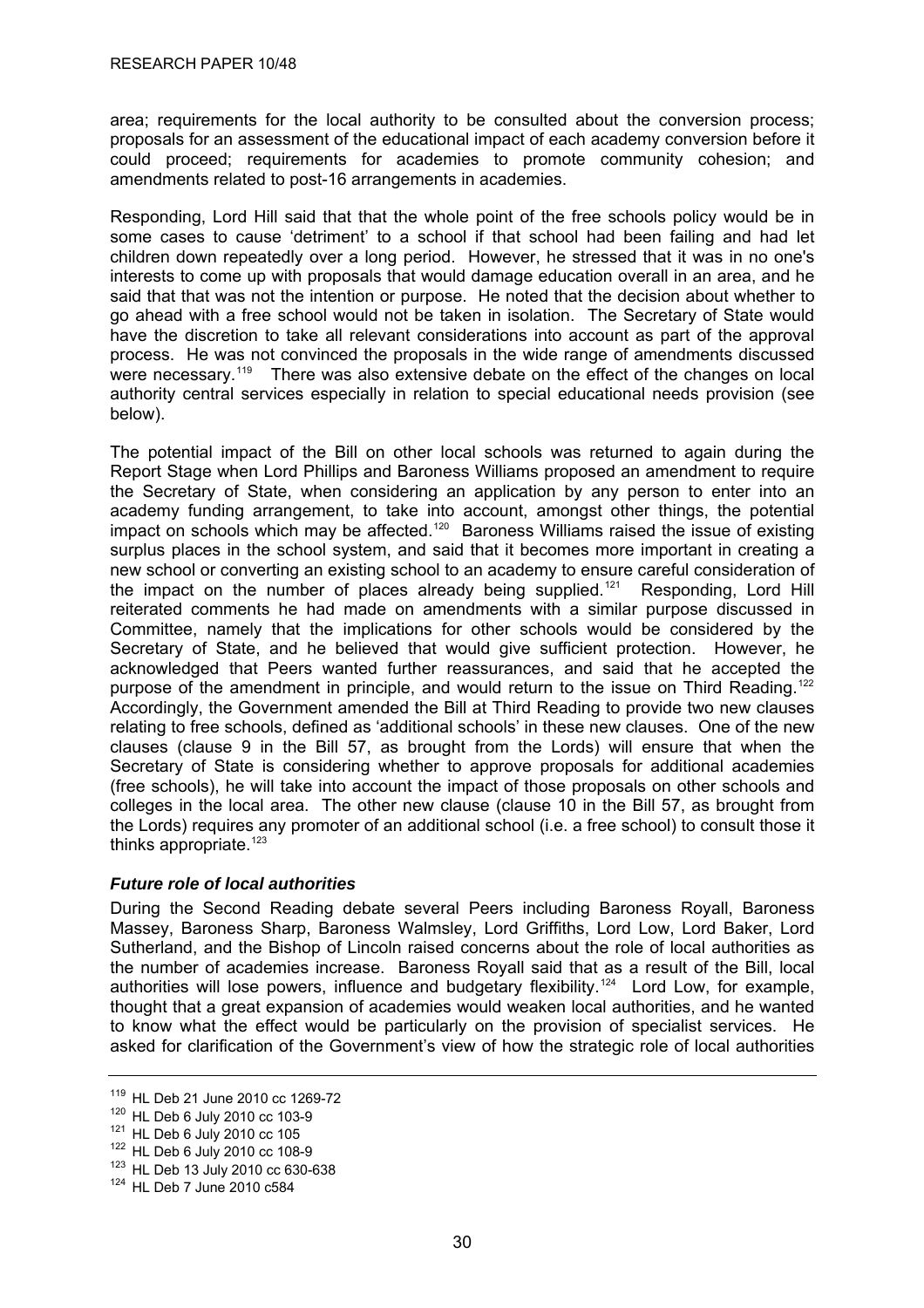<span id="page-34-0"></span>would be maintained.<sup>[125](#page-34-0)</sup> Baroness Massey pointed out that primary schools and special schools are very dependent on local authorities for a whole range of core services, and she noted that they are concerned that the removal of the link to local authorities and shared budgets will have an impact on the availability of specialist support for children.<sup>[126](#page-34-0)</sup>

On the Bill's effect on the role of local authorities, Lord Hill said:

The role of local authorities is clearly of great importance. I repeat a point that I made in the debate on the gracious Speech and earlier: there is, I hope, nothing in the Bill that noble Lords will interpret as an attack on the role of local authorities. We do not seek to send that message. Strong local authorities will remain central to the Government's plans to improve education. We want to work with local authorities on what these changes will mean. We certainly envisage that local authorities will have a strategic overview of services in the local area and that they should help to support parents and pupils to choose a good school as part of a mixed economy of schools provision. They will retain a key strategic role in supporting the delivery of educational excellence. The law already allows local authorities to supply goods and services to schools, including academies. Many academies buy these services from the local authority. We expect this to continue. Nothing in the Bill will prevent an academy from buying a service from a local education authority and, if the academy considers the local authority to be the best supplier of that service at the best value, I am sure that it will continue to do so. As I have said, the local education authority will retain responsibility for ensuring that pupils' SEN needs continue to be met.<sup>[127](#page-34-0)</sup>

In Committee, Lord Greaves sought to introduce a new clause into the Bill to give powers and duties to local authorities for the oversight and monitoring of academies. Responding, Lord Hill said that the amendment went to the heart of the question about the future role of local authorities. He acknowledged that the Government had not yet come up with a complete answer as to what this should be, other than saying that local authorities should have a strong strategic role. The Opposition questioned whether, in the circumstances, it might not be better to take the legislation at a more reflective pace. Lord Hill said that schools were keen to convert and take advantage of the academy freedoms.<sup>[128](#page-34-0)</sup>

The future role of local authorities was returned to on Report. Lord Greaves again sought to introduce a new clause to provide for local authorities to carry out the oversight and monitoring of academies. For the Government, Lord Wallace of Saltaire said that the Government want a smooth transition to the new school system, and are pursing a 'genuine dialogue with local government.' He invited Peers who had expressed an interest to help shape the thinking in this area.<sup>[129](#page-34-0)</sup>

## *Powers of the Secretary of State and parliamentary scrutiny*

A number of Peers expressed reservations about the Secretary of State's powers and the lack of local involvement. During the Second Reading debate Baroness Sharp, for example, spoke of a 'democratic deficit'.<sup>[130](#page-34-0)</sup> Lord Blackwell noted that local authorities no longer run schools; he felt there had been too much 'centralisation' in education policy during the past  $decade.<sup>131</sup>$  $decade.<sup>131</sup>$  $decade.<sup>131</sup>$ 

<sup>125</sup> HL Deb 7 June 2010 c515<br>
126 HL Deb 7 June 2010 c522<br>
127 HL Deb 7 June 2010 cc 1623-28<br>
128 HL Deb 28 June 2010 cc 1623-28<br>
129 HL Deb 7 July 2010 cc 315-19<br>
130 HL Deb 7 June 2010 c567<br>
131 HL Deb 7 June 2010 c572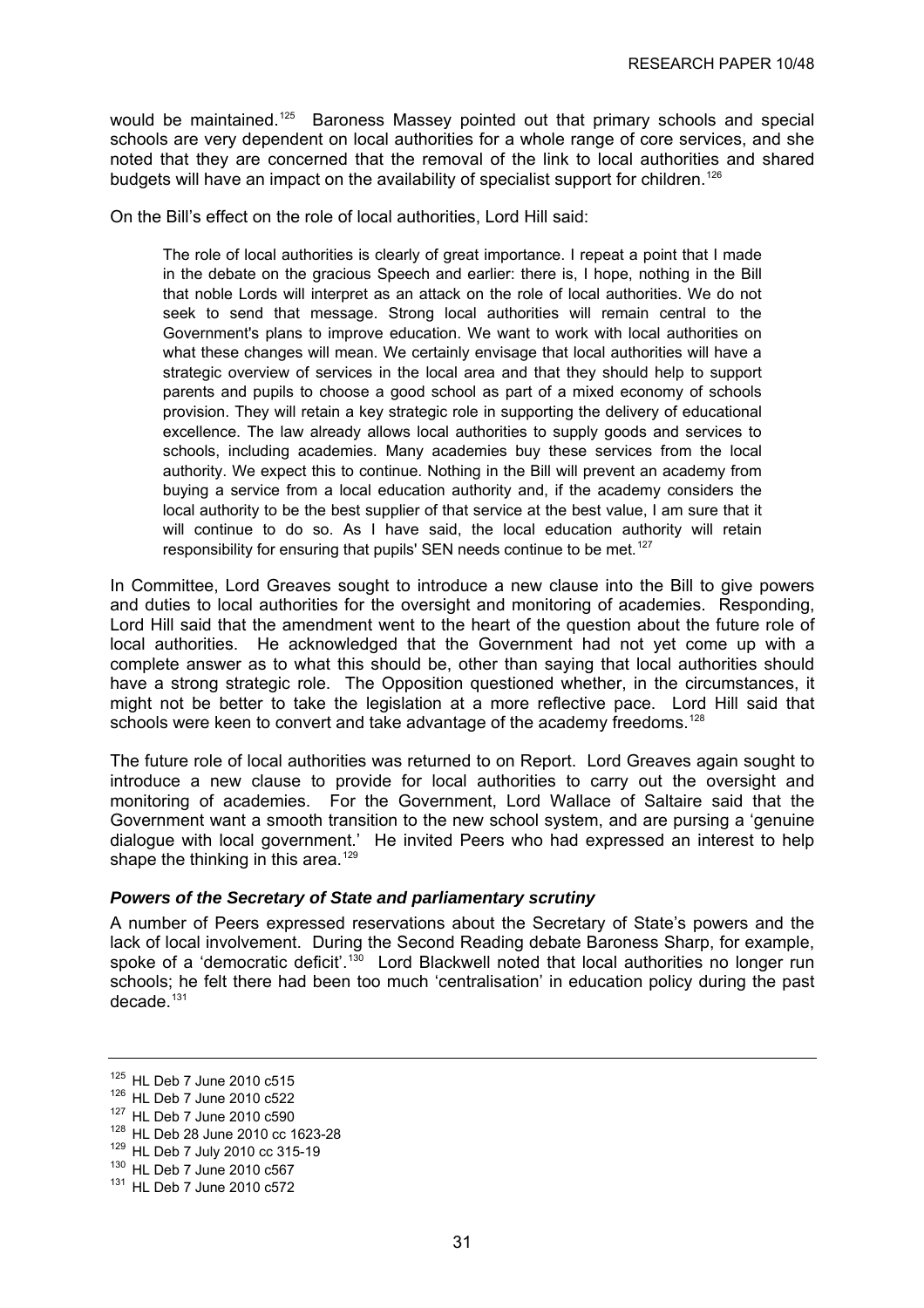<span id="page-35-0"></span>During the Committee debates, several Peers raised the issue of the Secretary of State's powers under the Bill, particularly in relation to academy funding arrangements, and called for parliamentary scrutiny of the making of academy orders. Lord Hunt of Kings Heath, for example, proposed that academy orders should be made by statutory instrument, and, if that were not practicable because of the number of academies being created, he proposed that the first two orders in each local authority area be subject to the affirmative procedure. He argued that would allow each local authority area to be examined, and for the impact of academies and free schools on the school system to be assessed by Parliament. He noted that there could be other approaches but stressed that the crucial matter was that there should be appropriate parliamentary scrutiny:

In essence, Ministers are aggrandising huge powers to themselves and, in the case of free schools, on the basis of rather ambiguous evidence provided today by the Institute of Education. We therefore believe that it is vital that Parliament must be able to scrutinise properly the process of approving the academies and free schools.<sup>[132](#page-35-0)</sup>

Baroness Williams of Crosby said that under the proposals there are virtually no restraints being placed on the Secretary of State, and that he will be accountable to no one but himself. She felt that within a democratic structure that was 'not an acceptable way to go', and asked about accountability.<sup>[133](#page-35-0)</sup>

Responding, Lord Hill said that the Government are keen to maintain as much flexibility as possible, and that revised model funding agreements would be made available. (On 6 July 2010 a Model Funding Agreement was deposited in the Library. This sets out detailed requirements for new academies established under the *Academies Bill*, assuming the passage into law of the Bill in its current terms.  $134$ )

Lord Hill went on to stress that the making of an academy order would be an administrative process and that there would not necessarily be a wider public interest in an individual school's decision that would make it necessary or appropriate to bring each and every one before Parliament. He cited the findings of the report of Delegated Powers and Regulatory Reform Committee, which had made it clear that it did not consider it necessary or appropriate for academy orders to be made by Statutory Instrument.<sup>[135](#page-35-0)</sup>

Other matters raised in the debate on this group of wide-ranging probing amendments included: insurance cover, circumstances in which school charges may be made; fair funding for post-16 provision; school partnerships and the position of academies and school reorganisation.<sup>[136](#page-35-0)</sup>

The Secretary of State's powers and the issue of the accountability of academies were returned to on Report.<sup>[137](#page-35-0)</sup> Lord Greaves, for example, sought to require parliamentary approval for the criteria by which the Secretary of State will decide which academy arrangements will be created. Other Peers also proposed amendments designed to secure greater parliamentary scrutiny, and there seemed to be broad agreement across the House on the need for that. Responding, Lord Hill emphasised that the Government will apply a rigorous fit-and-proper-person test in approving any sponsor of an academy or free school. He said that the Government will publish the criteria for deciding applications from schools not Ofsted-rated as outstanding. He again referred to what will be specified in the funding

<sup>&</sup>lt;sup>132</sup> HL Deb 23 June 2010 c1322<br><sup>133</sup> HL Deb 23 June 2010 c1327<br><sup>134</sup> Model Funding Agreement, Library deposited paper: DEP2010-1419<br><sup>135</sup> HL Deb 23 June 2010 c1332<br><sup>136</sup> HL Deb 23 June 2010 cc1320-1334<br><sup>137</sup> HL Deb 7 Jul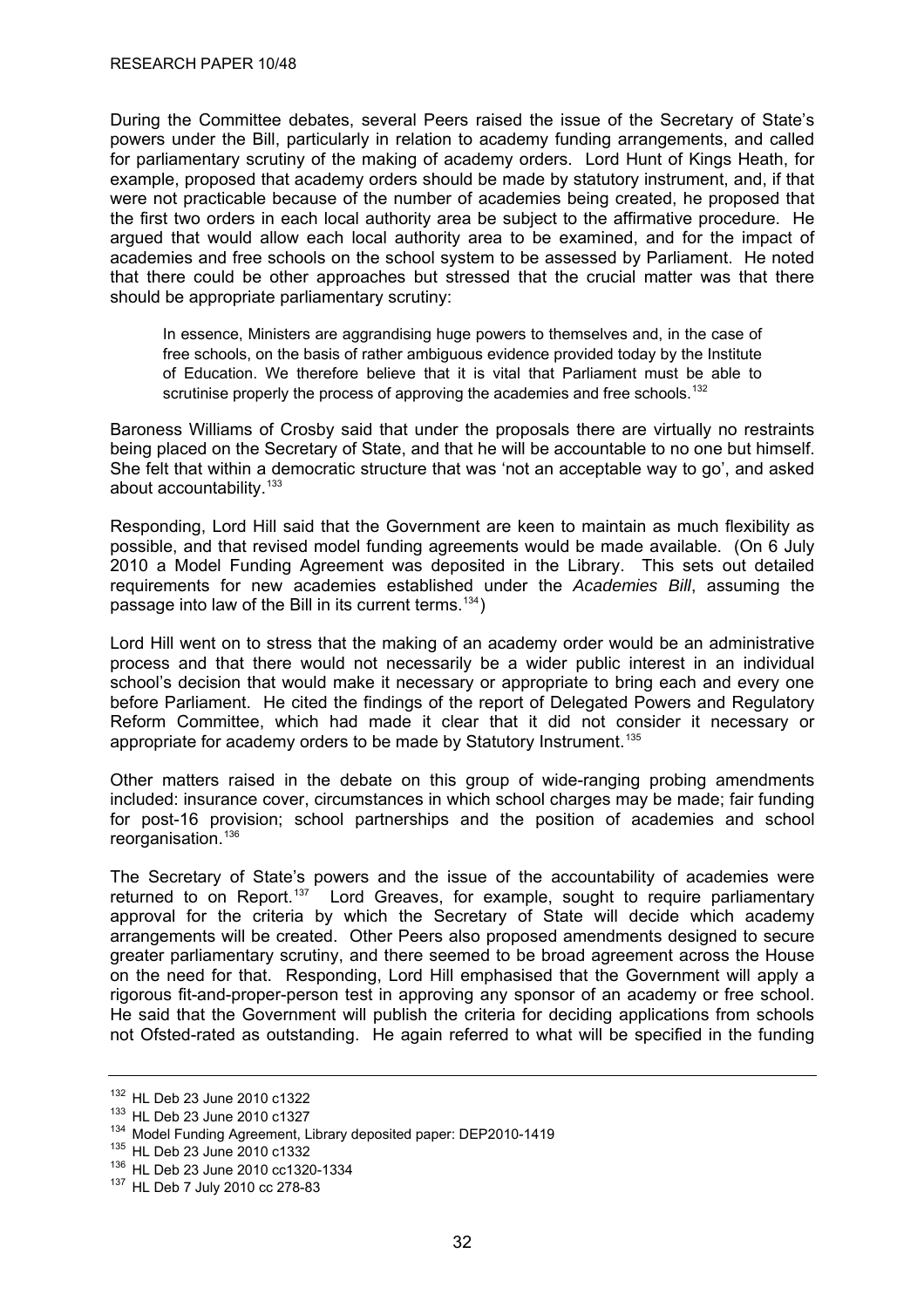<span id="page-36-0"></span>agreement, and the Delegated Powers and Regulatory Reform Committee's conclusion on the level of parliamentary scrutiny. However, he said that there was a case for the Government to go further in trying to make sure Parliament has the opportunity to see how the policy is working and would consider how to take that further at Third Reading.<sup>[138](#page-36-0)</sup>

Baroness Williams of Crosby moved an amendment (amendment 9) at Third Reading to insert a new clause into the Bill requiring the Secretary of State to publish an annual report on academies, and for it to be laid before Parliament. Lord Hill said that he was very happy to accept the amendment, which would increase transparency and accountability to Parliament.<sup>[139](#page-36-0)</sup>

#### *Specific funding issues*

Peers raised various funding issues. The following notes some of them, not necessarily in the order they were discussed.

The Government has stressed that becoming an academy should not bring about a financial advantage or disadvantage to a school, but that academies will have greater freedom on how they use their budgets, and have other freedoms.

Baroness Sharp of Guildford spoke about managing converting schools' expectations for additional funding in relation to services previously provided by the local authority:

Talking of managing expectations, it is also important not to raise expectations among these schools about how much extra money they will get from being free from local authorities. I have spoken to a number of local government colleagues, and it is clear that the proportion of the budget going to the local authority is not 10 per cent. It is more likely to be 2 per cent to 3 per cent. Again, schools are talking quite loudly about how much they may get. It is important that that is realistic.

I have two further questions for the Minister. In relation to the impact assessment, all the costings are of course related to the guesstimates of 200 academies a year being processed. The one-off costs are put at £66,000 per school or £17 million a year for the 200. The annual costs are £275,000 per school rising from £33 million for the coming year to £198 million in four years' time, when it is estimated that 800 academies will have been established. Clearly, if more schools convert, those costs rise. If 1,000 schools were to convert this year and a similar number next year, the bills would be very different and much larger-much closer to £1 billion than £200 million.<sup>[140](#page-36-0)</sup>

As noted above, there was considerable debate about the Secretary of State's powers under the Bill. This was raised particularly in relation to the rationale for the two approaches to academy funding under the Bill, namely, by contractual agreement under the funding agreement (as is the position now) or, for the first time, through grants. Lord Hill explained that the Government expects that the vast majority of academies will continue to be funded by the contractual funding agreement, which runs for seven years. The proposal for the grant route, he said, is to give a greater degree of flexibility, probably in a small number of cases where having that might make more sense, particularly in the case of a new school being set up under the academy model.<sup>[141](#page-36-0)</sup>

On several occasions during the Committee debates Peers spoke about the need for transparency in relation to funding. Baroness Garden of Frognal said:

<sup>&</sup>lt;sup>138</sup> HL Deb 7 July 2010 c282<br><sup>139</sup> HL Deb 13 July 2010 cc 638-644<br><sup>140</sup> [HL Deb 7 June 2010 cc 506-592](http://www.parliament.uk/business/publications/hansard/lords/by-date/?d=7&m=6&y=2010&pageInstanceId=24341)

<sup>141</sup> HL Deb 23 June 2010 c1331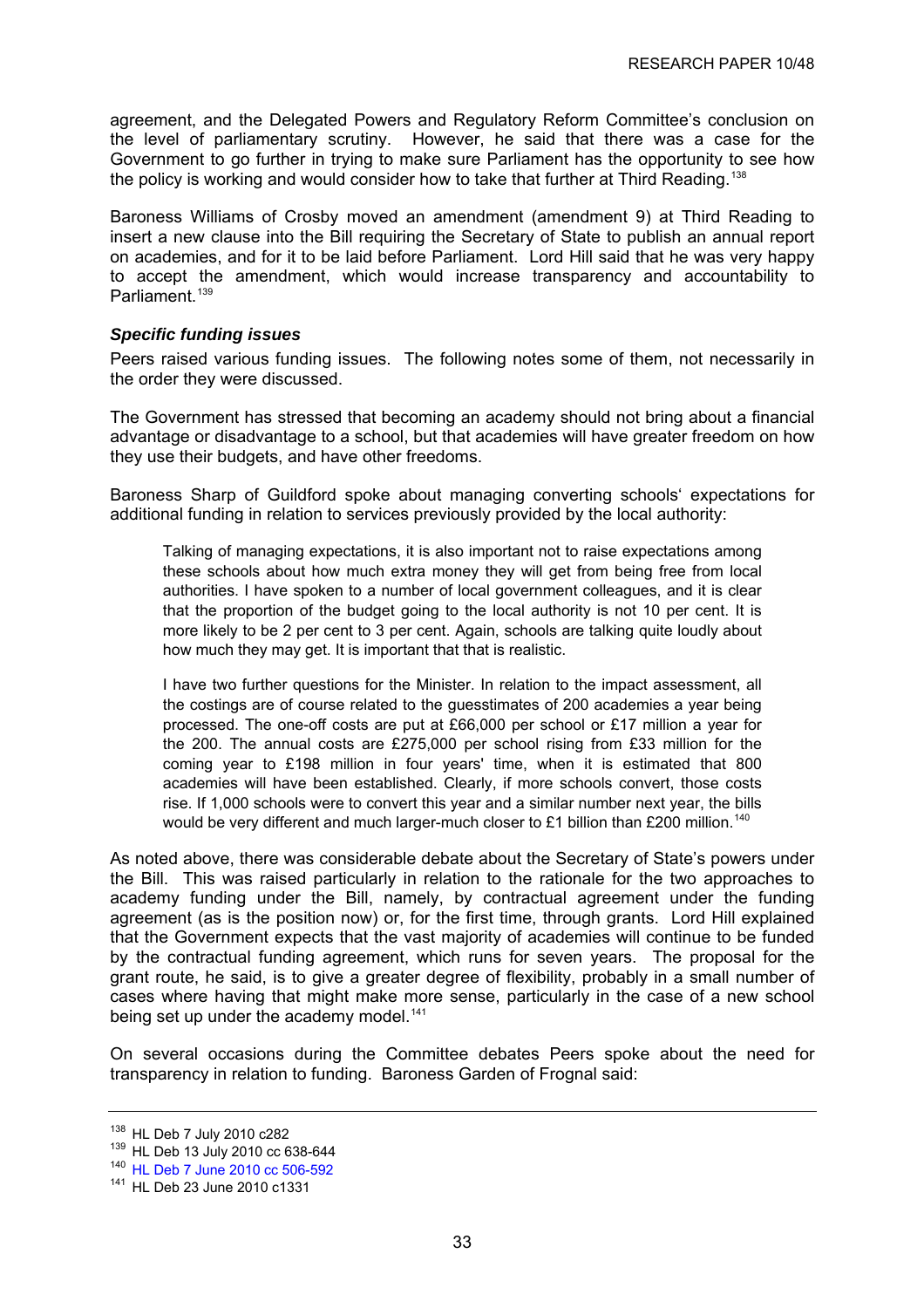<span id="page-37-0"></span>...The Government have committed themselves to ensuring that schools that become academies will get roughly the same level of funding as they would have got had they remained with their local authority, and in addition, because they are taking on additional levels of responsibility, they will receive their share of the money no longer required by local authorities to fulfil those responsibilities -but how much more, and is the additional amount of money reasonable and commensurate with the additional level of responsibility?

When the grant-maintained schools were set up, little was known about school funding nationally; there was no experience of local management of schools to assess the amount of funding that grant-maintained schools should reasonably have. The then Department of Education veered on the side of generosity to grant-maintained schools which later, when more was known about the local managements of schools, seemed unreasonably generous. In addition, there are fears that when "outstanding" schools convert to academies, local authority moneys, a good part of which goes to fund SEN obligations, will be divided up on a per pupil basis. Because many of these schools have a relatively low proportion of SEN pupils, such an allocation would give them a disproportionate share of that money and leave a lesser amount in the local authority kitty to fund SEN needs.

As the noble Lord said, we all share the Government's wish that schools will not be excessively advantaged or disadvantaged if they choose the academy option. And in a time of limited resources, an advantage for academies will be a disadvantage for maintained schools, and vice versa. Requiring the Secretary of State through legislation to ensure equality of funding between maintained schools and academies is difficult.

The purpose of these amendments, particularly through Amendment 15, is to make sure that the Secretary of State is advised publicly by a trusted independent body-the National Audit Office-on what is a reasonable level of funding for academies, taking account of what they do in comparison with local authority maintained schools. Amendment 16 requires that the NAO in turn consults the local schools forum, which is the mechanism by which currently such moneys are allocated. The Secretary of State is not handcuffed to follow NAO advice, nor is the NAO obliged to take the advice of the schools forum. Almost like an educational equivalent of the Office for Budget Responsibility, there will be advice from a respected body on what is a reasonable level of funding in comparison with other schools and that advice will take account of local circumstances.[142](#page-37-0)

Responding, Lord Hill said:

At the beginning of my remarks, I touched on the need for funding arrangements to be fair and to be seen to be fair. That issue was raised by my noble friend in talking about Amendments 15 and 16, on the National Audit Office. Our view, which the noble Lord, Lord Adonis, would share, is that the NAO would not necessarily be the right body. However, as I have said, I will certainly reflect on the underlying principle of making sure that there is transparency and trust in these arrangements.<sup>[143](#page-37-0)</sup>

Later in the Committee debates, Baroness Morgan of Drefelin questioned why a funding agreement needed to be for seven years. Lord Hill said that there was a long history for this, and that reducing the period could lead to uncertainty. However, he said that there may well be a case, where a new school is created, for providing a shorter period for the school to prove itself, and therefore that is the reason behind the proposed new grant arrangements.

 $142$  HL Deb 23 June 2010, cc 1324-5<br> $143$  HL Deb 23 June 2010 c1333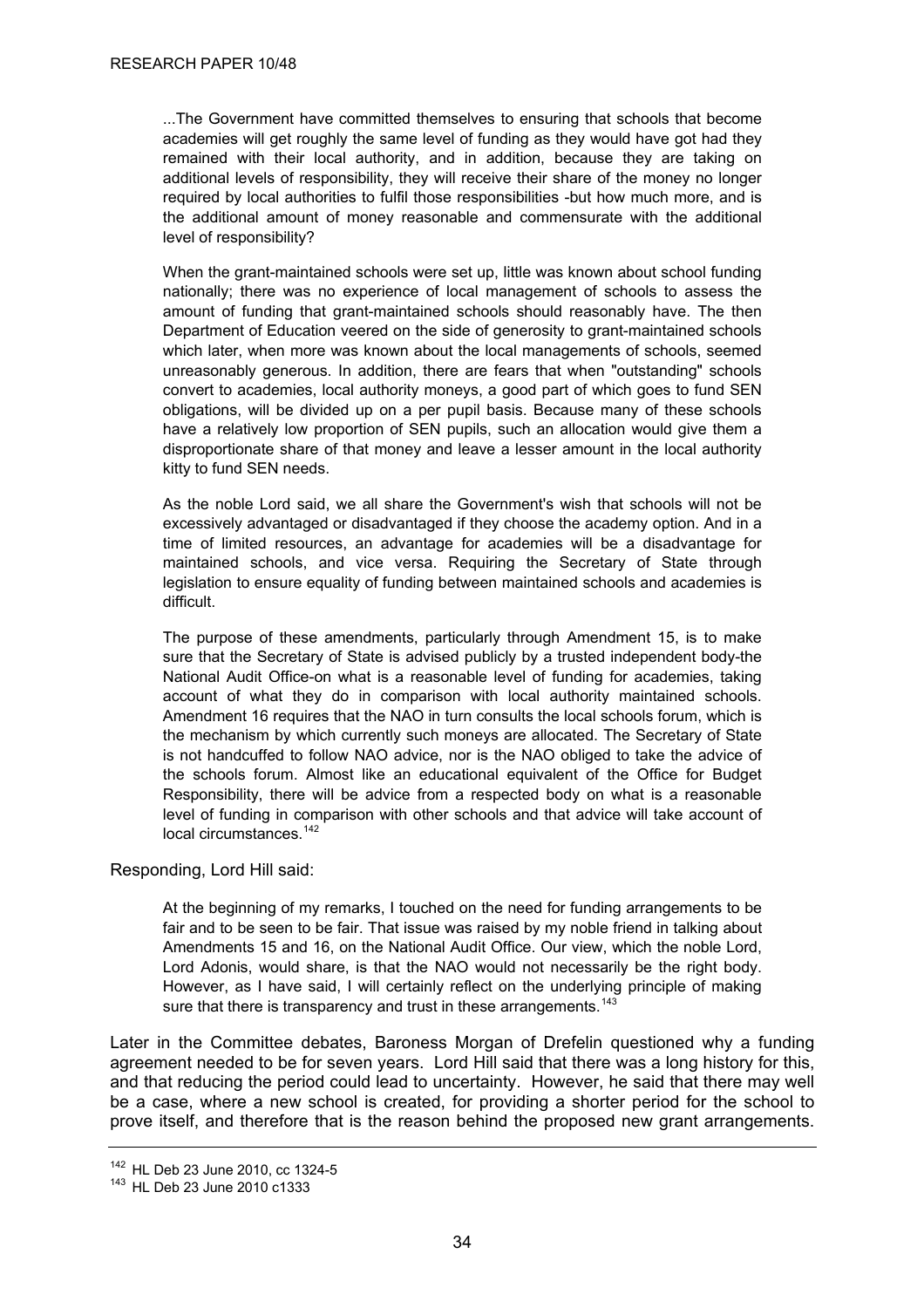<span id="page-38-0"></span>In such a case there would be greater flexibility to allow for more regular reviews of performance; however, once a free school had established itself, it would be possible, if both parties agreed, to move to the more conventional contractual funding agreement.<sup>[144](#page-38-0)</sup> There was also discussion during this part of the debate about the process of academies reverting to maintained schools.<sup>[145](#page-38-0)</sup>

The issue of the grant-funding route, clarity about funding, and equity between schools were returned to on Report.<sup>[146](#page-38-0)</sup> Baroness Sharp proposed amendments designed to ensure that all those responsible for the school would be fully aware of the terms under which grant assistance would be given. She said that under this route, the Secretary of State would have considerable powers to decide unilaterally how much finance to give, and to set the terms. She also referred to other amendments in the group that related to the distribution of funds for certain central services including, she said, a key amendment which stipulated that funding should follow needs, not pupil numbers. Concerns expressed by several Peers included the need for clarity about funding, equity between schools, whether there will be sufficient funds for special services, and the role of the YPLA in monitoring academies.

Responding, Lord Hill sought to reassure Peers about the rationale for the grant-funding route - it was to provide flexibility, particularly in relation to free schools where there is no track-record. He said that a more flexible approach is better than a commitment to a seven year funding agreement. He explained that any academy funded via a grant would be subject to exactly the same requirements as those which apply under funding arrangements there will be the same safeguards on admissions, exclusions and special needs. These matters will be set out in the grant letter. On the issue of funding based on pupils' needs, Lord Hill said that 'the primary driver' of academy funding will be numbers on the roll; however, he noted that the local authority funding formula, which will be used to determine funding, will also contain factors that measure special educational need and the level of deprivation among pupils. He said that a simple funding model will be developed for free schools based mainly on a per pupil amount. He added that the pupil premium will also be in operation.<sup>[147](#page-38-0)</sup>

Peers also raised the wider funding implications of schools converting to academy status that have surpluses or deficits, and what this could mean for local school funding. During the Committee debates a number of amendments was proposed to require academies to make good any financial deficits in existence at the time of conversion and prevent consequential financial loss to the other schools. There were also proposals for dealing with any surpluses held by a school converting to academy status. Replying, Lord Hill explained how the arrangements would work, and why he considered the proposed amendments to be unnecessary:

….perhaps I may draw noble Lords' attention to the published policy statement setting out our intention regarding deficits. In a nutshell, it makes clear that no school with a substantial deficit, which is defined at around £100,000, will be able to convert. However, I will go on to explain what we will do about deficits, because the purpose of the policy is absolutely to prevent any school evading its financial responsibility by converting to academy status and thereby writing off any kind of deficit.

Basically, it would work as follows. If a school had a deficit of less than £100,000 and the Secretary of State therefore decided it was able to convert, the Department for Education would compensate the local authority for the sum of the deficit. The

<sup>&</sup>lt;sup>144</sup> HL Deb 28 June 2010 c1612<br><sup>145</sup> HL Deb 28 June 2010 cc 1612-13<br><sup>146</sup> HL Deb 6 July 2010 c113-14<br><sup>147</sup> HL Deb 6 July 2010 c113-14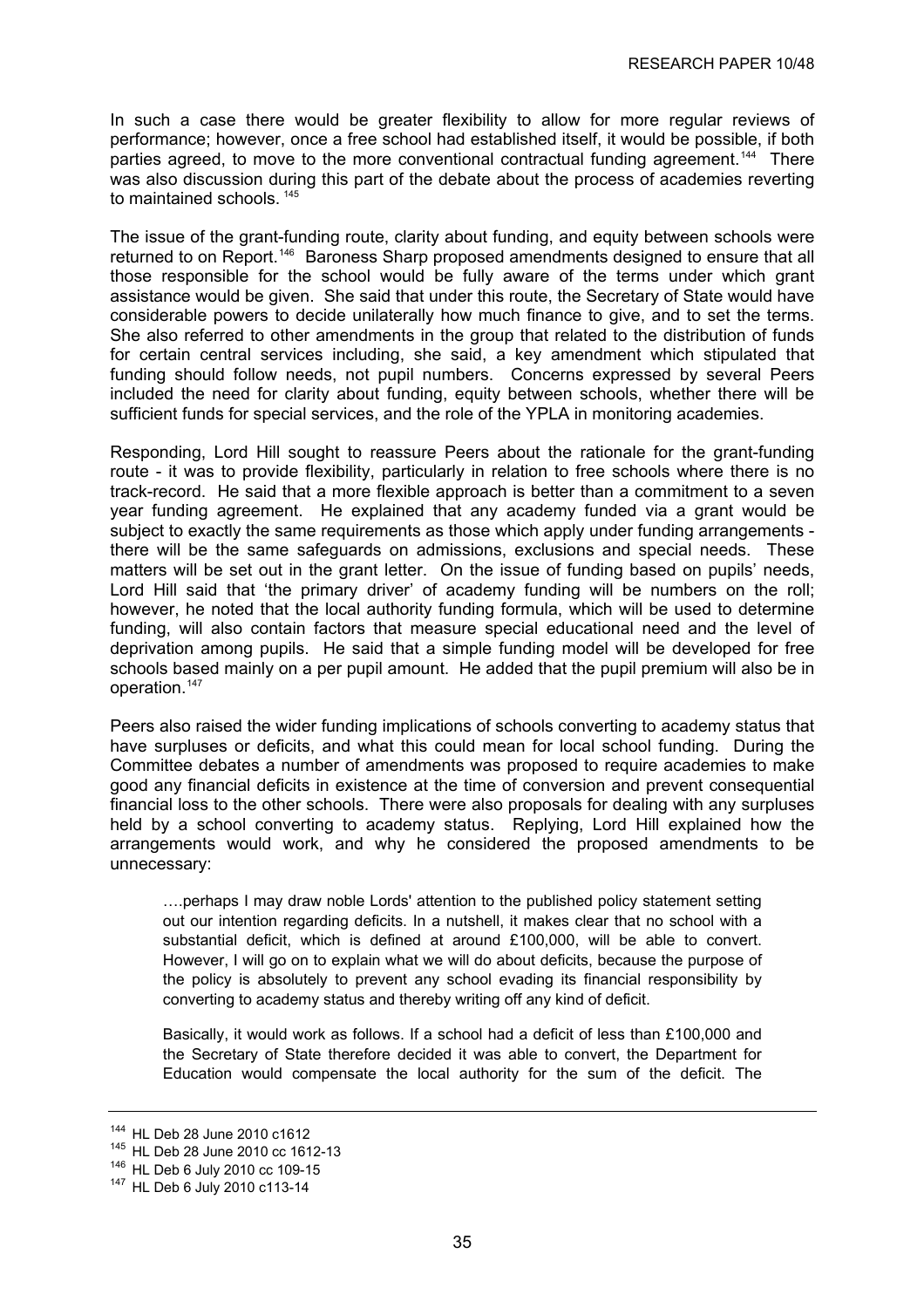academy would not get a financial advantage out of it as it would have to pay the amount of the deficit back through reduced levels of grant. That is how we would deal with the deficit problem.

Overall, the aim of all these arrangements is to try to ensure that they are fair and reasonable to both the converting school and the local authority. Amendment 11A would mean that the Secretary of State would not be able to enter into academy arrangements with a person with an excessive surplus or deficit. We do not believe that that is necessary because we would put in place arrangements for dealing with surpluses and deficits.

As regards schools applying to convert to academy status-particularly the first wave of outstanding schools, which tend to be pretty good at running their financial affairs, as the noble Lord, Lord Adonis, said-they are retaining their same leadership and management. It is not like the original model for academy conversion whereby one is starting a new school. Therefore, we think it only fair that what is essentially the same school keeps the same money it has put aside as part of its long-term financial planning, the point made by the noble Lord, Lord Adonis, and the noble Baroness, Lady Morgan. However, to underline the point, we think it also right that if a school converts when it has a deficit, it should deal with that deficit.

Amendments 140 and 141 would require the local authority to determine whether a school had a deficit, as well as whether it had a surplus. In our view, those amendments are not necessary because if the local authority is making a calculation to determine whether a school has a surplus, by definition it will have determined whether it has a deficit.

Amendment 142 seeks to maintain the current position when a school closes and becomes an academy. That approach had considerable logic when original academies replaced predecessor schools and gained new management and governance. In effect, in that case an institution was closing and a new one was opening. But in this case, the school is continuing, and if it has put money aside as part of its long-term financial planning it should be able to keep it.

Amendment 143 would prevent the academy from retaining a surplus, and the same argument applies. The local authority will not be losing out from the approach as the money is already accounted for in current surpluses. Therefore, it is not an additional charge on local authorities from which other schools will suffer.

Amendments 144 to 149 would treat a converting school's surplus as a loan from the local authority which the academy would have to pay back over time. Again, we do not want schools to be disadvantaged financially. Maintained schools can carry forward their surpluses from year to year; we think that the same principle should apply to academies. To pay back a loan over a long period would set up a whole new bureaucratic process, which we do not think would help.

Amendments 150, 158 and 159 are all to do with deficits. I explained, and hope that I made clear, our approach to deficits. Amendments 151 to 153 would prevent regulations being used to define the arrangements for payments of surpluses to academies or to outline the process for determining and paying a surplus to a school converting to an academy. We think it appropriate to set out in regulations additional administrative detail about the process for the determination of payment of surpluses, and we have provided draft regulations to show how we intend to do that. They also set out how the academy will be informed by the local authority of the determination, the process by which any appeal can be made and the time limits for payments.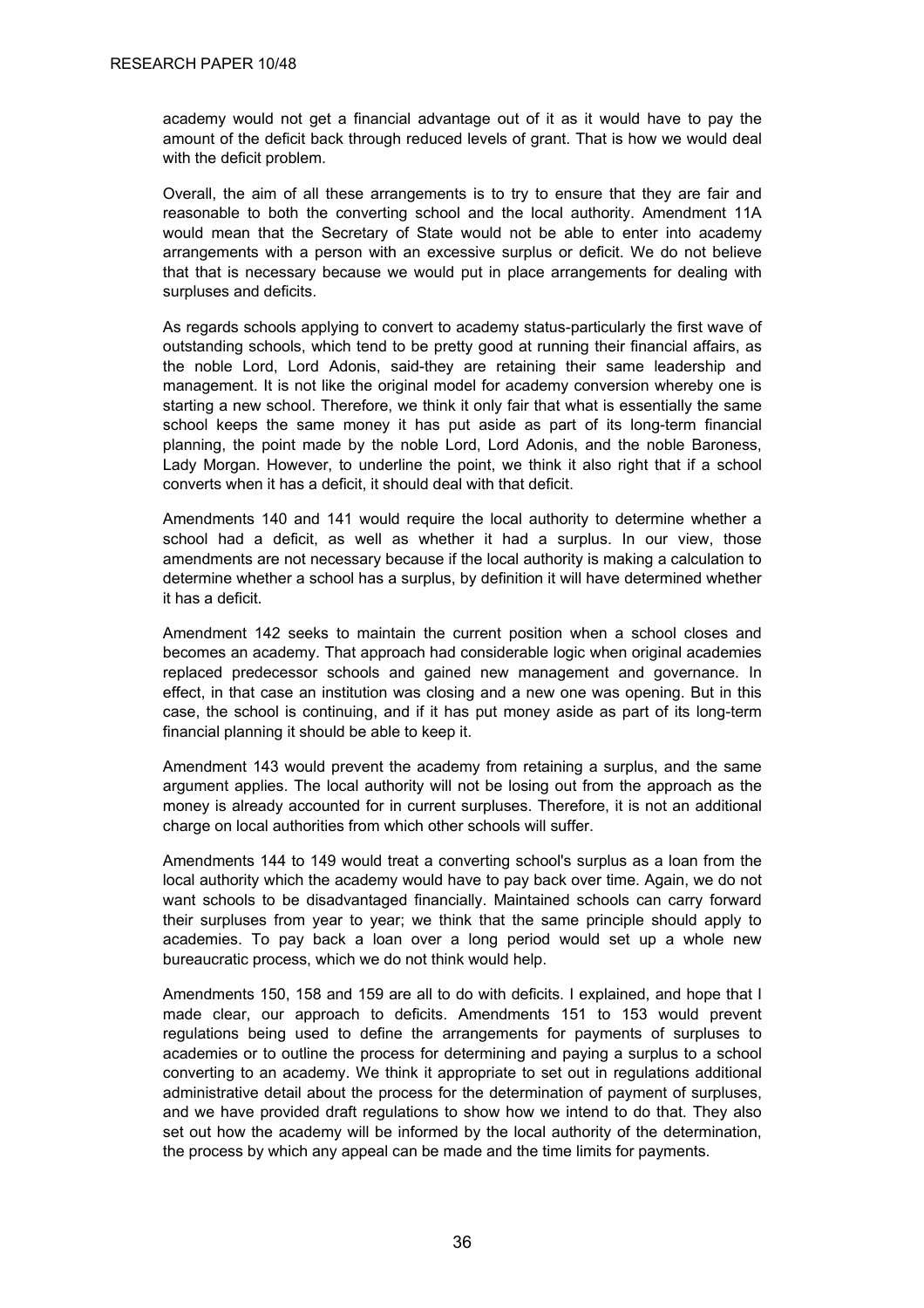<span id="page-40-0"></span>Amendments 154 to 156 would change the process whereby an academy can ask the Secretary of State for a review of the local authority's determination, so that the academy can appeal to the local government ombudsman rather than to the Secretary of State. As I said, we have set up the draft regulations to demonstrate the Government's intentions. We think that those decisions should rest with the Secretary of State and that it would not make sense for there to be a new extension of the role of the local government ombudsman.

Amendment 157 would limit the surplus which transfers to the level set out in the guidance on clawback of excess surplus balances issued to local authorities. Again, we are not convinced that that is necessary, because local authorities will still have power to claw back excess surplus balances until the date of conversion, in accordance with locally agreed arrangements.

I hope that that provides greater clarity about the government's intentions, particularly on the important matter of deficits, in the light of which I urge the noble Baroness to withdraw her amendment.  $148$ 

#### *Special educational needs*

Many Peers sought assurances about academies addressing the needs of children with special educational needs (SEN). During the Second Reading debate, Lord Low, Lord Turnbull, Lord James, Lord Lucas, Lord Rix, the Earl of Listowel and Baroness Massey, Baroness Garden and Baroness Royall raised various SEN issues. Lord Low, for example, wanted the Bill to be 'disability-proofed' to make it 'fit for purpose' to meet the needs of pupils with special educational needs. He said that, as drafted, the Bill did not go far enough or into sufficient detail as to how academies would ensure provision would be made for children with SEN. He thought that the most obvious remedy would be to require Part VI of the *Education Act 1996[149](#page-40-0)* to apply to academies in the same way as it does to maintained schools. He went on to note some of the concerns of bodies representing those with SEN, including a lack of accountability in the arrangements of existing academies, the need for parents to be given a strong voice in the new system, and the need to import into the Bill the same protection for the parents of children with SEN contained in existing legislation applying to maintained schools.<sup>[150](#page-40-0)</sup> Lord Rix raised similar concerns, and asked how academies, particularly as they become more widespread, will be accountable and transparent to parents of children with SEN and disabilities.<sup>[151](#page-40-0)</sup> Another issued raised by Baroness Garden was who would be responsible for co-ordinating the needs of those with SEN.<sup>[152](#page-40-0)</sup>

Responding, Lord Hill stressed that:

…academy funding agreements will require academies to have regard to the SEN code of practice in the same way as maintained schools. Local authorities will retain responsibility for pupil SEN assessments, statementing, funding of statemented pupils, ensuring that arrangements are in place for statemented pupils, and the monitoring of statemented pupils. Academies will have to ensure fair access and deliver provision. This is such an important area-I want to get it right-that I am keen to organise a special briefing on the subject before Committee for Peers who are interested.<sup>[153](#page-40-0)</sup>

<sup>&</sup>lt;sup>148</sup> HL Deb 23 June 2010 cc 1338-40<br><sup>149</sup> Part VI of the *Education Act 1996* contains the SEN framework.<br><sup>150</sup> HL Deb 7 June 2010 cc 514-5<br><sup>151</sup> HL Deb 7 Jun 2010 c578<br><sup>152</sup> HL Deb 7 June 2010 c524<br><sup>153</sup> HL Deb 7 June 2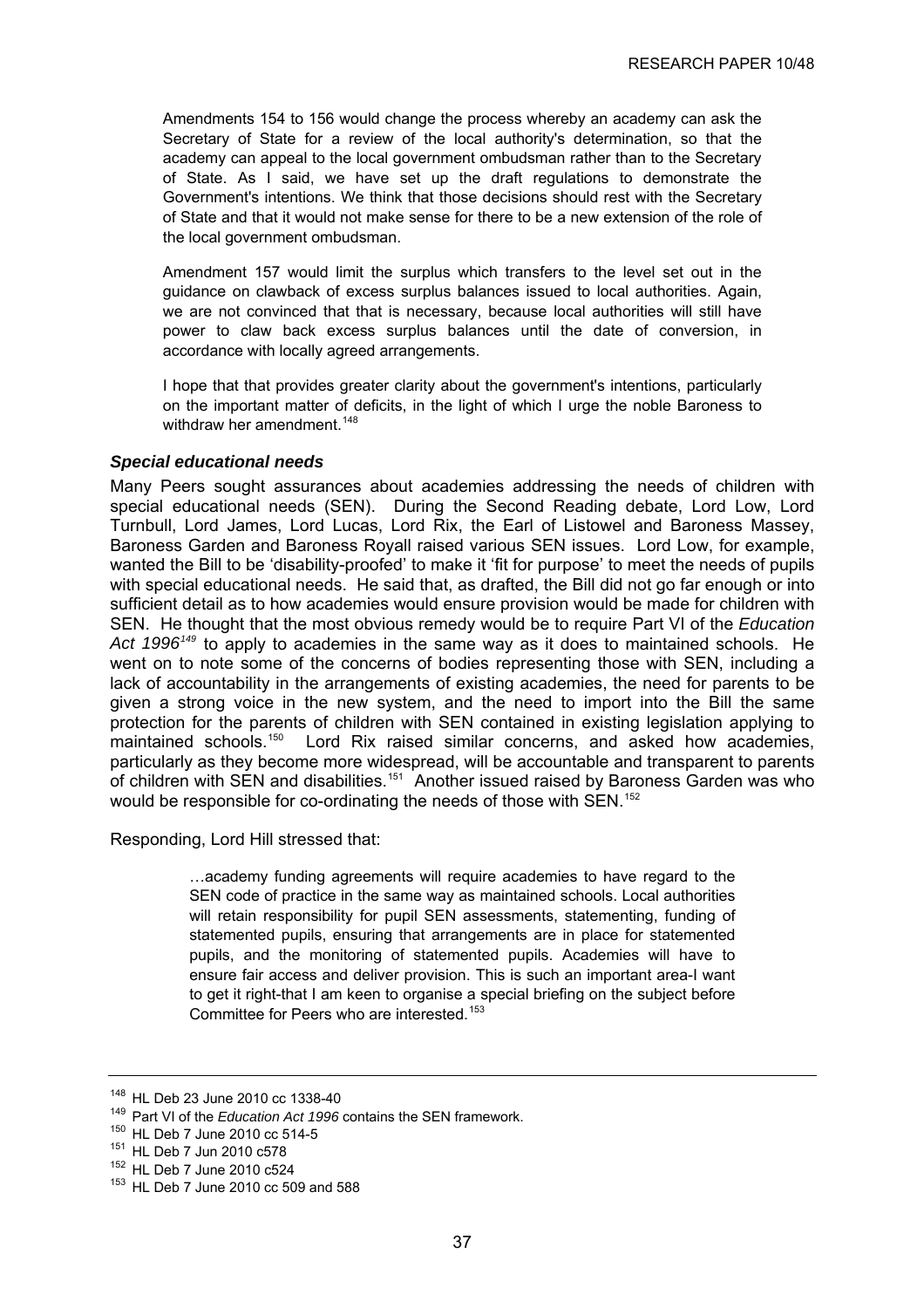<span id="page-41-0"></span>During the Second Reading debate, Lord Baker referred to the Government's plans to review the definition of special educational needs. He said that he felt that SEN should be the one role left specifically for LEAs. However Lord Lucas disagreed, and thought that schools could create for themselves SEN services.<sup>[154](#page-41-0)</sup>

Following the Second Reading debate Lord Hill sent a letter to Peers [\(letter dated 15 June](http://www.parliament.uk/deposits/depositedpapers/2010/DEP2010-1294.pdf)  [2010](http://www.parliament.uk/deposits/depositedpapers/2010/DEP2010-1294.pdf)) which sought to give further reassurances, and included in an Annex further details about SEN provision in academy funding agreements. It also noted SEN issues raised at a meeting between Lord Hill and Peers on 10 June 2010; responses given to questions raised by the SEN Consortium, and other questions raised including questions about SEN funding.<sup>[155](#page-41-0)</sup>

Many Peers reiterated their concerns during the Committee debates and sought further assurances that SEN provision would not be adversely be affected by the changes.<sup>[156](#page-41-0)</sup> Baroness Royall proposed that special schools should be removed from the proposals. Lord Low again argued for the SEN framework in Part VI of the *Education Act 1996* to apply to academies as it does to maintained schools. Lord Hill reiterated an earlier comment that he would consider the matter and come back with proposals on Report.<sup>[157](#page-41-0)</sup> On 7 July 2010, during the Report Stage (second day), the Bill was amended by the Government to require academy arrangements (either the funding agreement or the grant arrangement) to impose obligations equivalent to those imposed on maintained schools in Part VI of the *Education Act 1996.[158](#page-41-0)*

Other probing amendments discussed in Committee related to children with emotional and behavioural difficulties, and to children from chaotic family backgrounds. Concern was expressed about the need to ensure that there should be no 'fragmentation' of the SEN services. Lord Rix spoke of the need to ensure that outstanding schools converting to academies should provide outstanding educational quality for all children including those with SEN. Responding to the various aspects of the debate, Lord Wallace stressed that academies will be expected to partner weaker schools, that there will be parity with maintained schools in relation to admissions and exclusions, and that the Government will be introducing the pupil premium. He stressed that the best way of tailoring provision to a child's SEN needs is through the SEN statement.<sup>[159](#page-41-0)</sup>

Specialist support for children with 'low incidence' SEN needs or disability was raised by Baroness Wilkins in Committee, and Lord Hill subsequently wrote to Baroness Wilkins on the matter.<sup>[160](#page-41-0)</sup> The issue was returned to on Report, and Lord Hill accepted that that the matter needed to be looked at further.<sup>[161](#page-41-0)</sup>

At Third Reading Baroness Wilkins moved an amendment (amendment 2), also in the name of Baroness Howe of Idlicote, to amend the school finance regulations so that expenditure on services for academy pupils with low incidence SEN would become a class of expenditure for the purposes of the non-schools education budget. In addition, the amendment provided for the Secretary of State to make alternative arrangements where a local authority failed to secure satisfactory provision for such children. Baroness Wilkins was concerned that a large increase in academies would have the unintended consequence of dispersing funding for

<sup>&</sup>lt;sup>154</sup> HC Deb 7 June 2010 c563<br><sup>155</sup> <http://www.parliament.uk/deposits/depositedpapers/2010/DEP2010-1294.pdf><br><sup>156</sup> e.g. 21 June 2010 cc 1208-14

<sup>&</sup>lt;sup>157</sup> HL Deb 23 June 2010 c1404<br><sup>158</sup> HL Deb 7 July 2010 cc 247-53<br><sup>159</sup> HL Deb 23 June 2010 cc 1404-10<br><sup>159</sup> HL Deb 23 June 2010 cc 1404-10<br><sup>159</sup> Letter dated 02/07/2010 from Lord Hill of Oareford to Baroness Wilkins rega [and the Academies Bill.](http://www.parliament.uk/deposits/depositedpapers/2010/DEP2010-1399.pdf) Library deposited paper: DEP2010-1399 161 HL Deb 7 July 2010 cc 283-89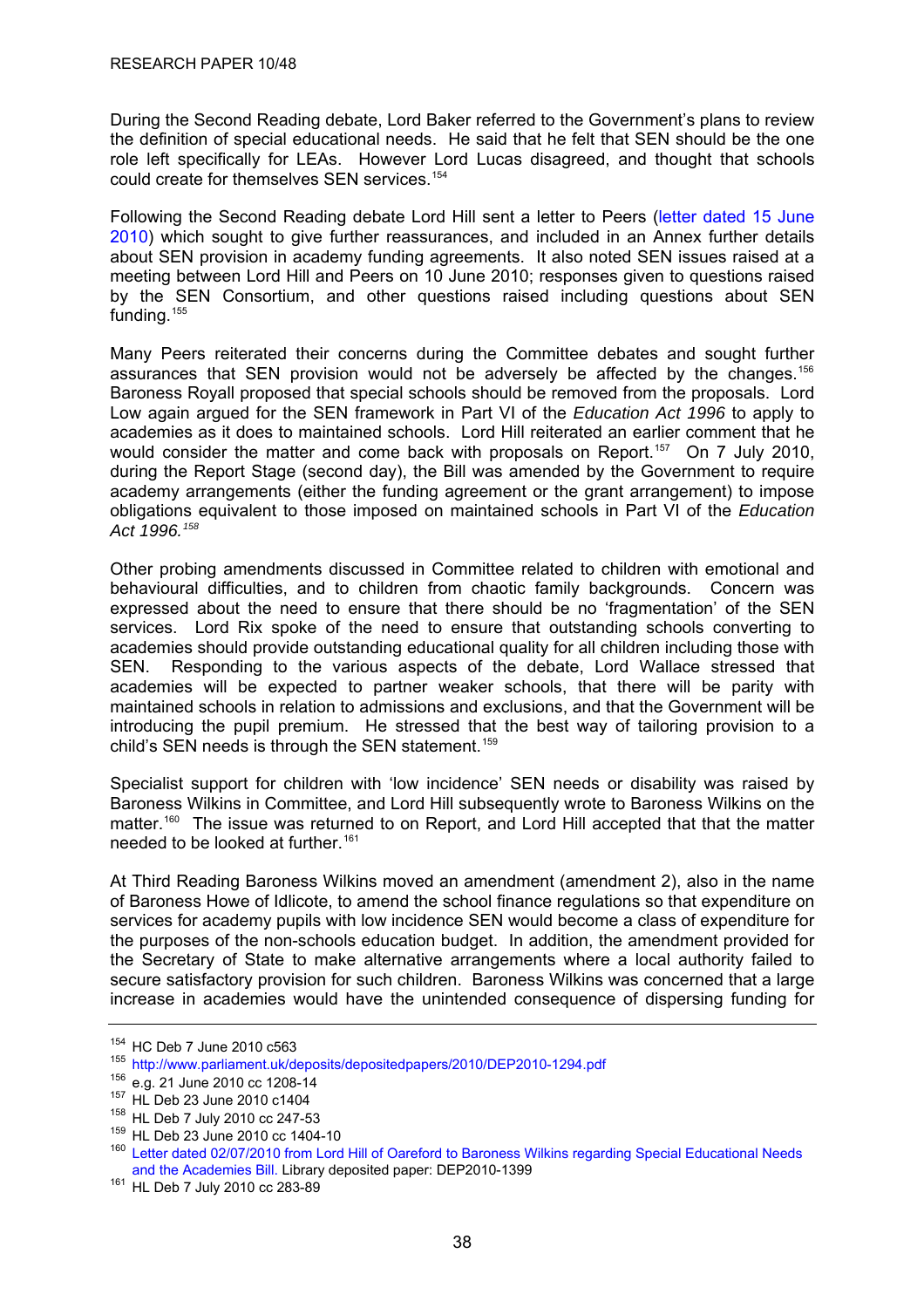<span id="page-42-0"></span>children with low incidence complex special educational needs. As a result, she said, vital support services for these children would become untenable, and there could be large numbers of deaf and blind children and others with multi-sensory impairment that do not get the support they need. Baroness Wilkins noted that these concerns were shared by all sides of the House, and by the Special Educational Needs Consortium and other SEN organisations. Resisting the amendment, Lord Hill said that the Government would monitor the impact of increasing the number of academies on local authority sensory impairment services. However, Baroness Wilkins said that the Minister's reassurances would not meet the needs of those children who will be at school in September. She therefore pressed her amendment to a vote, and it was agreed.<sup>[162](#page-42-0)</sup>

On Report, Baroness Frognal said that the Government deserved credit for the way that it had responded to the various SEN issues that had been raised. However, she wanted Ministers to go further, and to make provision for an annual report be made to Parliament on the quality of SEN provision in academies. Lord Hill referred to accountability through Ofsted's judgements of a school, the publication of attainment data, and school census returns<sup>[163](#page-42-0)</sup>

#### *Admissions*

Baroness Morgan of Drefelin, Baroness Massey, Lord Low, the Earl of Listowel, and the Bishop of Lincoln were among the Peers who raised concerns about academy admission arrangements during the Second Reading debate. Baroness Morgan of Drefelin said that greatly increasing the number of academies will have implications for admissions planning. She sought reassurances about children in care (who currently have priority), and the admission of children with SEN.<sup>[164](#page-42-0)</sup> The Bishop of Lincoln noted that the original purpose of academies was for them to be schools for the local neighbourhood, and for admissions to reflect that. He encouraged the Government to look again at how admissions to academies, including Church of England academies, can be essentially inclusive, and he called for inclusion to be part of the 'DNA of academies of all kinds.'<sup>[165](#page-42-0)</sup> Baroness Murphy, while expressing her general support for the Bill, expressed concern about the admission policies of faith groups and the effect that may have on community cohesion.<sup>[166](#page-42-0)</sup>

Lord Hill emphasised that there would be no 'back door to selection.' He said that academy funding agreements will require academies to comply with the school admissions code and law, as with all maintained schools. He noted that the code and related legislation outlaw additional selection and require the highest priority to be given to looked-after children.<sup>[167](#page-42-0)</sup> Responding to questions put by several Peers about admissions and grammar schools, Lord Hill, in his [letter dated 15 June 2010](http://www.parliament.uk/deposits/depositedpapers/2010/DEP2010-1294.pdf), emphasised that while grammar schools that became academies would be able to retain their selective admission arrangements, this would not increase selective admission arrangements in the state-funded sector, and that any school without existing selective status would not be able to adopt selective admission arrangements when converting to academy status. However, on a point raised by Baroness Morris about how such schools could fulfil the Bill's requirement for academies to draw pupils wholly or mainly from the local area, the Minister acknowledged that 'local area' for some types of school, including grammar schools and special schools, would be likely to be larger than for other schools.<sup>[168](#page-42-0)</sup>

<sup>&</sup>lt;sup>162</sup> HL Deb 13 July 2010 cc 610-620<br>
<sup>162</sup> HL Deb 7 July 2010 cc 289-98<br>
<sup>164</sup> HC Deb 7 June 2010 c511<br>
<sup>165</sup> HC Deb 7 June 2010 c526<br>
<sup>166</sup> HC Deb 7 June 2010 c526<br>
<sup>167</sup> HL Deb 7 June 2010 c588<br>
<sup>167</sup> HL Deb 7 June 201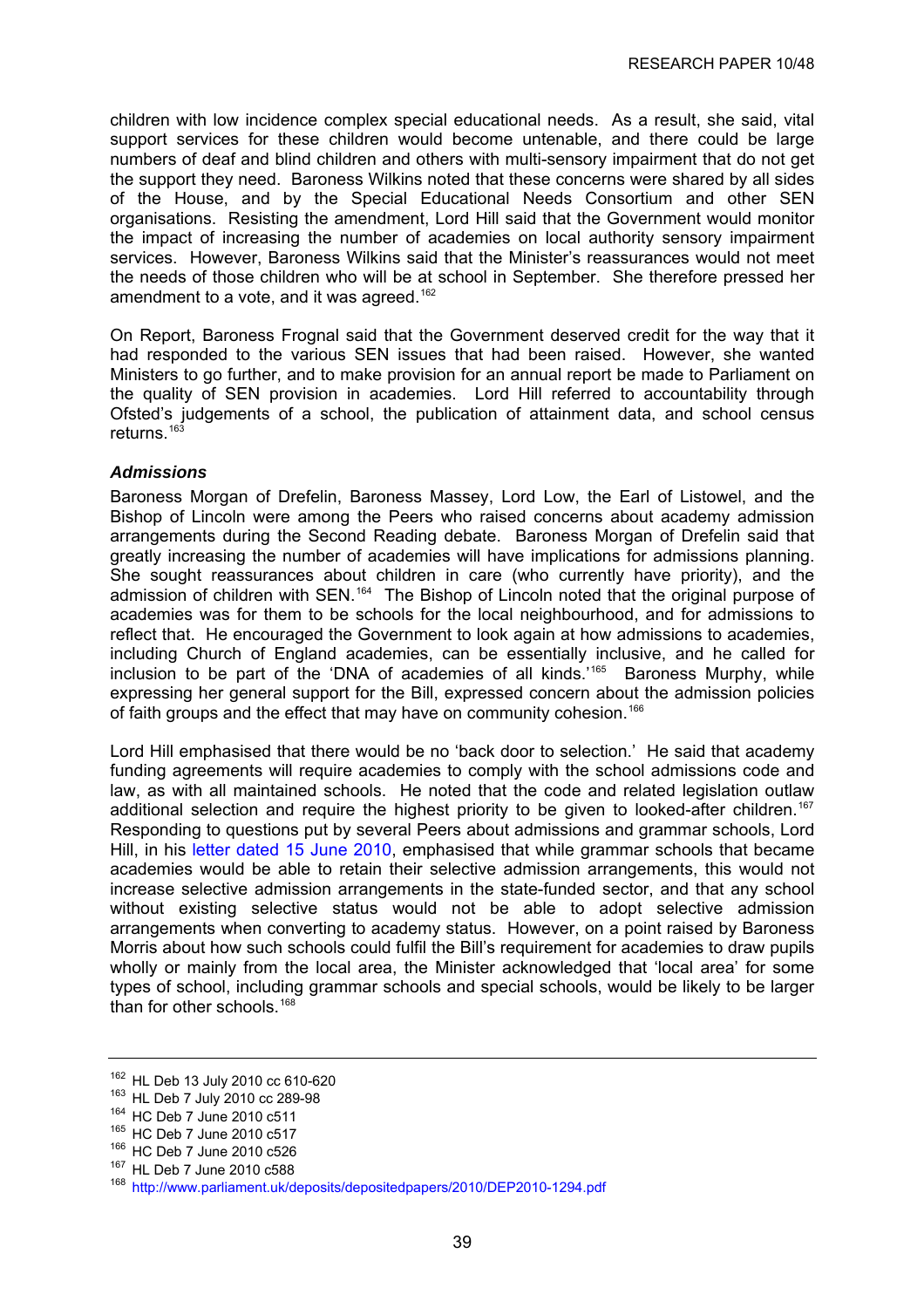<span id="page-43-0"></span>A group of amendments debated in Committee was designed to ensure that academies comply with the School Admissions Codes of Practice. While noting that currently academies comply with the codes under the terms of their funding agreements, several Peers wanted the requirement to be written into the Bill since there will be so many more academies expected in the future.<sup>[169](#page-43-0)</sup> Baroness Walmsley spoke to an amendment to enable parents and local authorities to appeal to the schools adjudicator (rather than the Secretary of State) about academy admission arrangements, and called for a single admission system.<sup>[170](#page-43-0)</sup> The Earl of Listowel raised the question of priority for looked-after children.<sup>[171](#page-43-0)</sup> Lord Low spoke to probing amendments to find out how far the Government sees the admissions and exclusions frameworks applying to academies in the same way as to local authority maintained schools.<sup>[172](#page-43-0)</sup>

Responding, Lord Hill said that the existing admissions requirements that apply to maintained schools will apply in the same way to academies. He noted that local authorities will have to collect information on academy admission arrangements and report on them to the schools adjudicator, and that the Bill will not change that. He confirmed that looked-after children will continue to be given the highest possible priority in admissions. He again stressed that academies will have to comply with the codes under their funding arrangements.<sup>[173](#page-43-0)</sup> Following the debate, in a letter to the Earl of Listowel, Lord Hill explained in detail how the academy arrangements provided for in the Bill would enable the Secretary of State to ensure compliance with the Code. He also set out how objections on academy admission arrangements and complaints on appeals will be handled, and noted the role of the YPLA, on behalf of the Secretary of State.<sup>[174](#page-43-0)</sup>

The issue of selection was raised on several occasions.<sup>[175](#page-43-0)</sup> Baroness Royall said that a selective academy was a 'perversion' of Labour's policy. Responding to a wide-ranging debate on the issue of selection and academies, Lord Hill referred to Labour's 2005 schools white paper which, he argued, had envisaged the academies programme being 'rolled-out' further to a time when all schools would be outside local authority control. However, he stressed that the Bill did not allow any increase in selection by ability, and that it would be unreasonable to require exiting selective schools to remove their selective arrangements if they converted to academy status. He emphasised that an academy would not be able to be selective unless it already had pre-existing selective admission arrangements, and that any independent school joining the academy sector would not be able to select by academic ability.[176](#page-43-0)

Following the Committee debate, in a letter to Baroness Morgan of Drefelin, Lord Hill expanded on his comments, and noted that, just as the previous Government had allowed selective maintained schools to expand by up to 25% without publishing statutory proposals, the Government intends to allow selective academies to expand where there is a strong case and there has been local consultation. However, he said that the Government would not agree to the percentage of selective places increasing within partially selective schools.<sup>[177](#page-43-0)</sup>

<sup>&</sup>lt;sup>169</sup> HL Deb 23 June 2010 cc 1410-16<br>
<sup>170</sup> HL Deb 23 June 2010 cc 1412-13<br>
<sup>171</sup> HL Deb 23 June 2010 cc 1411<br>
<sup>172</sup> HL Deb 23 June 2010 cc 1413<br>
<sup>173</sup> HL Deb 23 June 2010 cc 1414-16<br>
<sup>173</sup> HL Deb 23 June 2010 cc 1414-16<br>

<sup>&</sup>lt;sup>175</sup> e.g. HL Deb 23 June 2010 cc 1413; HL Deb 28 June 2010 cc 1561-65<br><sup>176</sup> HL Deb 28 June 2010 cc 1563-65<br><sup>177</sup> Letter dated 02/07/2010 from Lord Hill of Oareford to Baroness Morgan of Drefelin regarding selective school [conversion into academies.](http://www.parliament.uk/deposits/depositedpapers/2010/DEP2010-1402.pdf) Library deposited paper: DEP2010-1402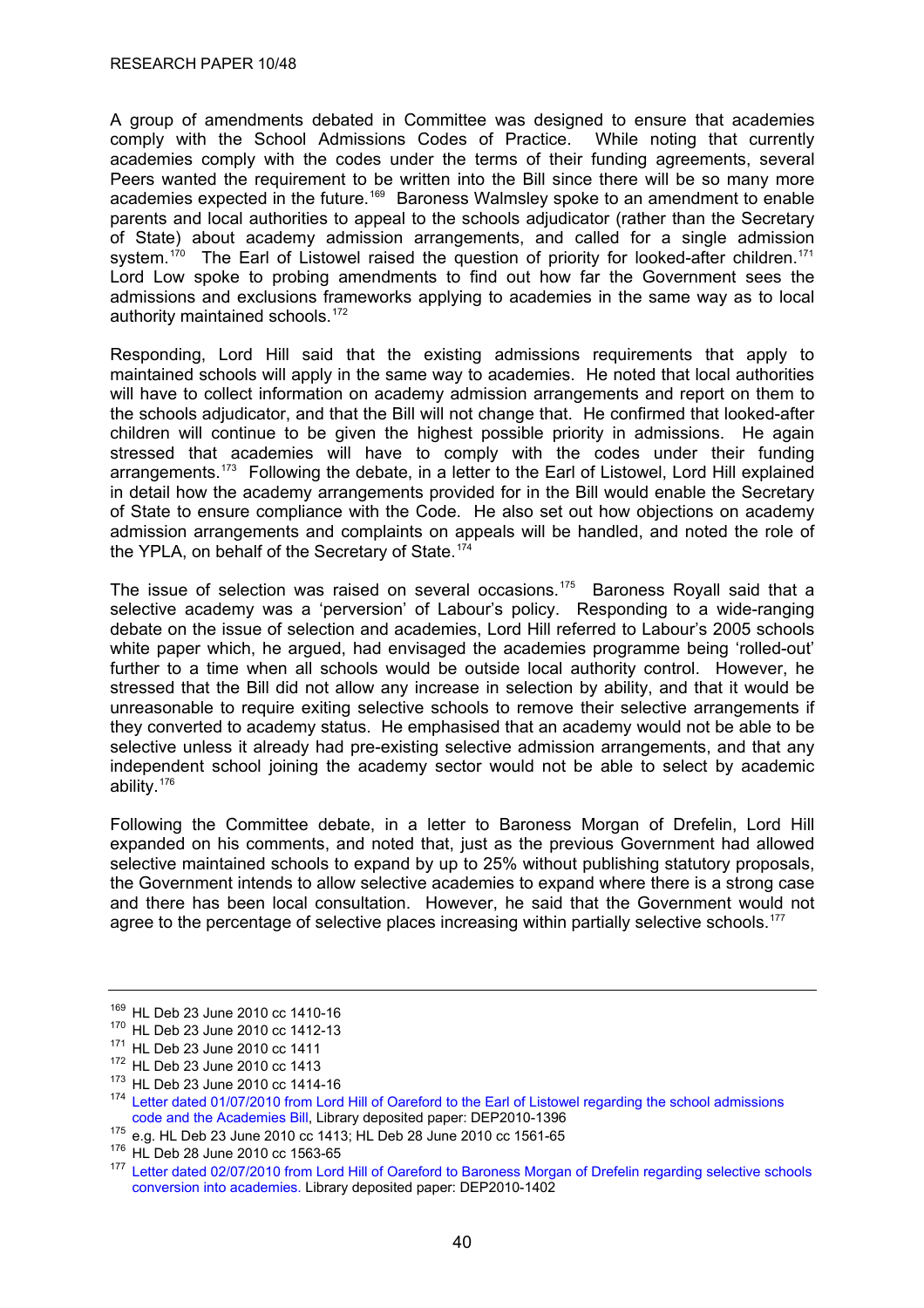<span id="page-44-0"></span>On Report (second day) the issue of admissions was discussed again when Baroness Royall sought to put in the Bill a requirement for academies to comply with the School Admissions Code. Lord Hill again confirmed that academies will have to comply through their funding agreements, and stressed that this agreement would be a contract, enforceable by the Secretary of State. Various other admission-related matters that had been raised in Committee, including boarding schools, and admissions to faith schools, were the subject of further amendments grouped for this Report stage debate.<sup>[178](#page-44-0)</sup>

#### *Religious schools and admissions*

There was a wide-ranging debate about religious schools, religious education and collective worship.<sup>[179](#page-44-0)</sup> During the Committee debate, Lord Hill stressed that the Government was not seeking to change the nature of religious schools or to create a new wave of faith schools. He confirmed that the existing protections relating to school admission and the curriculum in religious schools would be the same for academies with a religious character as they are for maintained schools with a religious character. However, in relation to the new academy free schools he said that there should be a requirement of limiting the number of faith admissions to 50% so that at least half the admissions will have no reference to faith:

On Amendment 35 tabled by my noble friend Lord Lucas, I shall reiterate my opening remark. We are not seeking to use the academies programme as a back-door way of deliberately increasing or changing the balance that we currently have in our education system. We do not think it appropriate to limit the number of faith admissions to 50 per cent when an academy is replacing an existing faith school; we think that the school should be able to carry across its current arrangements. That would not add or change the current situation. I hope that this provides some reassurance to noble Lords that we think it right that for the new academies-the new free schools-the requirement of limiting the number of faith admissions to 50 per cent should be in place. New academies would not be able to go beyond 50 per cent, as that would reduce choice. We think that it is important to have that balance and I am happy to make that clear tonight.<sup>[180](#page-44-0)</sup>

## *Exclusions*

During the Committee debate Baroness Morgan of Drefelin referred to academies in the past excluding a greater proportion of pupils than local authority maintained schools, and Baroness Morris of Yardley spoke of the need for academies to operate in partnership with other schools in relation to exclusions. Lord Hill stressed that academies will be required through their funding arrangements to take their share of challenging pupils through their involvement 'in-year fair access protocols'. [181](#page-44-0)

On Report (second day), Baroness Walmsley spoke to probing amendments on the extent to which academies will have to comply with the law and quidance relating to exclusions.<sup>[182](#page-44-0)</sup> Lord Hill said that the funding agreements for academies will require them to act in accordance with the law on exclusions as if they were local authority maintained schools. They will have to have regard to the Secretary of State's guidance on exclusions as set out in paragraph 1 of annex D of the (model) funding agreement. He put on the record that 'this annex will be included in all future academy arrangements, both contractual funding agreements and grant arrangements'.<sup>183</sup> Referring to challenging pupils, he again noted that the in-year fair access protocols, which ensure that all schools in a local area take their fair

<sup>&</sup>lt;sup>178</sup> HL Deb 7 July 2010 cc 224-27<br><sup>179</sup> HL Deb 23 June 2010 cc 1340-1359<br><sup>180</sup> HL Deb 23 June 2010 c1358<br><sup>181</sup> HL Deb 28 June 2010 cc 1573-85<br><sup>182</sup> HL Deb 7 July 2010 cc 213-18<br><sup>183</sup> HL Deb 7 July 2010 c216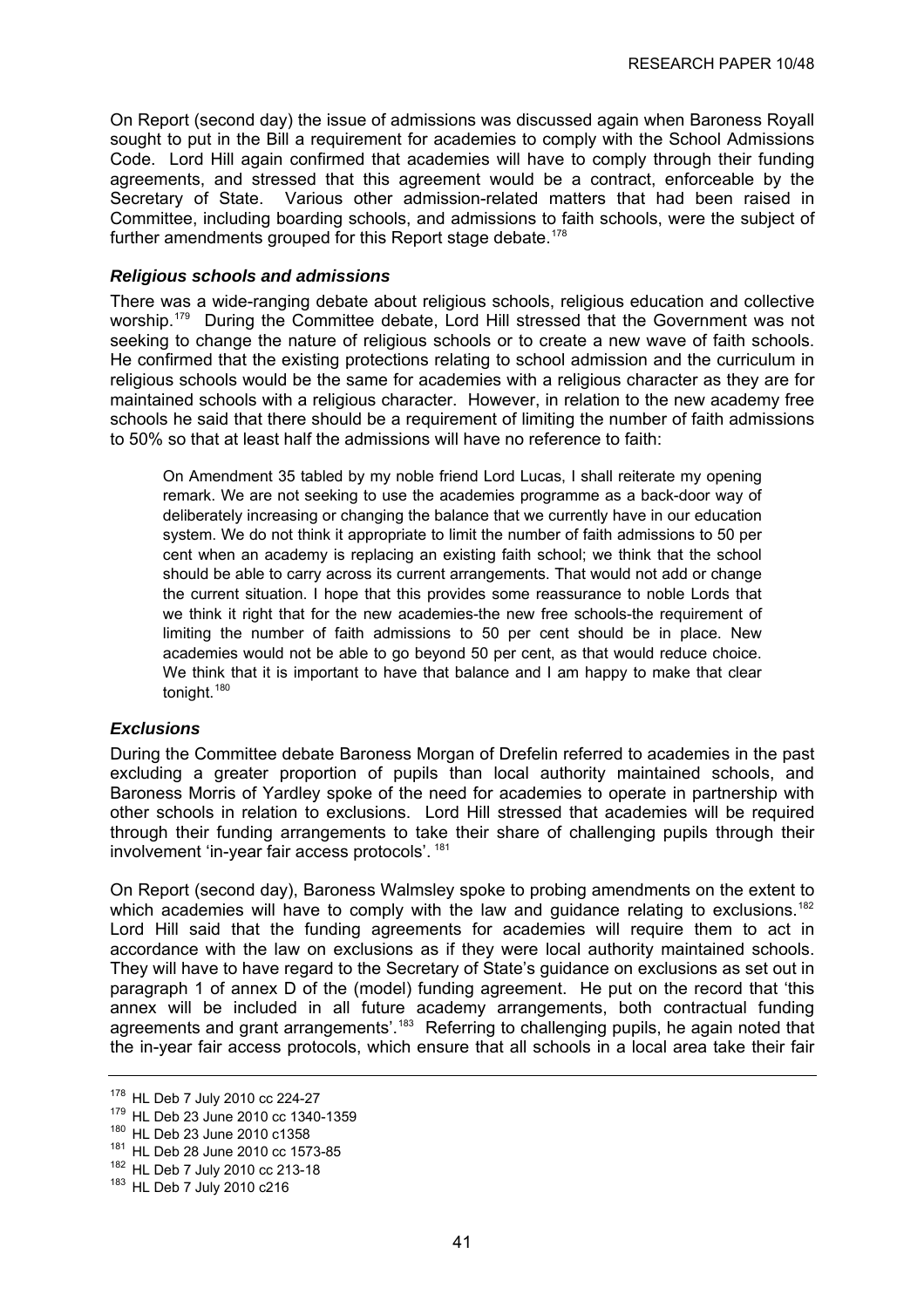<span id="page-45-0"></span>share of hard-to-place pupils, including those who have been previously excluded from school. He said that academies are equal partners in those arrangements. As independent schools, academies must follow the independent school standards, which state that an academy must have in place, and must implement, a policy on promoting good behaviour and that will include what sanctions will be taken in event of any misbehaviour.<sup>[184](#page-45-0)</sup>

#### *Governance*

Several Peers raised the issue of governance and parental representation, pointing out that the details on this were not contained in the Bill. During the Second Reading debate, the Bishop of Lincoln asked who would make such decisions, and whether the role, rights and influence of the Christian foundation of the school would be protected. Baroness Massey noted that currently there is a framework that ensures all those with a stake in a maintained school are represented on the governing body. She said it was unclear whether such arrangements would be compulsory for academies. She noted that the British Humanist Association had stated that currently one-third of academies have religious sponsors.<sup>[185](#page-45-0)</sup> Lord Lucas urged caution about the approach to governance. He noted, that while there are relatively few academies now, in future a high proportion of our schools could be academies, and it was important to understand how their governance would work. In particular, he wanted to know how the interest of the local community could be preserved, and how quality control would be approached.<sup>[186](#page-45-0)</sup> Lord Griffiths also raised governance issues.

Responding, Lord Hill said that the governance arrangements need not be in the Bill as they will be set out in an academy's articles of association. The Government expect that an existing foundation or trust would continue to appoint the majority of governors. The Government do not anticipate that the existing trustees would consent to the conversion unless they were satisfied with the proposed governance arrangements. He noted that academies are required to have at least one parent-representative on the governing body, and that many choose to have more.<sup>[187](#page-45-0)</sup>

During the Committee debate Baroness Howe of Iddicote, who is also President of the National Governors' Association, moved an amendment to require at least 25% of members of an academy's governing body to be elected from parents of pupils at the school. There followed a more general debate about the importance of parent governors.<sup>[188](#page-45-0)</sup> Responding to the proposed amendment, Lord Hill said that while it was extremely important to have broad representation on the governing bodies of academies, he did not think it right to prescribe a 25% minimum, and that he wanted academies to be able to choose what was right in their particular circumstances. Referring to other amendments designed to prescribe the numbers of parent, staff or local authority governors, Lord Hill said that the academy governance model would propose a maximum of two staff governors, but that the Government's view was that academies should be free to choose whether to have such representation. He again acknowledged the important role of parent governors but did not want to go down the prescriptive route.<sup>[189](#page-45-0)</sup>

On Report, Baroness Howe returned to the issue of parental representation on the governing body of academies schools; again Lord Hill explained that he could not accept the degree of prescription in her amendment.[190](#page-45-0) The matter was discussed again at Third Reading when Lord Hunt of Kings Heath moved an amendment to require parent governors of an academy

<sup>&</sup>lt;sup>184</sup> HL Deb 7 July 2010 c217<br><sup>186</sup> HL Deb 7 June 2010 c521<br><sup>186</sup> HL Deb 7 June 2010 c589<br><sup>188</sup> HL Deb 28 June 2010 cc 1601-7<br><sup>189</sup> HL Deb 28 June 2010 cc 1605-6<br><sup>190</sup> HL Deb 7 July 2010 cc 253-61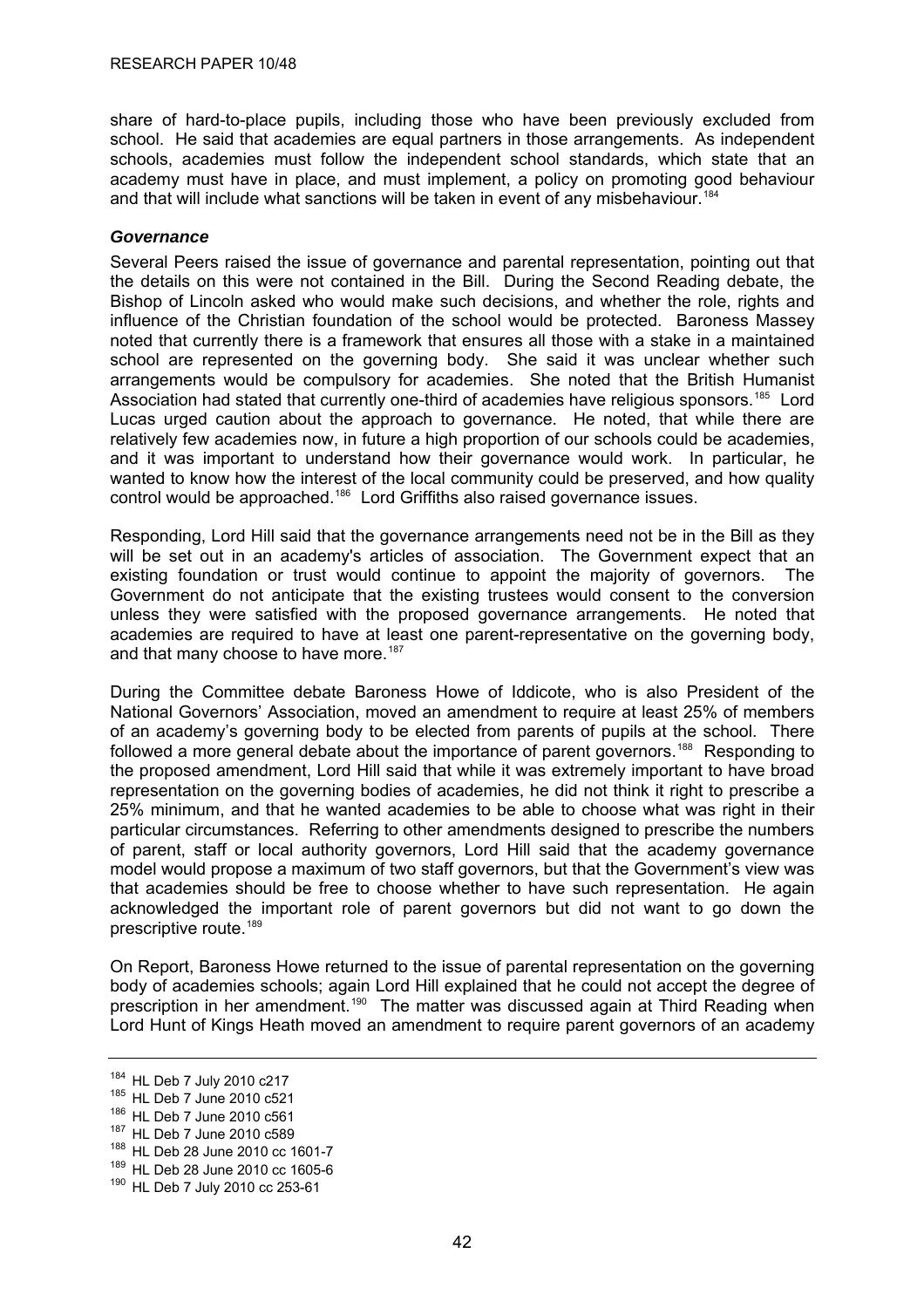<span id="page-46-0"></span>to be elected by the parents of children at the school. Lord Hill said that it was not necessary to put this in the Bill, and that the model articles attached to the funding agreement would make clear that the election of (parent) governors should be by parents of pupils attending the academy, and that parent governors must be parents of pupils at the school. He noted that these were the arrangements in existing academies, and he believed that they were effective.<sup>[191](#page-46-0)</sup>

Concerns about various governance issues in relation to religious schools converting to academies were addressed in detail in a letter Lord Hill sent to the Bishop of Lincoln and Bishop McMahon, chairman of CESEW. He stressed that the governance model should guarantee the continuing relationship between the churches and their schools. The letter explained that where there is currently an existing foundation or trust associated with the predecessor school, the Government will expect those bodies or their representatives, where they wish to do so, to become the signatories to the memorandum and articles of association. They would therefore become members of the new academy trust, which would appoint the majority of the academy governors. The trustees of the foundation, and those who appoint the foundation governors, would also be able to make any application for academy status subject to their approval of the proposed arrangements. The governance arrangements will be agreed between the Secretary of State and the academy trust and set out in the memorandum and articles of association. The articles cannot be changed unilaterally by either party.<sup>[192](#page-46-0)</sup>

#### *Consultation*

Another recurring theme was consultation. During the Second Reading debate, Baroness Massey pointed out that there had been no formal consultation through a green or white paper before the Bill. She noted that the Bill, as presented, made provision for a governing body to apply to become an academy without any consultation with the local authority, teachers, parents, children or the wider community. She noted that the Children's Rights Alliance had pointed out that Article 12 of the UN convention on the Rights of the Child gives children the right to express views on all matters affecting them. Baroness Massey said that failing to consult students on matters that may substantially alter the ethos and curriculum of the school was a step backwards.[193](#page-46-0) Baroness Williams of Crosby and Baroness Garden raised the issue of parental involvement in academies. Lord Turnbull thought that there was a 'serious hole' in the Bill because there is no obligation to consult parents and the wider community. He also said that there was not sufficient time being allowed to consult 'TUPE-ed staff', which he thought may prove to be 'dangerous judicial review territory'.<sup>[194](#page-46-0)</sup> Baroness Morgan of Huyton thought that while current procedures may be overcomplicated, she believed it would be wrong not to have wider consultation.<sup>[195](#page-46-0)</sup> Lord Greaves also raised the issue of consultation saying that 'it is almost inconceivable that there should not be a system of formal consultation and discussion with parents'. The issue, he said, goes wider than parents, adding that the wider community is just as important as the parents of children who are at the school when the decision taken.<sup>[196](#page-46-0)</sup> Responding, Lord Hill said:

…Current legislation does not require consultation with parents or the local community on the acquisition of academy status. The Bill does not change that. However, we anticipate that schools will want to consult parents about this, as they do at present.

<sup>&</sup>lt;sup>191</sup> HL Deb 13 July 2010 cc 608-10<br><sup>192</sup> Letter dated 21 June 2010 from Lord Hill of Oareford to Lord Bishop of Lincoln and Bishop McMahon, [chairman of CESEW, Library deposited paper](http://www.parliament.uk/deposits/depositedpapers/2010/DEP2010-1333.pdf): DEP 2010-1333<br><sup>193</sup> HL Deb 7 June 2010 c521<br><sup>194</sup> HL Deb 7 June 2010 c537<br><sup>195</sup> HL Deb 7 June 2010 c547<br><sup>196</sup> HL Deb 7 June 2010 c547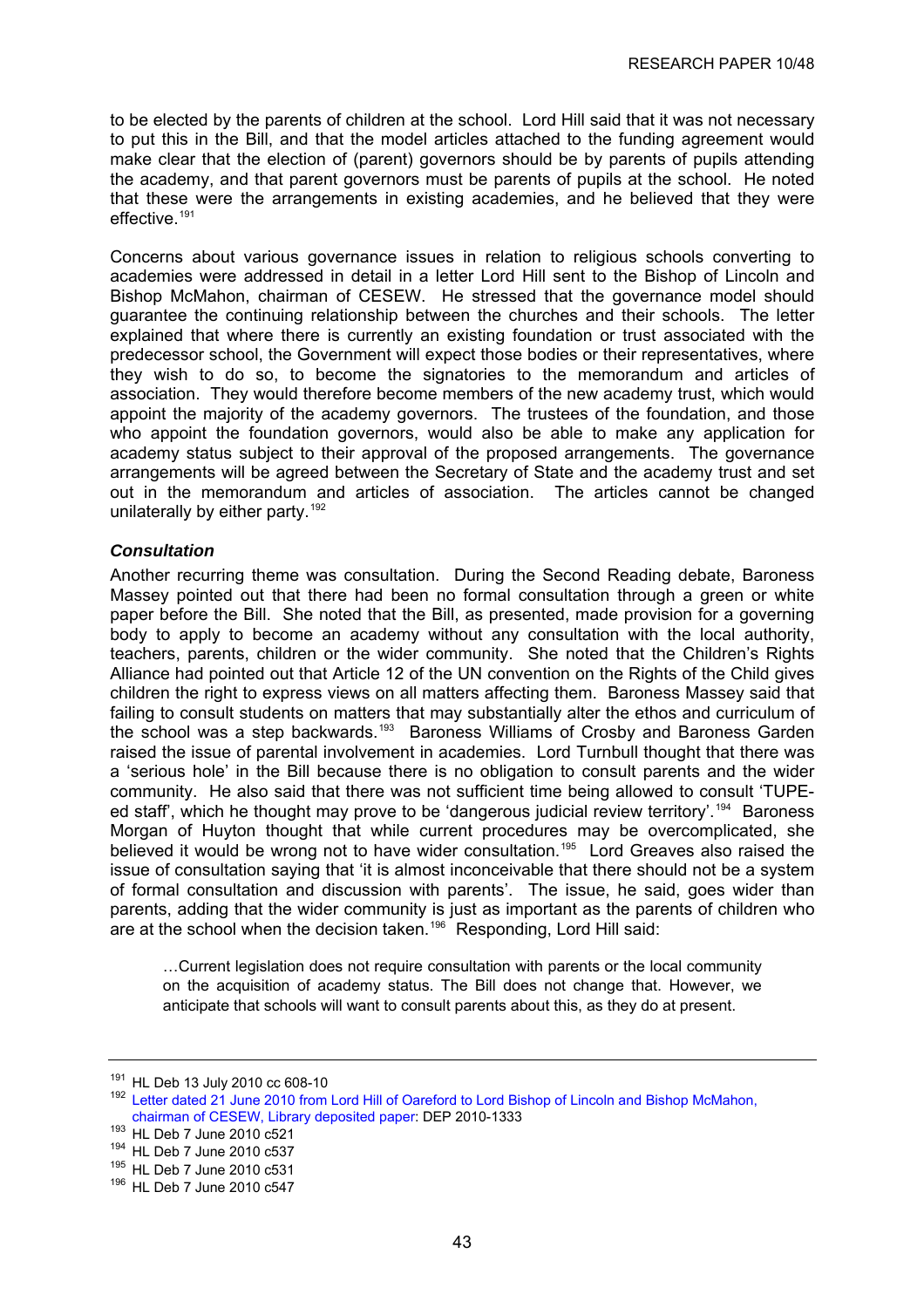<span id="page-47-0"></span>In addition, maintained schools have parent governors who will be able to take part in the governing body and the decision-making process on whether to convert to academy status. Consultation with staff is another important point. Schools are required by the TUPE regulations to undertake appropriate consultation. We are advising schools on how best to carry out that process. That is linked to the point made by the noble Lord, Lord Turnbull, about speed, which I will return to in a moment.<sup>[197](#page-47-0)</sup>

The issue was again debated at length in Committee. Baroness Royall said that consultation should be central to the Bill. Speaking to an amendment to ensure that the requirement to consult various interested groups should be in the Bill, she stressed the important role of local authorities in planning and delivering education for the local community. She believed that power was being taken away from the community and given to the Secretary of State. Consultation, she said, was not only the right course of action, but it would enable reflection about governance and accountability, and about how schools can best use freedoms to their advantage without disadvantaging the rest of the community.<sup>[198](#page-47-0)</sup> Baroness Walmsley also stressed the need for consultation, and said that becoming an academy was an enormous change.[199](#page-47-0) Lord Hill said that he recognised the points that had been made about the spirit of consultation, and was willing to take that thought back to the department and consider how best to ensure that the conversion process carries the confidence of all interested parties.<sup>[200](#page-47-0)</sup>

On Report (second day), the Government introduced a new clause to require the governing bodies of converting schools to consult those persons whom they think appropriate before entering into funding arrangements with the Secretary of State. Lord Hill explained the change in a letter to chairs of school governing bodies, and said that converting schools that have not yet consulted on their proposals will need to do so before funding agreements can be signed.<sup>[201](#page-47-0)</sup>

Lord Whitty and Baroness Royall felt that the Government had not gone far enough. Lord Whitty moved an amendment to require the school governing body to consult, over a six week period during term-time, pupils, parents, staff, trade unions representing staff and the governing bodies of schools within its area. Other amendments on consultation included an amendment moved by Baroness Royall to require the Secretary of State to satisfy himself, before entering into an academy arrangement, that relevant interested parties had been consulted. She pressed the amendment (26) to a vote, which was defeated.<sup>[202](#page-47-0)</sup>

Consultation was again debated at Third Reading. Lord Whitty moved an amendment (amendment 3) to require the school governing body to consult 'relevant parties' before applying for an academy order, and for the Secretary of State to issue guidance on how consultation should be carried out. Another Opposition amendment sought to require consultation with the local authority. Lord Hill did not accept the proposals, and reiterated the Government's view that the governing body and the head teacher would be best placed to make decisions about consultation. Lord Whitty pressed amendment 3 to a vote, and it was defeated.[203](#page-47-0)

<sup>&</sup>lt;sup>197</sup> HL Deb 7 June 2010 cc 589-90<br><sup>198</sup> HL Deb 21 June 2010 cc 1225-6<br><sup>199</sup> HL Deb 21 June 2010 cc 1226-7<br><sup>200</sup> HI Deb 21 June 2010 c1236<br><sup>201</sup> HL Deb 7 July 2010, c 313 ; DFE Letter to chairs of governors, dated 2 July the Government had tabled for House of Lords' Report Stage: [http://www.education.gov.uk/~/media/Files/lacuna/academies/LetterfromLordHill.ashx](http://www.education.gov.uk/%7E/media/Files/lacuna/academies/LetterfromLordHill.ashx)<sup>202</sup> HL Deb 7 July 2010 cc 298-313

<sup>&</sup>lt;sup>203</sup> HL Deb 13 July 2010 cc 620-629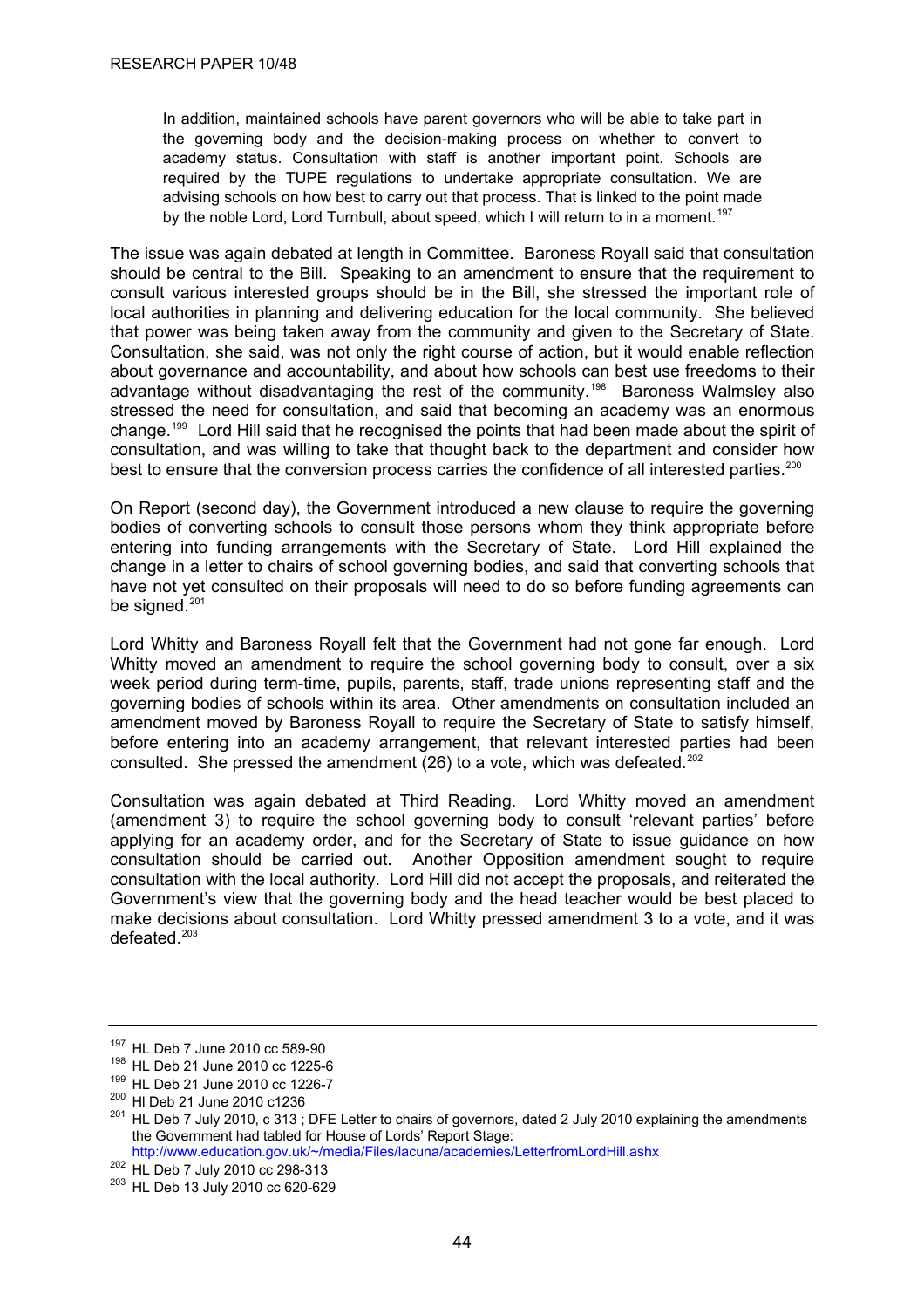#### <span id="page-48-0"></span>*Land and other transfers*

There was also discussion about the transfer of land where a school converts to an academy. In Committee, Baroness Sharp of Guildford sought to place a requirement on the Secretary of State, before making a property transfer scheme, to consult the local authority, the current owner (if not the local authority) and any other person considered appropriate. Responding, Lord Hill said that he would reflect on the matter further.<sup>[204](#page-48-0)</sup>

During the Committee debate, the Bishop of Exeter raised concerns about the operation of the *Reverter of Sites Act 1987* when a school ceases to be maintained and becomes an academy. He also raised questions about what would happen where an academy with a religious character sought to revert to maintained status. Lord Hill wrote to the Bishop of Exeter clarifying the position and deposited a copy of the letter in the Library.<sup>[205](#page-48-0)</sup>

At Report Stage (second day), the Government made several technical amendments to the Bill to reflect the fact that powers relating to the transfer of land etc. are intended to be used only when the school is close to finalising funding arrangements with the Secretary of State. The Bill was also amended to provide for the protection of public money invested into land by schools and local authorities in the case of all possible transactions of land. Lord Hill explained that current protections only apply where a freehold or leasehold interest in the land was transferred to the academy upon its conversion. However, if a foundation owning the land did not transfer it, or any interest in it, to the academy, but granted only a licence to occupy, for example, then no relevant transfer would occur, and the public interest in the land would not be protected if the school were to close thereafter. He said that the amendment would resolve the issue by protecting public investment in the case of all possible land transactions.<sup>[206](#page-48-0)</sup>

#### *Community use of facilities*

Several Peers raised the use of community facilities owned by schools or local authorities, and asked whether academies will be required to make them available to the wider community.[207](#page-48-0) The issue was returned to during the Committee debates. Lord Greaves spoke to a probing amendment on the relationship between the new academies and the local community. He moved a new clause to ensure that academies were committed to providing at least some of their facilities to the wider community. Lord Wallace of Saltaire, for the Government, said that this is currently covered by the model funding agreement for academies, and that the requirement would be retained. He agreed entirely that schools should be at the heart of their communities, and wanted, as far as possible, to encourage the community to make use of school facilities in the evenings and weekends.<sup>[208](#page-48-0)</sup>

#### *Charitable status*

During the Second Reading debate Lord Phillips, Baroness Massey and Baroness Garden raised points about charitable status, and the proposal to make academies exempt charities. Lord Phillips thought that the provisions were inadequate; he said that the regulation of academy schools should be on a statutory basis.<sup>[209](#page-48-0)</sup> Baroness Massey thought that the Bill would make academies less accountable, and she noted that when the previous Labour Government had tried to make academies exempt charities the Charities Commission had

<sup>&</sup>lt;sup>204</sup> HL Deb 28 June 2010 cc 1621-23<br><sup>205</sup> [Letter dated 02/07/2010 from Lord Hill of Oareford to Lord Bishop of Exeter regarding academies](http://www.parliament.uk/deposits/depositedpapers/2010/DEP2010-1401.pdf). DEP2010-

<sup>1401&</sup>lt;br><sup>206</sup> HL Deb 7 July 2010, cc 313-15 and cc326-7 ; DFE Letter to chairs of governors, dated 2 July 2010 explaining the amendments the Government had tabled for House of Lords' Report Stage: [http://www.education.gov.uk/~/media/Files/lacuna/academies/LetterfromLordHill.ashx](http://www.education.gov.uk/%7E/media/Files/lacuna/academies/LetterfromLordHill.ashx)

<sup>207</sup> e.g. HL Deb 7 June 2010 c457<br><sup>208</sup> HL Deb 28 June 2010 cc1619-21<br><sup>209</sup> HL Deb 7 June 2010 cc 555-6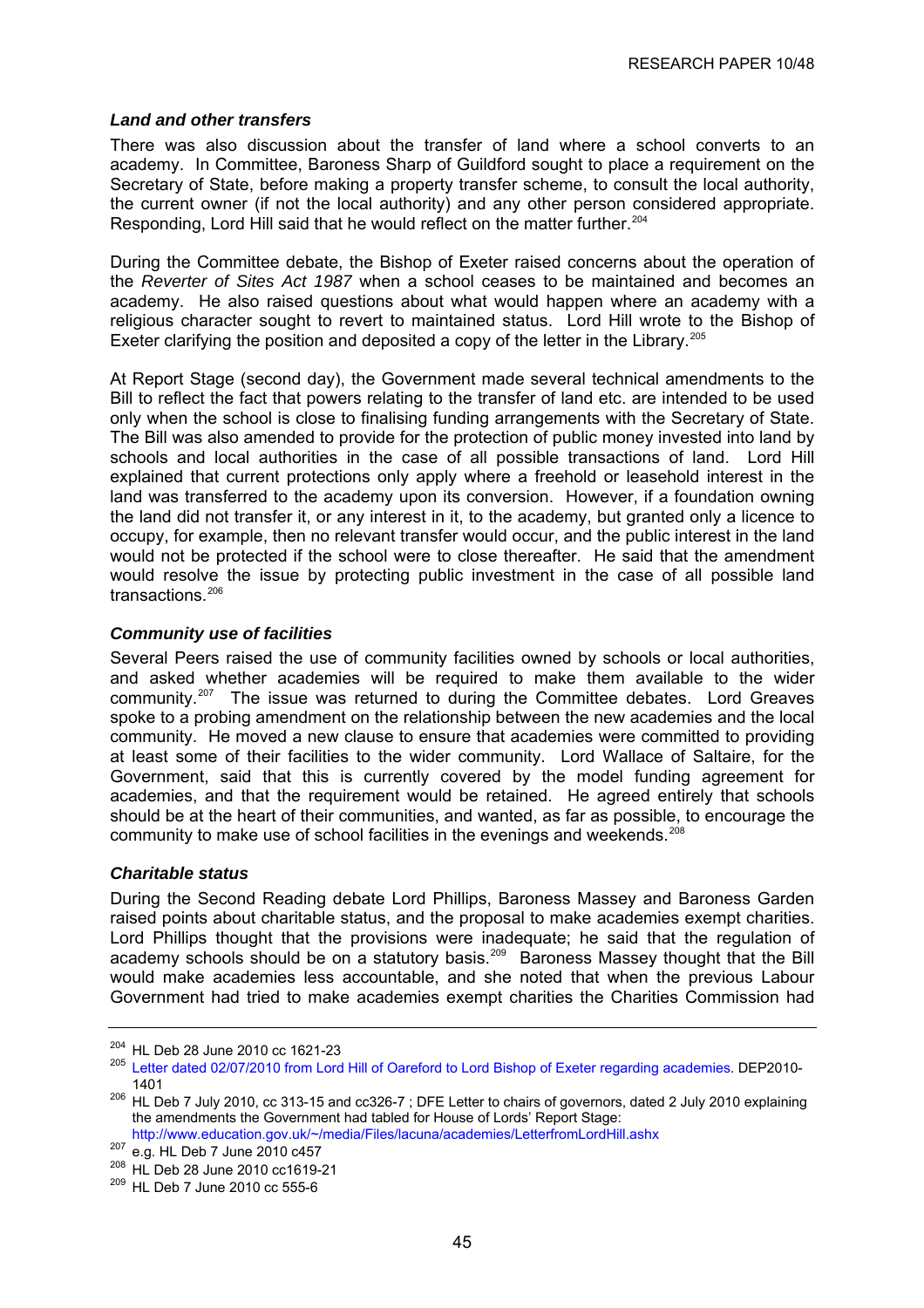<span id="page-49-0"></span>said that it was a retrograde step.<sup>[210](#page-49-0)</sup> Baroness Garden asked for clarification of the proposed change. Responding, Lord Hill explained the thinking behind the provisions:

…deeming academies to have automatic charitable status should make the process of establishing an academy easier by removing the need for each one to apply for charitable status individually. Given the number of potential academies, we think that will reduce a burden on those schools. It will make academies consistent with voluntary and foundation schools, which are already deemed charities in law and will shortly be exempt charities. It will be important for academies' compliance with charity law to continue to be regulated and, in response to questions raised about that, I will discuss further with the Minister for the Cabinet Office who would take on the role of principal regulator for academies. I will report back to the House as soon as I am able to inform it of those discussions.[211](#page-49-0)

Subsequently it was announced that the YPLA will be the principal regulator for academies.

During the Committee debate, Lord Phillips and other Peers returned to the issue. Lord Hill pointed out that under existing arrangements academies have to be individually regulated by the Charities Commission, and that he believed the proposed change was necessary because as hundreds of schools convert to academies over the next few years this would be a considerable burden. He referred to other education bodies that are already exempt charities, and said that making academies exempt would be a consistent approach.<sup>[212](#page-49-0)</sup>

Lord Hodgson of Astley Abbotts introduced a probing amendment to permit academies to become community interest companies (CICs) rather than charities. Lord Hill explained why this would not be an attractive option as CICs have to pay corporation tax and other taxes and would lose gift aid on direct donations.<sup>[213](#page-49-0)</sup>

On Report, Lord Hodgson and Lord Phillips again expressed concerns about the proposed changes. Lord Hodgson stressed the importance of having a 'level playing field', and felt that the proposed change would set a 'dangerous precedent of government and ministerial interference in the charitable sector.' Lord Phillips said that the law of charity was best regulated by the Charity Commission. He was concerned about the proposed regulatory role for the YPLA which, he thought, could produce a conflict of interests. Responding, Lord Hill said the purpose of the Bill's provision is to put beyond doubt that academies are charities. He outlined the amendments proposed by Lord Hodgson and Lord Phillips, and explained why he hoped they would not press them. Amongst other things, he noted that the YPLA and the Charity Commission would agree a memorandum of understanding about the principal regulator's role to ensure that academy trusts remain fully compliant with charity  $law<sup>214</sup>$  $law<sup>214</sup>$  $law<sup>214</sup>$ 

## *Freedom of Information*

During the Second Reading debate, Lord Lucas argued that academies should be subject to Freedom of Information (FOI) legislation.<sup>[215](#page-49-0)</sup> Lord Hill said that the Government was considering this, and would welcome views.<sup>[216](#page-49-0)</sup>

<sup>&</sup>lt;sup>210</sup> HL Deb 7 June 2010 c522<br>
<sup>211</sup> HL Deb 7 June 2010 c589<br>
<sup>212</sup> HL Deb 28 June 2010 cc 1628-35<br>
<sup>213</sup> HL Deb 28 June 2010 cc 1635-37<br>
<sup>214</sup> HL Deb 7 July 2010 cc 319-26<br>
<sup>215</sup> HL Deb 7 June 2010 c563<br>
<sup>216</sup> DFE Letter <http://www.parliament.uk/deposits/depositedpapers/2010/DEP2010-1294.pdf>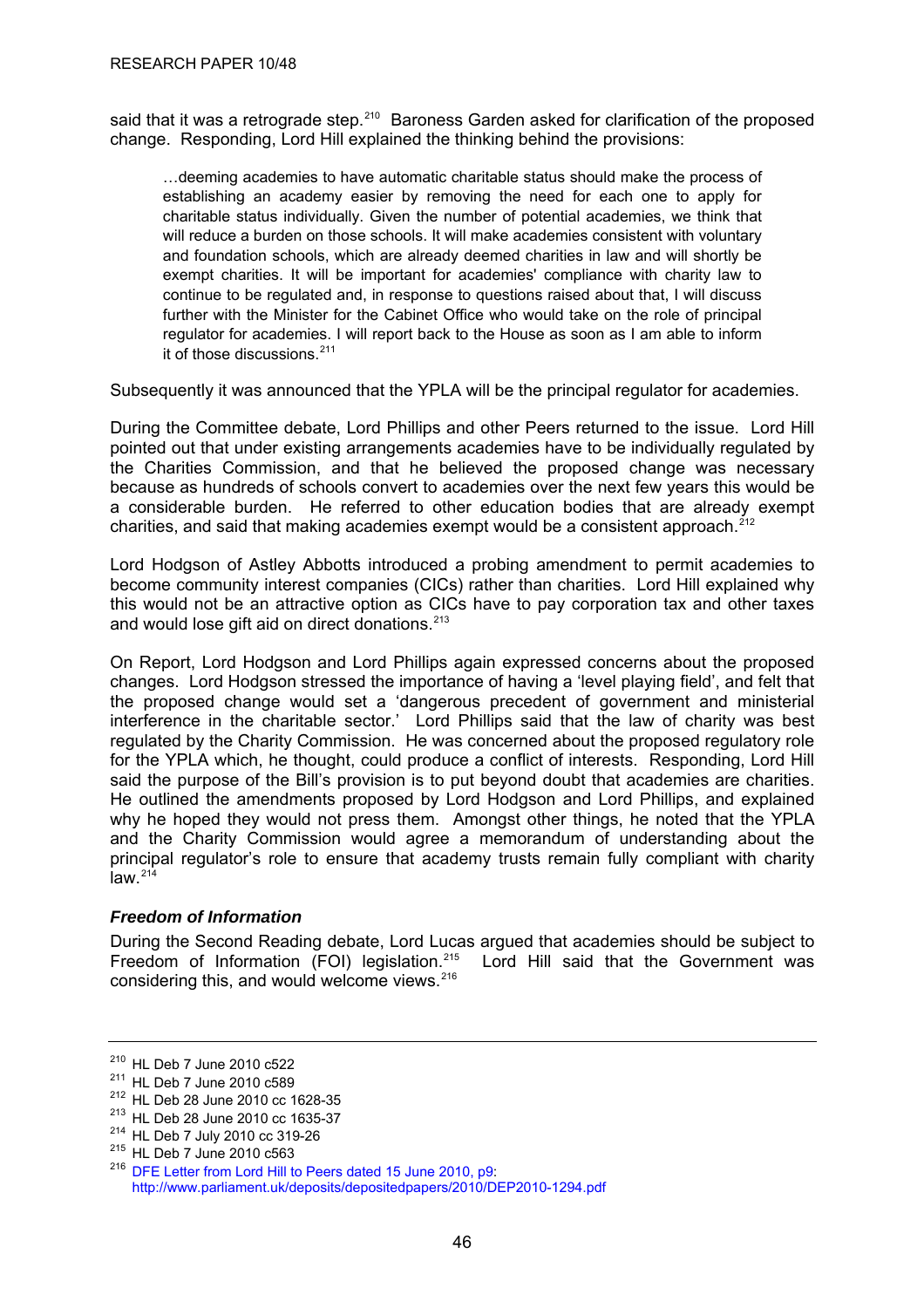<span id="page-50-0"></span>The matter was returned to during the Committee debates. Lord Lucas sought to introduce a new clause to add academies to the FOI Act 2000. Lord Hill said that the Government accepted that academies are public bodies for the purposes of the Act, and that he would come back to the issue on Report.<sup>[217](#page-50-0)</sup>

The Government introduced an amendment at Report Stage to add academies to the list of public bodies, persons or office holders covered by the FOI Act so that academies must comply with the requirements of FOI. Lord Hill explained that the Government propose to start this duty in relation to all converting successful schools from the autumn.<sup>[218](#page-50-0)</sup> Lord Hunt of Kings Heath asked what support would be available to help academies deal with the FOI system. Lord Hill agreed that that was a sensible and fair point. At the moment, maintained schools are helped by the local authority. He said that he would reflect on the matter.<sup>[219](#page-50-0)</sup>

#### *Pace of change*

The speed of the process was another recurring theme. During the Second Reading debate Lord Turnbull, Baronesses Massey, Baroness Sharp and Baroness Royall expressed concerns about this. Responding, Lord Hill said:

I underline the fact that schools can carry out this process at their own pace. I understand the point, which has been raised before, about expectations. There has, perhaps, been a sense that the Government expect all outstanding schools to be ready to go in September-that they are rushing and that schools are being encouraged or pressured to convert by September. That is not the case. The aim of the Bill is to be enabling and permissive rather than coercive. Our wish is for schools to do this at their own pace. We believe that some schools will be ready to convert at an early stage. Others will certainly choose to convert at a later date. We are currently telling schools that we expect the fast-track process for outstanding academies to take three months, although a longer process may well be needed in exceptional circumstances. It should be noted that not all the outstanding schools that have so far expressed an interest in converting want to convert as soon as September 2010 or will be able to do so. Although we want to give the schools an opportunity, I am conscious of this point, and we will not force any school to do it any quicker than it wants to. $220$ 

During the Committee debate several Peers suggested that the proposed changes should be introduced as a pilot, particularly for primary schools. $221$ 

#### *Primary schools*

As noted above, the position of primary schools was raised during the Committee debates. Baroness Royall referred to their comparatively small size, and whether they would have the capacity and expertise to take on the responsibilities of academies.<sup>[222](#page-50-0)</sup>

Concern about the potential rapid conversion of primary schools was raised again on Report.<sup>[223](#page-50-0)</sup> Lord Hunt of Kings Heath spoke to several amendments on the issue, including one that sought to restrict the Bill to secondary school conversions (Amendment 3). He stressed the practical difficulties of community primary schools managing an enormous

<sup>&</sup>lt;sup>217</sup> HL Deb 28 June 2010 cc 1637-8<br><sup>218</sup> HL Deb 7 July 2010, cc 327-28; DFE Letter to chairs of governors, dated 2 July 2010 explaining the amendments the Government had tabled for House of Lords' Report Stage: [http://www.education.gov.uk/~/media/Files/lacuna/academies/LetterfromLordHill.ashx](http://www.education.gov.uk/%7E/media/Files/lacuna/academies/LetterfromLordHill.ashx)<sup>219</sup> HL Deb 7 July 2010 cc 328

<sup>&</sup>lt;sup>220</sup> HL Deb 7 June 2010 c590<br><sup>221</sup> e.g. HL Deb 23 June 2010 cc 1361-63 and c1374<br><sup>222</sup> e.g. HL Deb 23 June 2010 cc 1361-63 and c1374<br><sup>223</sup> HL Deb 6 July 2010 cc 115-132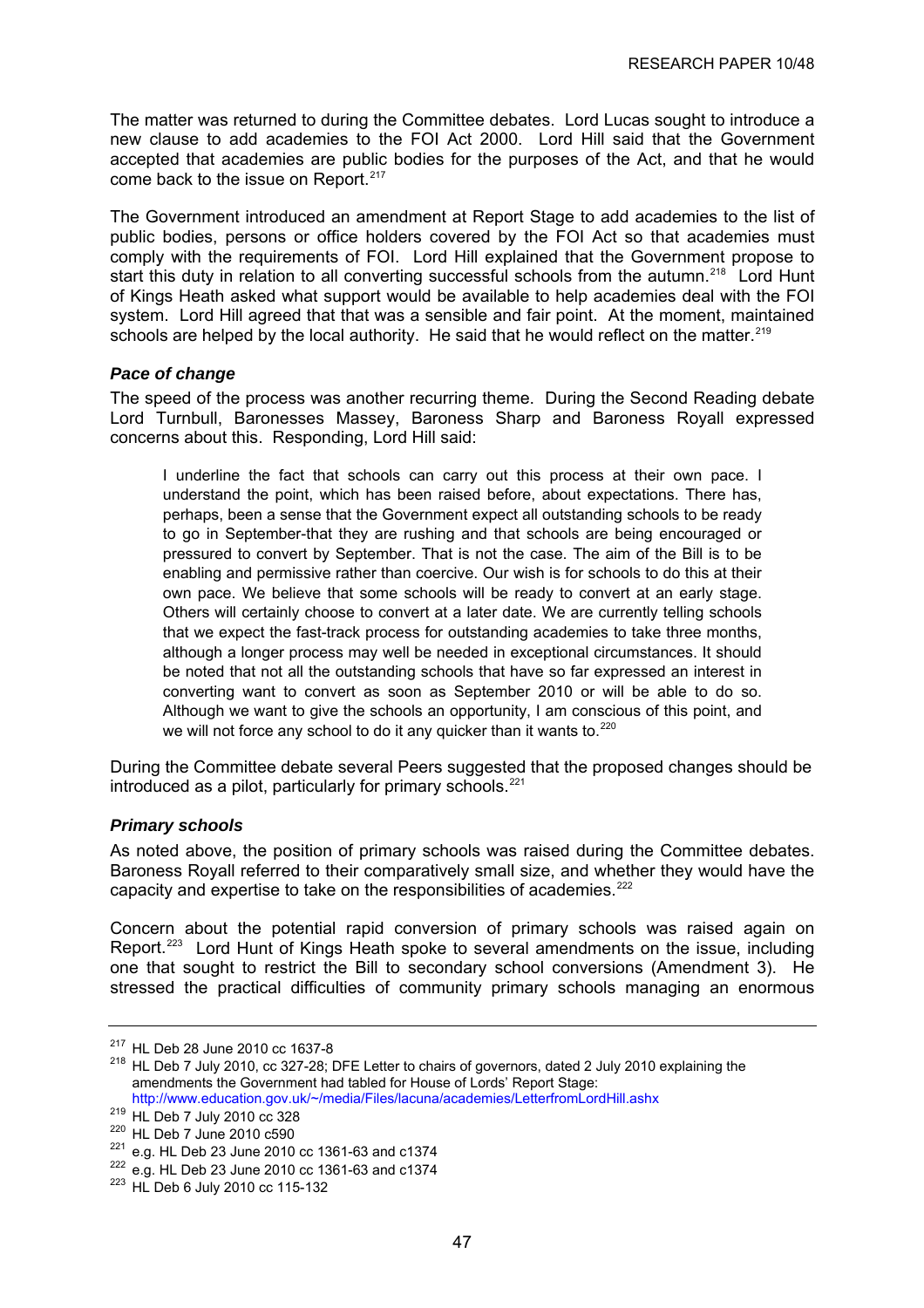<span id="page-51-0"></span>range of responsibilities that would come with academy status. He also referred to other amendments in the group that sought to delay the introduction of primary academies until a later date to give the sector and the DFE time to work through a number of issues. Baroness Walmsley said that while she did not favour a complete ban on primary school conversions, she did have concerns and felt that the issue of primary schools should be approached with caution. Baroness Williams echoed the concerns expressed, and proposed amendments to limit academy conversion to schools with at least 500 pupils, and to provide for a two-year delay before an application could be accepted. The Bishop of Lincoln pointed out that over a third of primary schools are Church of England schools; while he did not oppose the principle of primary schools becoming academies, he was concerned about the pace of change. Baroness Perry referred to exiting safeguards, and said that she did not think the amendments were necessary. Other Peers raised concerns about the timing and pace of change, and specific issues relating to primary schools including the position of all-through schools, the possibility of applications for academy status from federations of primary schools, and the implications of the changes for shared or co-located services.

Responding, Lord Hill stressed that in the first instance only Ofsted-rated outstanding schools would be able to convert quickly, and that other primary schools would have to meet criteria that the Government will publish. He said that this would include the question of capacity and leadership issues, and again stressed that the Bill is permissive not coercive. The Government anticipates that the number of primary schools converting to academies in the first wave is likely to be 'very modest.' Lord Hunt reiterated that he was concerned about the pace of the change particularly in relation to primary schools and pressed amendment 3, which was defeated. $2^{24}$  Before the division Lord Hill had noted that in Committee Baroness Williams and Lord Greaves had called for an annual reporting process to Parliament on the progress of academies policy, and he thought that that was 'the direction in which we should be moving.'

## *Personal, Social and Health Education*

Personal, Social and Health Education (PSHE) was debated at length during the Committee and Report Stages. Baroness Massey sought to make PSHE a curriculum requirement under the Bill.<sup>[225](#page-51-0)</sup> On Report she pressed her amendment (amendment 9), which was defeated. Before the vote, Lord Hill explained why he was against the amendment, and referred to the forthcoming national curriculum review:

What is clear to me, who comes relatively new to this debate, is that there is broad agreement in this House on the importance of PSHE. Nothing has been said today by anyone from any part of the House that would disagree with that. There are differences of opinion about the best way forward. This evening the question is relatively simple and straightforward, so I think I can be brief. This is an important and broad subject. Should we, as this amendment argues, make PSHE a compulsory requirement for academies alone as one distinct set of schools and should we act now? Those are the two main questions that have been debated this evening. I would argue not. First, as others have said, I am not convinced that singling out PSHE in primary legislation is the right way to go. Secondly, I would argue, as a number of noble Lords have arguedit was argued very persuasively by the right reverend Prelate the Bishop of Lincoln-that the best place to consider these issues is in the round, when we get the chance to look at the whole question of the national curriculum later in the year. Noble Lords have already mentioned that we are carrying out a complete review. $226$ 

<sup>&</sup>lt;sup>224</sup> HL Deb 6 July 2010 cc 129-31<br><sup>225</sup> HL Deb 28 June 2010 cc 1535-1552; HL Deb 7 July 2010 cc228-44<br><sup>226</sup> HL Deb 7 July 2010 cc 239-40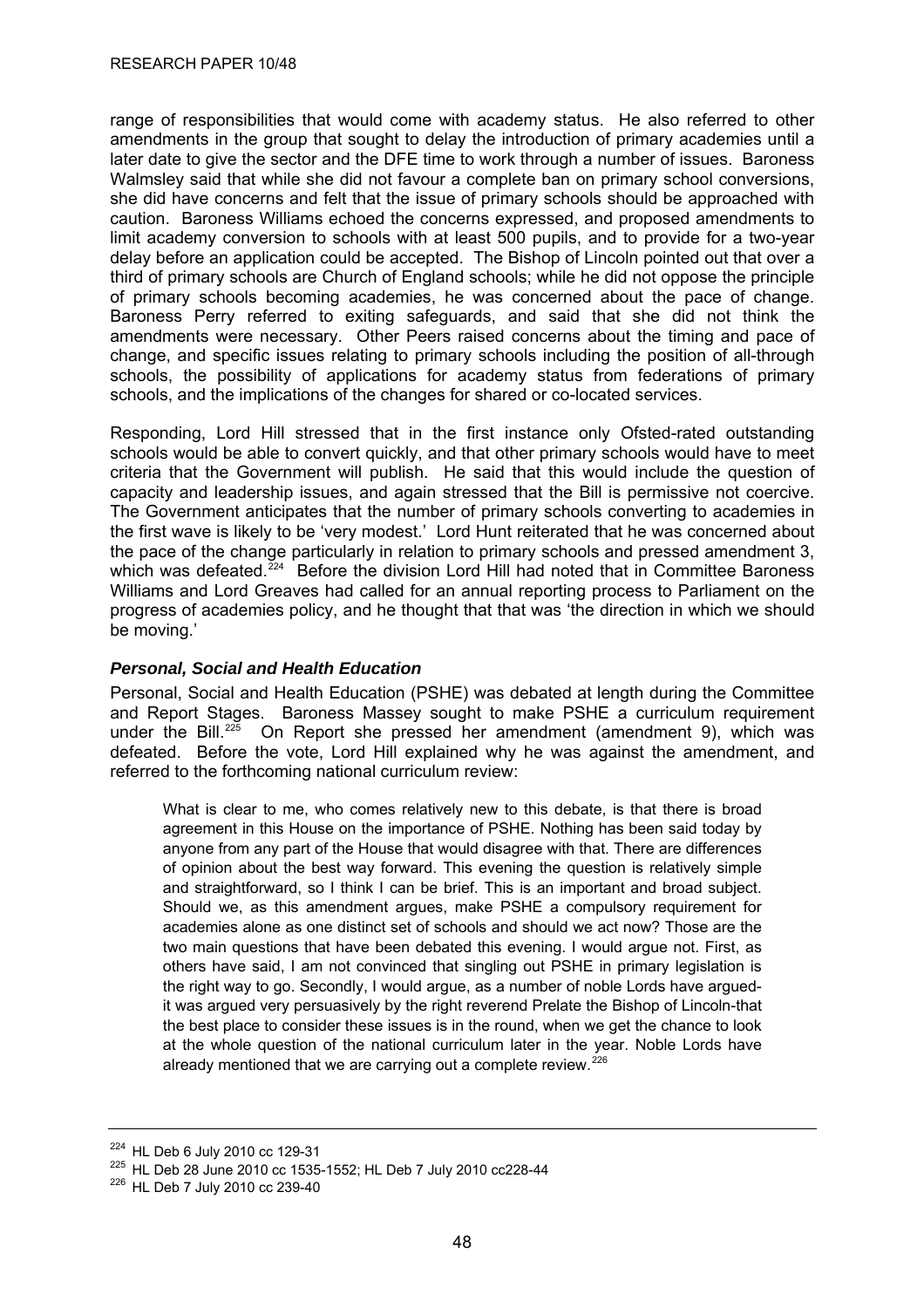#### <span id="page-52-0"></span>*School workforce issues*

In Committee, Baroness Sharp moved an amendment to ensure that support staff employed in academies would not be excluded from the School Support Staff Negotiating Body.<sup>[227](#page-52-0)</sup> Lord Hill said that giving academies' freedom over staff pay and conditions was one of the reasons why schools have wanted academy status. The Government's view was that 'if it is good enough for teachers, it is good enough for support staff.<sup>'[228](#page-52-0)</sup> The issue was also discussed on Report.<sup>[229](#page-52-0)</sup>

Lord Listowel moved an amendment in Committee to require the Secretary of State to produce an annual report on the impact of academies on the school workforce. Lord Hill said that he was not convinced that this needed to be in the legislation, and noted the information that will be made available and referred to FOI. A formal report to Parliament was not considered necessary, he said, given that there are other forms of scrutiny including those by the National Audit Office and the Education Select Committee.<sup>[230](#page-52-0)</sup>

#### *Other issues*

Peers used the debates on the Bill to air a number of other issues that were not included in the Bill; the following lists some of these and gives references to the debates for further information:

*Inspection of academies*. Lord Lucan argued the case for annual inspections of academies, and for free schools to be very closely scrutinised.<sup>[231](#page-52-0)</sup>

*Academies and compliance with the Equality Act 2010*. Ministers made clear that academies will be required to comply with the duties in the Act, and that schedule 19 of the Act will be updated before the duties come into force.<sup>[232](#page-52-0)</sup>

*Early years education and care*. [233](#page-52-0)

*Pupil/Parent Guarantees*. The previous Labour Government had unsuccessfully attempted to introduced these under the Children, Schools and Families Bill but the provisions were removed from that Bill before the General Election.<sup>[234](#page-52-0)</sup>

#### *School food standards*. [235](#page-52-0)

*The importance of good school design*. Responding to issues raised by Lord Howarth of Newport, Lord Hill referred to the Secretary of State's announcement that there would be a review of capital investment in schools to ensure good value for money. Lord Hill stressed that while the Government believe that good quality buildings, classrooms and equipment are necessary, the Government also want to ensure that for providers of free schools unnecessarily prescriptive building and design requirements are not a barrier and that they are not deterred by 'over-specification or bureaucratic detail.'[236](#page-52-0)

<sup>&</sup>lt;sup>227</sup> HL Deb 28 June 2010 cc 1643-45<br>
<sup>228</sup> HL Deb 28 June 2010 cc 1643-45<br>
<sup>229</sup> HL Deb 7 July 2010 cc 328-31<br>
<sup>230</sup> HL Deb 28 June 2010 cc 1645-49<br>
<sup>231</sup> HL Deb 28 June 2010 cc 1552-60<br>
<sup>232</sup> HL Deb 28 June 2010 cc 1607 [Oareford to Baroness Williams of Crosby regarding Academies Bill and the Equality Act 2010](http://www.parliament.uk/deposits/depositedpapers/2010/DEP2010-1403.pdf), Library

<sup>233</sup> HL Deb 28 June 2010 cc 1566-70; HL Deb 7 July 2010 cc 244-47<br>
<sup>234</sup> HL Deb 28 June 2010 cc 1571<br>
<sup>235</sup> HL Deb 28 June 2010 cc 1597-1600<br>
<sup>236</sup> HL Deb 28 June 2010 cc 1638-42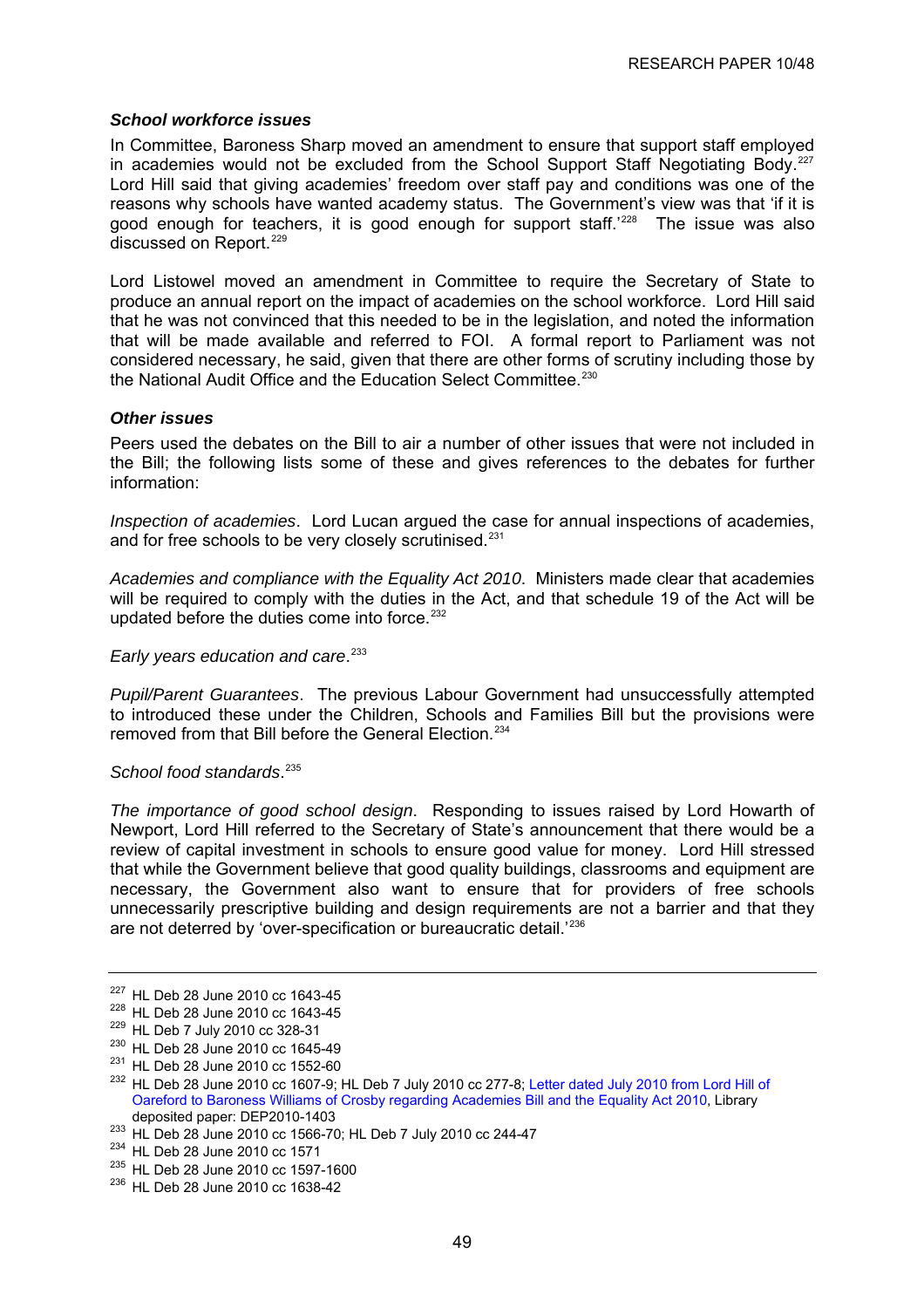## <span id="page-53-0"></span>**5.4 Reaction from external bodies**

A *selection* of responses from external bodies (available at the time of writing) is noted below.<sup>[237](#page-53-0)</sup> It is not however intended to be a comprehensive collection of responses, and if any Member wishes to see the view of a particular organisation not covered here or wants to find out if additional briefings have been published, please contact the Library and we will try to obtain further information.

The *[DFE Press Notice](http://www.education.gov.uk/news/press-notices-new/academiesannouncement)* announcing the Bill gives a selection of comment from head teachers, academy sponsors and national education bodies *welcoming* the Government's proposals.<sup>[238](#page-53-0)</sup>

The following gives examples of comments made by bodies that have expressed *concerns* or outright *opposition* to the proposals. A recurring theme is whether the reforms would lead to a two-tier school system. Other issues raised include: the speed with which the proposals will be implemented, consultation with parents and the wider community, accountability of academies, the extent to which academy status will provide greater autonomy, funding issues and the implications of any change in school status for pupils with special educational needs. Another issue that was raised was Freedom of Information and academies, particularly relating to the curriculum and qualifications taken in academies, and how these compare with other schools.<sup>[239](#page-53-0)</sup>

Comment from the Local Government Association:

Commenting on the invitation being extended to all schools that they apply for academy status, Dame Margaret Eaton, Chairman of the Local Government Association which represents councils in England, said:

"Councils have long been working to give families and children more say over how and where they are educated, and school choice is something councils support. Schools already have considerable independence from local authorities and what academy status offers is more freedom from central government rules, on the curriculum, discipline procedures and the pay and reward of school staff.

"Safeguards will be needed to ensure a two-tier education system is not allowed to develop in a local area, and someone must have responsibility for that. Councils' key priority is that the same quality of education can be offered to all students, whether they are being taught in a community school or in an academy, and that will mean making sure funding is fairly distributed.

"A share of education money is currently invested in providing services for pupils with special educational needs, and those who are excluded from mainstream education. Councils will be seeking urgent reassurances that disadvantaged children will not lose out but will benefit from the same opportunities as other pupils, and I will be raising these points when I meet the Secretary of State to discuss his proposals in the coming weeks."[240](#page-53-0)

And on local accountability, the key messages in a LGA briefing for the Third Reading debate in the House of Lords were:

As those with local knowledge of education within their local areas, the LGA would like to see a commissioning role for local councils within the selection process.

<sup>&</sup>lt;sup>237</sup> The selection is based on responses available to the Library at the time this paper was prepared<br><sup>238</sup> Gove: 'Teachers not politicians know how best to run schools, DFE Press Notice, 26 May 2010<br><sup>239</sup> Anastasia de W

*[academies as research reveals wide use of 'pseudo courses'](http://www.tes.co.uk/article.aspx?storycode=6044580)*, *TES*, 21 May 2010, p12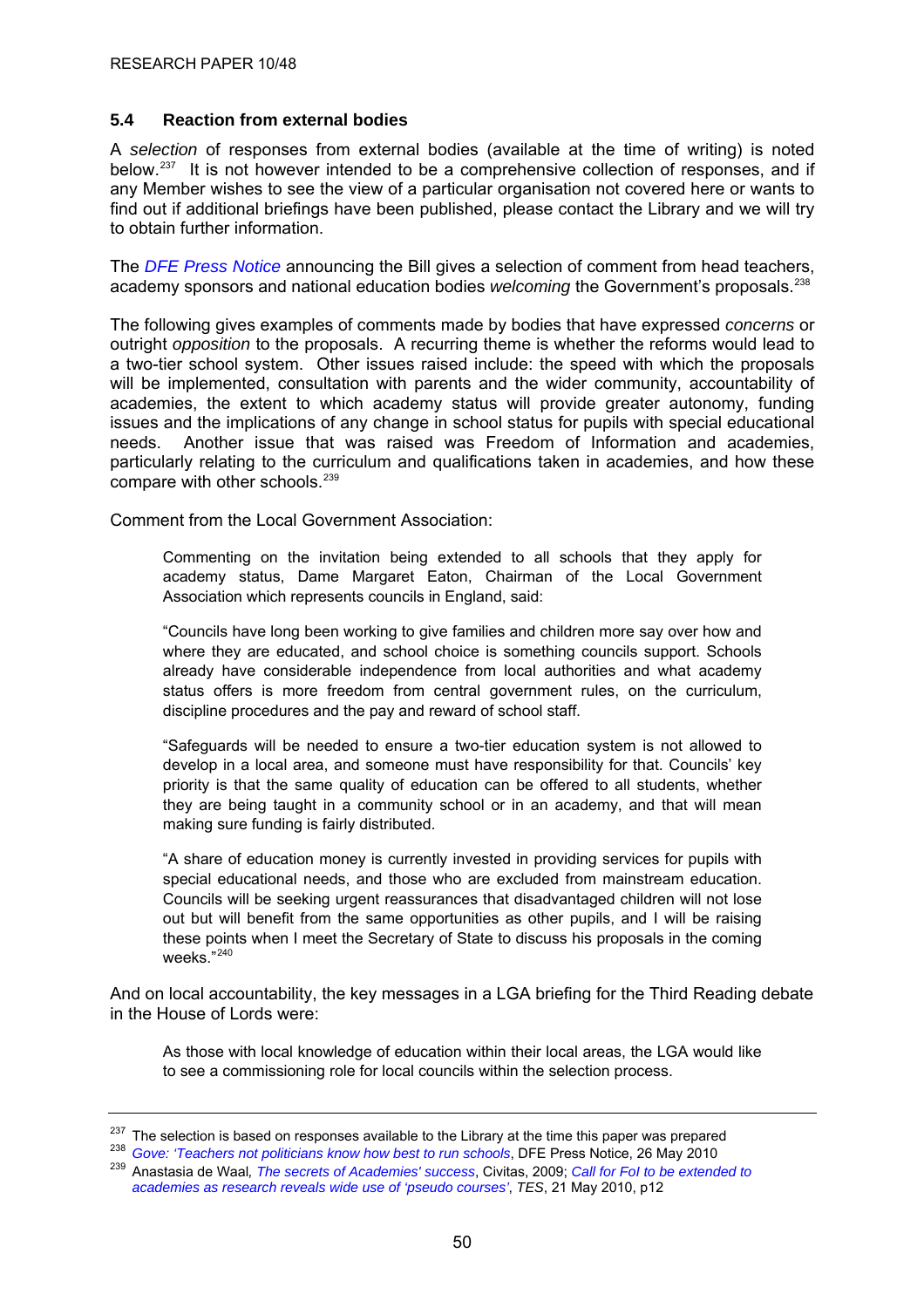<span id="page-54-0"></span>We are pleased that the Government has accepted the need to make explicit on the face of the Bill the requirement that schools should consult, and introduced a statutory requirement for a maintained school to consult on its proposal to convert to academy status.

However, we would like to see this go further with local councils named as a body which the school's governing body must consult with, to ensure a genuine local accountability.<sup>[241](#page-54-0)</sup>

The Association of Directors of Children's Services (ADCS) wrote to Secretary of State on 26 June 2010 proposing "radical" change in the role of the local authority in education:

Children's Services Directors have written to Michael Gove, Secretary of State for Education outlining proposals for local authorities to assist secondary schools in becoming academies, while retaining strategic oversight of school places and admissions. The letter, published today to mark the beginning of the ADCS annual conference, calls for "more radical evolution" of the role of local authorities than previously envisaged including:

• academy freedoms from central government extended to all schools;

• transfer of all secondary schools to academy status, with the transition supported by their local authority;

• a strong commissioning and quality assurance role for local authorities.

Marion Davis, President of ADCS wrote that involving local authorities in a " more managed" transfer of all secondary schools to academy status would avoid creating a "two tier" system with some schools given academy freedoms over the curriculum, length of the school day and pay and conditions, while others remained restricted. The letter also calls for organisational and curricula freedoms from central government to be extended to all schools, whether they become academies or not.

The proposal would leave local authorities with a "purer commissioning role", responsible for managing the number of school places, admissions, assuring the quality of educational provision in the area and advocating for the most vulnerable learners.<sup>[242](#page-54-0)</sup>

Comment from the National Association of Head Teachers:

Legislate in haste, repent at leisure

NAHT today urged the new Government to take time to think before rushing into new initiatives for schools.

Responding to the new Bills announced in the Queen's speech, NAHT General Secretary Mick Brookes said:

'We know that the new coalition government is keen to make its mark and that they have identified Education as a key policy area for the next parliament. However, we also know that schools and school leaders have been suffering with initiative fatigue as measure after measure has been rushed through and pushed out. We hope that the proposed Bills will be given sufficient parliamentary time to be scrutinized in detail

<sup>&</sup>lt;sup>240</sup> LGA responds to schools being invited to apply for academy status', LGA Press Release, 26 May 2010<br><sup>241</sup> Academies Bill, LGA Third Reading, 13 July 2010

<sup>242</sup> Extract from *[ADCS write to Secretary of State proposing "radical" change in](http://www.adcs.org.uk/download/press-release/july-10/conference-pr-schools.pdf)   [the role of the local authority in education](http://www.adcs.org.uk/download/press-release/july-10/conference-pr-schools.pdf)*, ADCS Press Release, 10 July 2010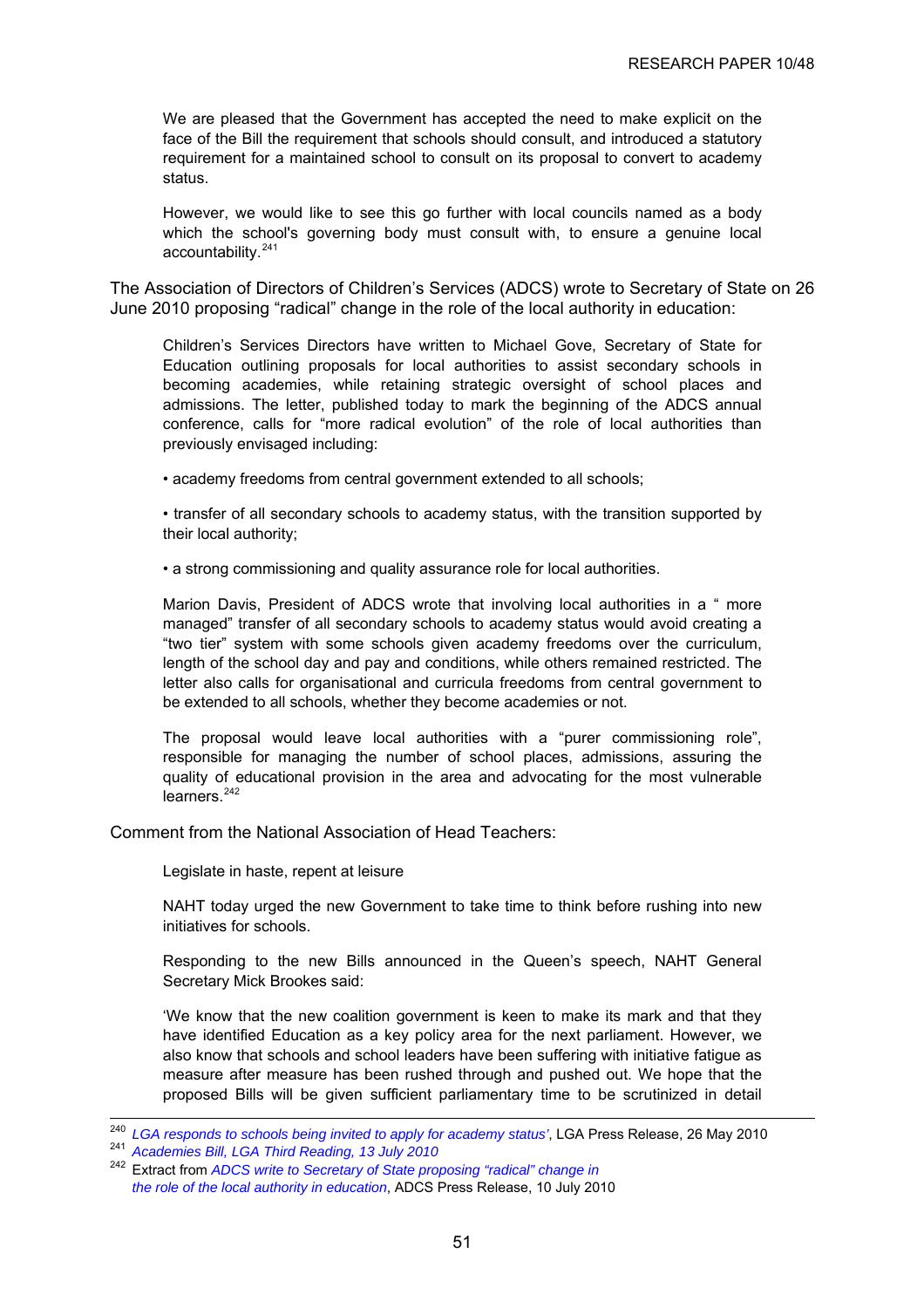<span id="page-55-0"></span>giving ministers and others sufficient opportunity to listen to the profession, think about the implications and make compromises where necessary to ensure the best for our schools and most importantly our children.<sup>'[243](#page-55-0)</sup>

A detailed NAHT briefing on the Bill was published on 29 June 2010.<sup>[244](#page-55-0)</sup>

Comment from the National Union of Teachers (NUT):

Where Academies have been proposed the NUT has campaigned against their establishment whilst working hard to best support our members working in them. This work will continue.

However, the threat is now even greater. The coalition government is rushing legislation through Parliament which removes the need for governing bodies to consult with anyone before applying to becoming an academy.

....

The Union is campaigning alongside the ATL, NASUWT and UNISON in schools to urge union representatives to do everything they can to encourage their head teacher and governing body not to go down the Academy route.<sup>[245](#page-55-0)</sup>

#### And:

The Government is by-passing constitutional and democratic processes to make the Academies Bill an Act by the summer. There is no justification for fast-tracking this Bill through parliament. The issues involved are not matters of national security or economic melt down.

Rushed legislative processes make for bad law. The NUT continues to advise schools not to make the move to academy status.

Concessions don't go far enough

Successful lobbying by NUT members and others has forced welcome concessions on SEN and Freedom of Information. The Government has also conceded that schools should carry out some consultation before becoming an academy. The Union will continue to lobby for a full and meaningful consultation process.<sup>[246](#page-55-0)</sup>

Comment from the Association of Teachers and Lecturers (ATL):

Dr Mary Bousted, general secretary of the Association of Teachers and Lecturers (ATL), said: "These proposals to turn more schools into academies are just irresponsible. They have not been properly thought through and could end up making a mess of education provision through their unintended consequences.

"Cutting local authorities out of the equation will end any meaningful local planning to target funding to the children who need more help such as those with special needs.

"Schools are less likely to work collaboratively if they are doing their own thing and competing for resources and pupils.

<sup>&</sup>lt;sup>243</sup> NAHT responds to Queen's Speech[,](http://www.naht.org.uk/welcome/resources/key-topics/government-policy/naht-responds-to-queens-speech/) 25 May 2010<br><sup>244</sup> NAHT, Academy Bill Briefing, June 2010<br><sup>245</sup> Together Against Academies, NUT<br><sup>246</sup> [NUT News - Academies Bill – an undemocratic outrage! - Special Edition July 2010](http://www.teachers.org.uk/node/11781). briefings for the debates on the Bill are available on the NUT website at: <http://www.teachers.org.uk/academies>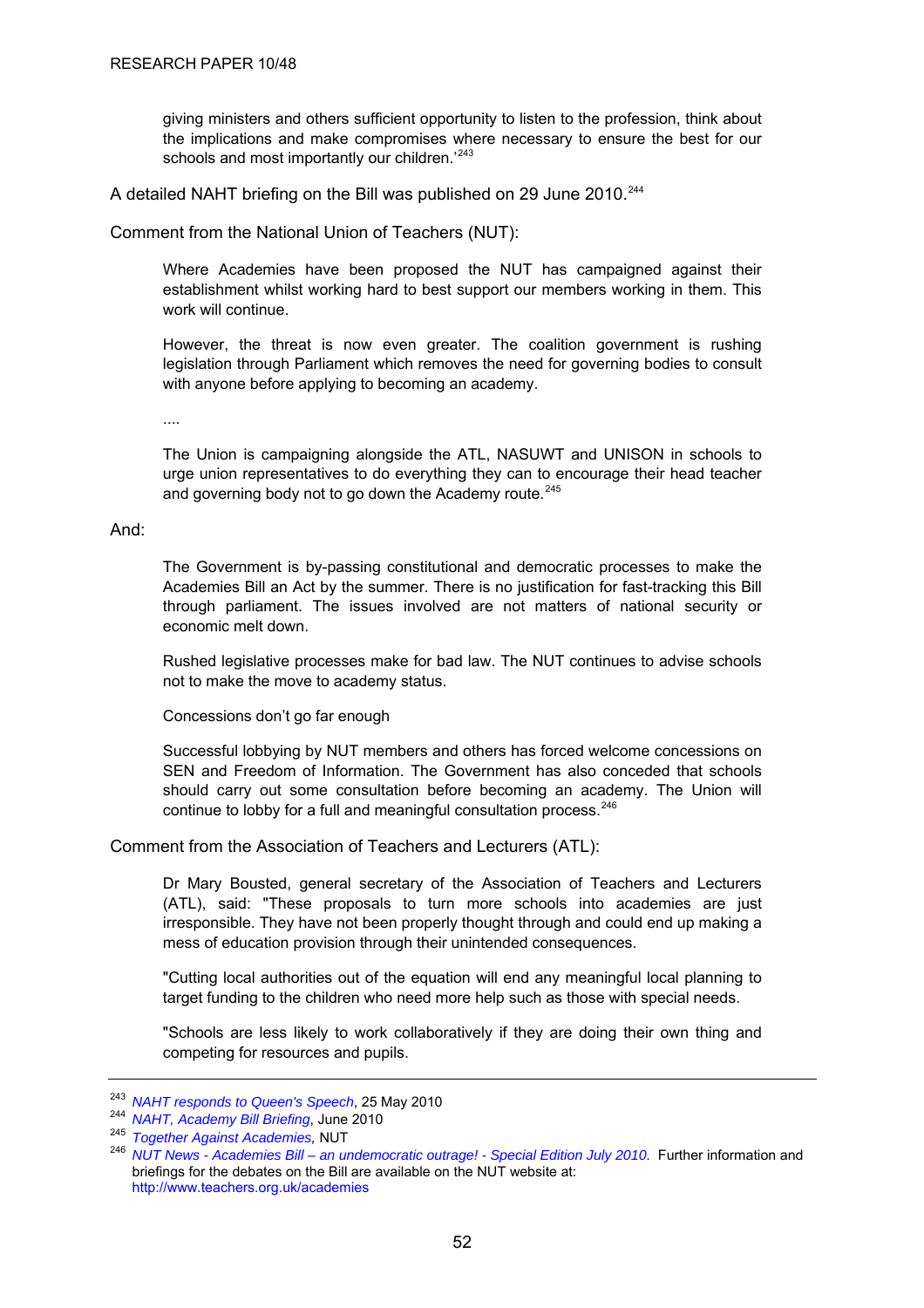<span id="page-56-0"></span>"Local democracy will be damaged if parents, staff and local authorities are given no say in whether their schools are turned into academies.

"If academies are allowed to determine their own pay and conditions, this will create uncertainty for staff and could make it even harder for the most deprived schools in the toughest areas to recruit staff.

"When there is no proof that academies improve children's education, certainly no more than any other school with extra funding, and with several academies in special measures, it is particularly irresponsible to push more schools down this route." $247$ 

Comment from the NASUWT:

Commenting on the proposed Academies Bill in the Queen's Speech, Chris Keates, General Secretary of the NASUWT, the largest teachers' union, said:

"The Academies Bill confirms that the Government is obsessed with structural reform at any price.

"The Government should accept that the system isn't broken and doesn't need fixing.

"There is simply no evidence that academy schools perform better than traditional community schools.

"A recent Ipsos MORI poll of parents in England confirms that the overwhelming majority believe that state schools are of a good quality.

"Ninety six per cent of the public have said they don't want state funded schools to be run by private sector companies, charities and other unelected bodies.

"There is simply no evidence of a public clamour for the creation of new academy schools. What the vast majority of parents and the public want are good local schools serving all communities.

"It is staggering that a Government that is committed to community empowerment is now seeking to disenfranchise democratically elected local councils who represent local people and deny them any say when proposals come forward to open new academy schools.

"The Government's proposal for new academy schools to become exempt charities is a naked attempt to provide a further tax loophole for private sponsors.

"Questions must be asked as to why the Government is refusing to heed the wealth of warnings and international evidence that confirm that academies and free schools are a recipe for educational inequality and social segregation.

"Given the imperative to tackle the budget deficit, the Academies Bill represents a costly and unnecessary solution to a problem that simply does not exist."<sup>[248](#page-56-0)</sup>

A joint NUT, ATL and NASUWT briefing on the Bill put a case against schools applying to become academies. The joint briefing was sent to school governing bodies in May 2010:

<sup>&</sup>lt;sup>247</sup> ATL says Academies Bill is irresponsible[,](http://www.atl.org.uk/media-office/media-archive/ATL-says-Academies-Bill-is-irresponsible.asp) 25 May 2010<br><sup>248</sup> *NASUWT comments on Government's Academies Bill.* Further information is available on the NASUWT website at:

<http://www.nasuwt.org.uk/InformationandAdvice/NASUWTPolicyStatements/PolicyStatement1/index.htm>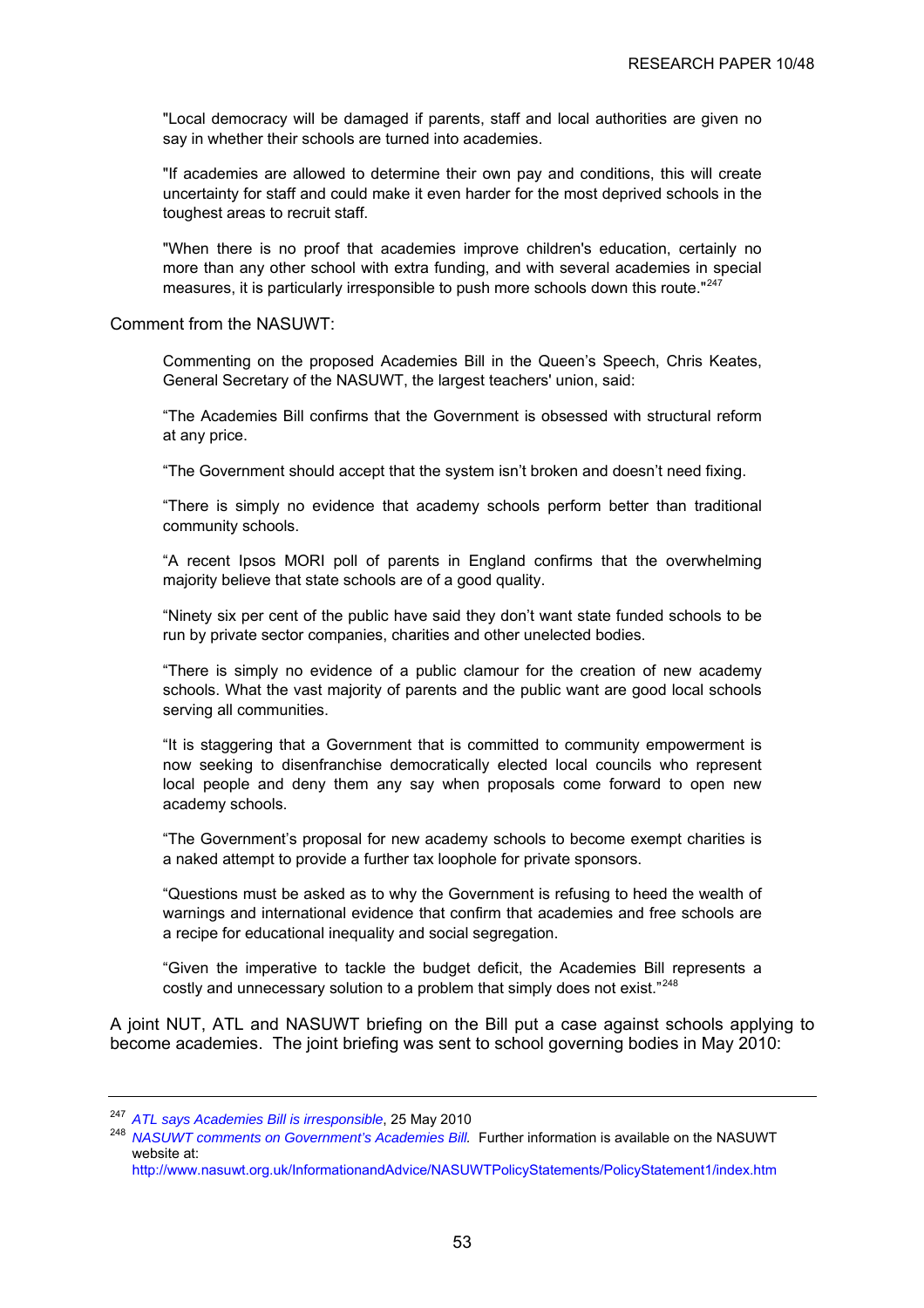Some headteachers and schools may believe that becoming an academy would provide them with greater freedom, less bureaucracy and more financial advantages. However, the reality is very different.

For individual schools, whilst initially there may be an increase in the school's budgetary allocation, the reality is that any additional money would need to be offset against the additional cost to schools of paying for services no longer provided by local authorities because of the reallocation of funding to the school. As an academy school, the local authority would be under no obligation to provide you with the support services currently available to you, including governor information and support, financial services, audit, school improvement, advice on health and safety regulations, legal advice, representation and employment support. Your school would need to consider how it would access such support in future and contend with having to access such services at a much higher cost.

The Government claims that becoming an academy school will lead to reduced bureaucratic burdens on headteachers and teachers. This is a fallacy. Moreover, the reality for already hard pressed governing bodies is that becoming an academy school will drastically increase the bureaucratic burdens on volunteer school governors as they undertake a raft of statutory functions that previously were discharged on behalf of the school by the local authority or other relevant body. Independence for academy schools, therefore, comes at a price and could add to and compound the existing difficulties faced by schools in finding people to serve on the governing body.

There is also no evidence of a public clamour for the creation of new academy schools. Schools that choose to become an academy could find they come into conflict with parents and the local community, the vast majority of whom do not support the creation of academy schools. Indeed, a recent public opinion survey conducted by Ipsos MORI found that 96% of parents did not want state-funded schools to be run as academies.

A decision to become an academy school would also mean:

• no certainty that your governing body in its current form would continue. Previous experience from the existing 200 academies has shown that the majority of members of the governing body before the school became an academy (particularly parent governors) have been replaced by unelected corporate and business sponsors;

• your school having to raise additional money in order to enable future investment in developing or expanding your school site and for any other capital projects. You should be aware that the Government has not given any assurances about how recurrent capital costs of any new academy schools would be paid for;

• no guarantee on future revenue funding. No guarantee has been given to any school beyond March 2011. In a harsher public spending context, a new academy school would need to ensure that it could remain financially solvent and self-sufficient. Your school, if it became an academy, would not be able to rely on support from the local authority if circumstances beyond your control were to change (e.g. changing demographic trends);

• there would be no protection for the governing body if your school encountered a future financial overspend or budget deficit. Currently, all local authorities have statutory powers that enable them to provide financial support to schools in financial difficulty. Such support would no longer be available and, moreover, individual governors might not be fully indemnified against any financial liability or loss arising from a failure of the school's provision.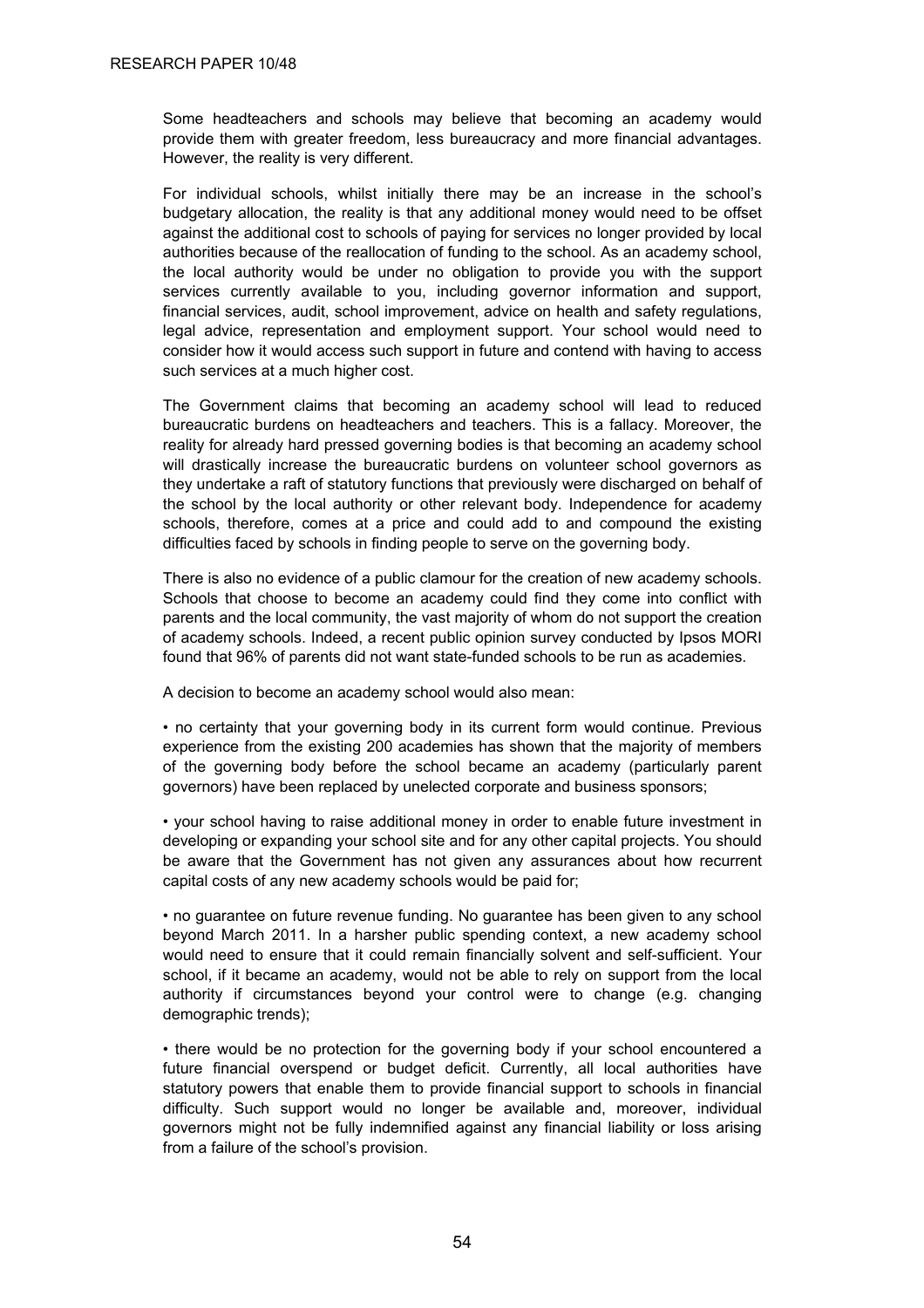<span id="page-58-0"></span>We believe that these are major risks that no governing body should take lightly. We also believe that schools work best when they work together, collaboratively, rather than in competition with each other. Indeed, thousands of schools judged by Ofsted as 'good' and 'outstanding' have achieved this high status without the need to become an academy.<sup>[249](#page-58-0)</sup>

The TUC has also prepared briefings setting out its concerns about the Bill.<sup>[250](#page-58-0)</sup>

Comment from the Anti Academies Alliance:

The Government's Academies Bill is being rushed through Parliament.

It proposes that all 'Outstanding' Schools are given the automatic right to become Academies, following a vote of the Governors. They will not be required to consult parents, teachers, school support staff or the local community.

All other schools are also invited to apply to become Academies.

At a stroke this could take hundreds of the most successful schools out of local authority control. This would leave local authorities managing the schools with the most difficulties, with diminishing budgets.<sup>[251](#page-58-0)</sup>

The Church of England has said it would not object to its schools seeking academy status. The Catholic Education Service raised concern about the proposals.<sup>[252](#page-58-0)</sup>

In a statement regarding Catholic schools expressing an interest in becoming academies, the Catholic Education Service said:

As CESEW negotiates on the Government's proposals for academies we are working to find the best possible outcome whilst holding hard to three principles: safeguarding the legal protections that enable the distinctive religious ethos and consequent success of our schools; remaining loyal to our preferential option for the poor; and building on our strengths to explore and be open to appropriate innovation.<sup>[253](#page-58-0)</sup>

The British Humanist Association has also published briefings on the Bill.<sup>[254](#page-58-0)</sup>

The National Grammar School Association warned governors and head teachers to be extremely cautious about applying to convert to academy status.<sup>[255](#page-58-0)</sup>

<sup>249</sup>*ATL, NASUWT and NUT, Briefing for school governors on Academies Bill*[,](http://www.teachers.org.uk/files/Governors_Briefing_28_05_10_Letterhead.pdf) 28 May 2010 250 *Academies bill TUC briefing July 2010*

<sup>251</sup> *[No more Academies, No 'Free' Schools, Defend State Education](http://www.antiacademies.org.uk/Home)*. Further information is available on the Anti Academies Alliance website: <http://www.antiacademies.org.uk/Home><br><sup>252</sup> Catholic Church warns schools against academy status, BBC News Education 17 June 2010

<sup>&</sup>lt;sup>253</sup> CESEW Statement regarding Catholic schools expressing an interest in becoming academies[,](http://www.cesew.org.uk/standardnews.asp?id=9605) 29 June 2010<br><sup>254</sup> Humanist peers voice BHA concerns over Academies Bill, 25 June 2010<br><sup>255</sup> Grammars are advised against becom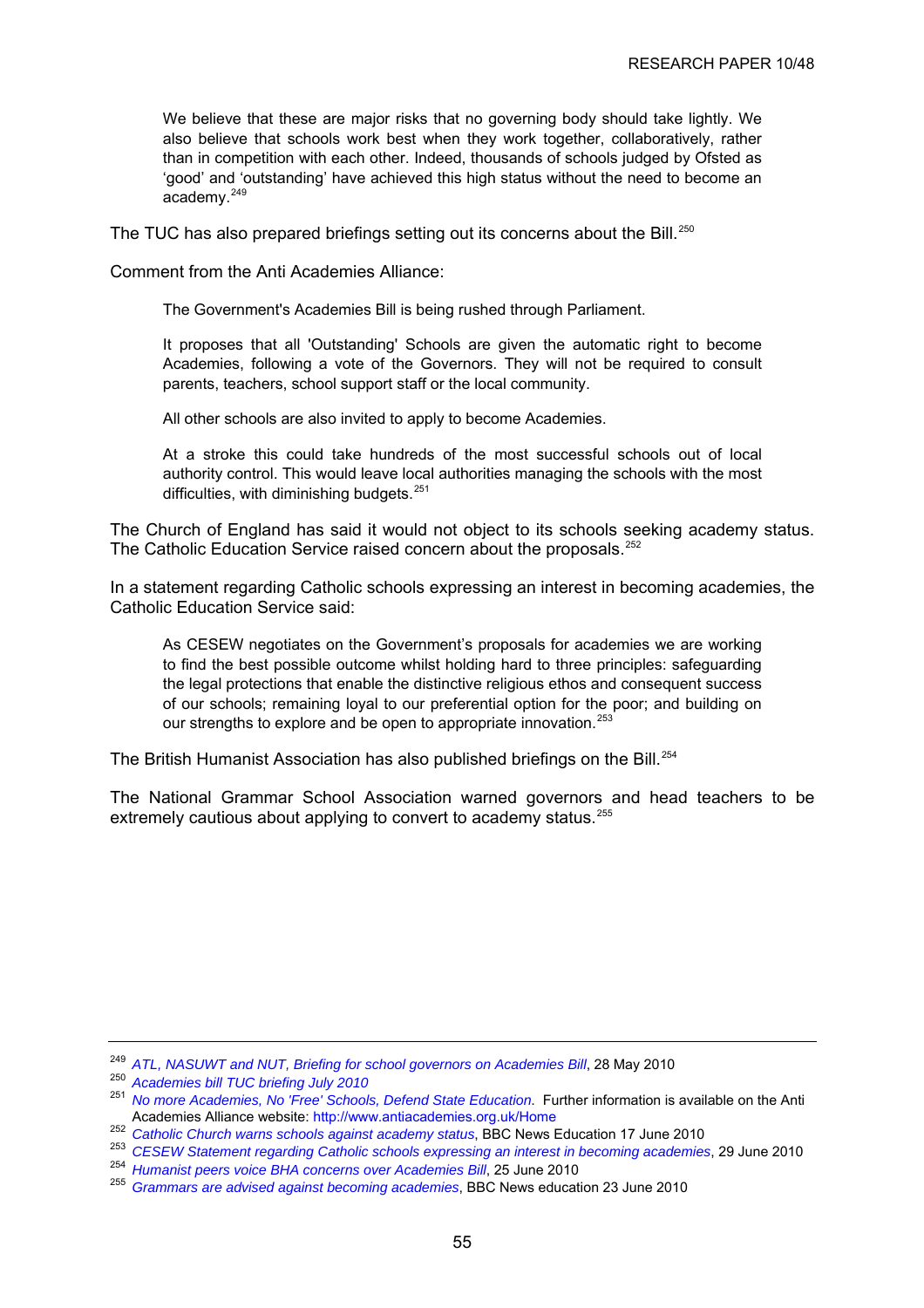# <span id="page-59-0"></span>**Appendix: Papers on the Bill deposited in the Library**

During the passage of the Bill through the House of Lords, Lord Hill wrote to Peers about many issues relating to the Bill. The following lists the letters deposited in the Library at the time of writing, some of which have already been referred to earlier in this paper. (N.B. additional letters and other documents have been posted on the DFE website.)

[Letter dated 12/07/2010 from Lord Hill of Oareford to Lord Knight of Weymouth regarding the](http://www.parliament.uk/deposits/depositedpapers/2010/DEP2010-1453.pdf)  [Academies Bill and the expansion of selective academies. Library deposited paper: 2010-](http://www.parliament.uk/deposits/depositedpapers/2010/DEP2010-1453.pdf) [1453](http://www.parliament.uk/deposits/depositedpapers/2010/DEP2010-1453.pdf)

[Letter dated 12/07/2010 from Lord Hill of Oareford to Lord Lucas regarding the Academies](http://www.parliament.uk/deposits/depositedpapers/2010/DEP2010-1452.pdf)  [Bill and enforcement of the school admissions code. Library deposited paper: 2010-1452](http://www.parliament.uk/deposits/depositedpapers/2010/DEP2010-1452.pdf)

[Letter dated 09/07/2010 from Lord Hill of Oareford to Baroness Morgan of Drefelyn regarding](http://www.parliament.uk/deposits/depositedpapers/2010/DEP2010-1441.pdf)  [the Academies Bill and tabled amendments for the Lords Third Reading. Library deposited](http://www.parliament.uk/deposits/depositedpapers/2010/DEP2010-1441.pdf)  [paper: 2010-1441](http://www.parliament.uk/deposits/depositedpapers/2010/DEP2010-1441.pdf)

[Letter dated 07/07/2010 from Lord Hill of Oareford to Lord Howarth of Newport regarding](http://www.parliament.uk/deposits/depositedpapers/2010/DEP2010-1434.pdf)  [selective the Academies Bill and design standards. Library deposited paper: 2010-1434](http://www.parliament.uk/deposits/depositedpapers/2010/DEP2010-1434.pdf)

[Letter dated 02/07/2010 from Lord Hill of Oareford to Baroness Morgan of Drefelin regarding](http://www.parliament.uk/deposits/depositedpapers/2010/DEP2010-1402.pdf)  [selective schools conversion into academies.](http://www.parliament.uk/deposits/depositedpapers/2010/DEP2010-1402.pdf)Library deposited paper: 2010-1402

[Letter dated 02/07/2010 from Lord Hill of Oareford to Lord Bishop of Exeter regarding](http://www.parliament.uk/deposits/depositedpapers/2010/DEP2010-1401.pdf)  academies. [Library deposited paper: 2010-1401](http://www.parliament.uk/deposits/depositedpapers/2010/DEP2010-1401.pdf)

[Letter dated 02/07/2010 from Lord Hill of Oareford to Lord Adonis regarding faith admissions](http://www.parliament.uk/deposits/depositedpapers/2010/DEP2010-1400.pdf)  in new academies. [Library deposited paper: 2010-1400](http://www.parliament.uk/deposits/depositedpapers/2010/DEP2010-1400.pdf)

[Letter dated 02/07/2010 from Lord Hill of Oareford to Baroness Wilkins regarding Special](http://www.parliament.uk/deposits/depositedpapers/2010/DEP2010-1399.pdf)  [Educational Needs and the Academies Bill.](http://www.parliament.uk/deposits/depositedpapers/2010/DEP2010-1399.pdf) Library deposited paper: 2010-1399

[Letter dated July 2010 from Lord Hill of Oareford to Baroness Williams of Crosby regarding](http://www.parliament.uk/deposits/depositedpapers/2010/DEP2010-1403.pdf)  [Academies Bill and the Equality Act 2010.](http://www.parliament.uk/deposits/depositedpapers/2010/DEP2010-1403.pdf) Library deposited paper: 2010-1403

[Letter dated 01/07/2010 from Lord Hill of Oareford to the Earl of Listowel regarding the](http://www.parliament.uk/deposits/depositedpapers/2010/DEP2010-1396.pdf)  [school admissions code and the Academies Bill.](http://www.parliament.uk/deposits/depositedpapers/2010/DEP2010-1396.pdf) Library deposited paper: 2010-1396

[Letter dated 01/07/2010 from Lord Hill of Oareford to Baroness Morgan of Drefelin regarding](http://www.parliament.uk/deposits/depositedpapers/2010/DEP2010-1398.pdf)  [the Academies Bill and government amendments for report.](http://www.parliament.uk/deposits/depositedpapers/2010/DEP2010-1398.pdf) Library deposited paper: 2010- [1398](http://www.parliament.uk/deposits/depositedpapers/2010/DEP2010-1398.pdf)

[Letter dated 01/07/2010 from Lord Hill of Oareford to Baroness Morris of Yardley regarding](http://www.parliament.uk/deposits/depositedpapers/2010/DEP2010-1394.pdf)  [the impact assessment for the Academies Bill.](http://www.parliament.uk/deposits/depositedpapers/2010/DEP2010-1394.pdf) Library deposited paper: 2010-1394

[Letter dated 29/06/2010 from Lord Hill of Oareford to Baroness Morgan of Drefelin regarding](http://www.parliament.uk/deposits/depositedpapers/2010/DEP2010-1395.pdf)  [the provisions for financial assistance and the Academies Bill.](http://www.parliament.uk/deposits/depositedpapers/2010/DEP2010-1395.pdf) Library deposited paper: 2010- [1395](http://www.parliament.uk/deposits/depositedpapers/2010/DEP2010-1395.pdf)

[Letter dated 27/06/2010 from Lord Hill of Oareford to Lord Greaves regarding the Secretary](http://www.parliament.uk/deposits/depositedpapers/2010/DEP2010-1397.pdf)  [of State's powers to fund free schools.](http://www.parliament.uk/deposits/depositedpapers/2010/DEP2010-1397.pdf) Library deposited paper: 2010-1397

[Arrangements for pupils with Special Educational Needs \(SEN\) and disabilities at \[insert\]](http://www.parliament.uk/deposits/depositedpapers/2010/DEP2010-1404.doc)  Academy. [Annex C]. [Library deposited paper: 2010-1404](http://www.parliament.uk/deposits/depositedpapers/2010/DEP2010-1404.doc)